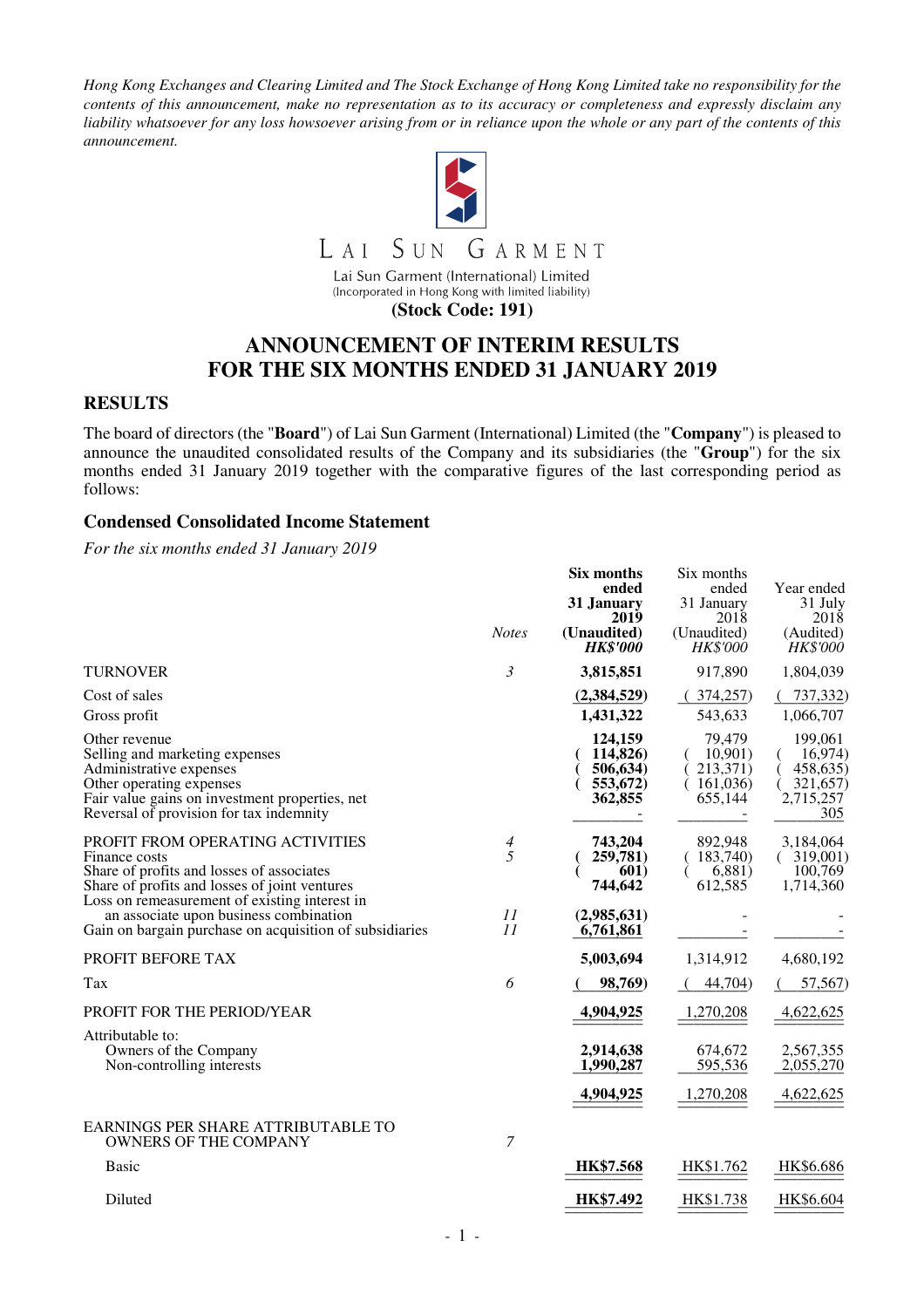#### **Condensed Consolidated Statement of Comprehensive Income**

*For the six months ended 31 January 2019* 

|                                                                                                                                                                                                                                                                                                            | Six months<br>ended<br>31 January<br>2019<br>(Unaudited)<br><b>HK\$'000</b> | Six months<br>ended<br>31 January<br>2018<br>(Unaudited)<br>HK\$'000 | Year ended<br>31 July<br>2018<br>(Audited)<br>HK\$'000 |
|------------------------------------------------------------------------------------------------------------------------------------------------------------------------------------------------------------------------------------------------------------------------------------------------------------|-----------------------------------------------------------------------------|----------------------------------------------------------------------|--------------------------------------------------------|
| PROFIT FOR THE PERIOD/YEAR                                                                                                                                                                                                                                                                                 | 4,904,925                                                                   | 1,270,208                                                            | 4,622,625                                              |
| OTHER COMPREHENSIVE INCOME<br>Other comprehensive income/(expense) that may be<br>reclassified to profit or loss in subsequent periods:<br>Changes in fair values of available-for-sale financial assets<br>Changes in fair values of debt investments at fair<br>value through other comprehensive income | 1,577                                                                       | 165,713                                                              | 317,099                                                |
| Exchange realignments                                                                                                                                                                                                                                                                                      | 397,511                                                                     | 114,518                                                              | 12,975                                                 |
| Share of other comprehensive income/(expense) of associates<br>Share of other comprehensive income/(expense) of joint ventures<br>Cash flow hedges:                                                                                                                                                        | 29<br>10,329                                                                | 267,994<br>962                                                       | 48,010)<br>1,282)                                      |
| Effective portion of changes in fair value of<br>hedging instruments arising during the period<br>Reclassification adjustments for exchange loss included                                                                                                                                                  |                                                                             | 5,728)                                                               |                                                        |
| in the condensed consolidated income statement                                                                                                                                                                                                                                                             | 409,446                                                                     | 3,535)<br>539,924                                                    | 254,832                                                |
| Other comprehensive expense that will not be<br>reclassified to profit or loss in subsequent periods:<br>Changes in fair values of equity investments at fair<br>value through other comprehensive income<br>Release of reserves upon remeasurement of existing                                            | 32,384)                                                                     |                                                                      |                                                        |
| interest in an associate upon business combination<br>Release of reserve upon remeasurement of existing                                                                                                                                                                                                    | 265,508                                                                     |                                                                      |                                                        |
| interest in a joint venture upon business combination<br>Release of reserves upon deregistration and disposal of                                                                                                                                                                                           |                                                                             |                                                                      | 374                                                    |
| subsidiaries                                                                                                                                                                                                                                                                                               | 10,621)                                                                     |                                                                      |                                                        |
|                                                                                                                                                                                                                                                                                                            | 254,887                                                                     |                                                                      | 374                                                    |
| OTHER COMPREHENSIVE INCOME FOR THE<br>PERIOD/YEAR                                                                                                                                                                                                                                                          | 631,949                                                                     | 539,924                                                              | 255,206                                                |
| TOTAL COMPREHENSIVE INCOME FOR THE<br>PERIOD/YEAR                                                                                                                                                                                                                                                          | 5,536,874                                                                   | 1,810,132                                                            | 4,877,831                                              |
| Attributable to:<br>Owners of the Company<br>Non-controlling interests                                                                                                                                                                                                                                     | 3,158,895<br>2,377,979                                                      | 961,821<br>848,311                                                   | 2,698,449<br>2,179,382                                 |
|                                                                                                                                                                                                                                                                                                            | 5,536,874                                                                   | 1,810,132                                                            | 4,877,831                                              |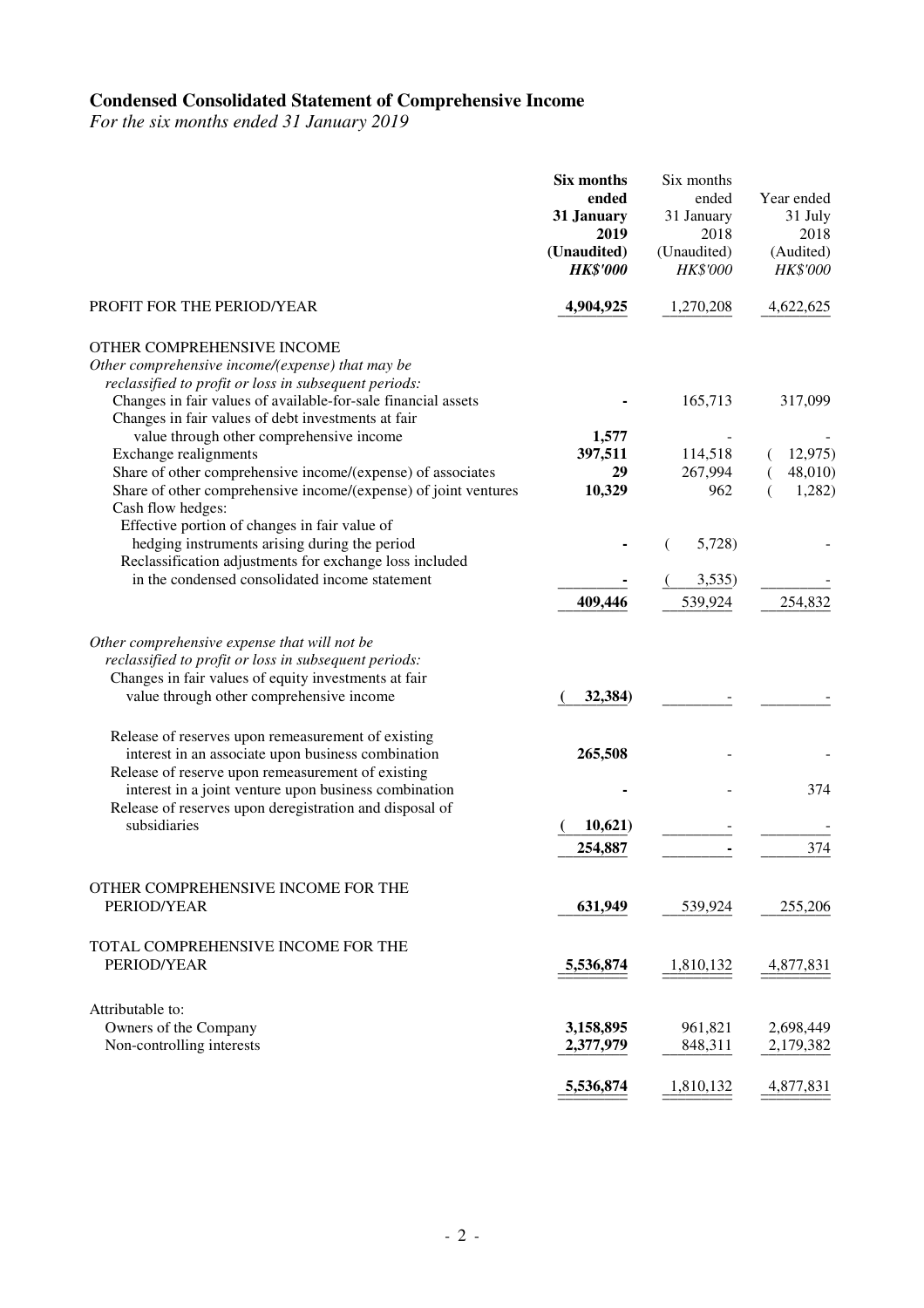#### **Condensed Consolidated Statement of Financial Position**

*As at 31 January 2019* 

|                                                        | 31 January<br>2019             | 31 July<br>2018       |
|--------------------------------------------------------|--------------------------------|-----------------------|
| <b>Notes</b>                                           | (Unaudited)<br><b>HK\$'000</b> | (Audited)<br>HK\$'000 |
| NON-CURRENT ASSETS                                     |                                |                       |
| Property, plant and equipment                          | 10,246,962                     | 5,554,164             |
| Prepaid land lease payments                            | 1,652,206                      | 18,846                |
| Investment properties                                  | 41,800,521                     | 21,460,590            |
| Properties under development for sale                  | 2,704,088                      | 1,008,281             |
| Film rights                                            | 9,475                          |                       |
| Film products                                          | 100,376                        |                       |
| Music catalogs                                         | 61,472                         |                       |
| Goodwill                                               | 234,202                        | 235,778               |
| Other intangible assets                                | 118,110                        | 120,306               |
| Interests in associates                                | 276,413                        | 3,681,408             |
| Interests in joint ventures                            | 8,127,536                      | 7,272,859             |
| Available-for-sale financial assets                    |                                | 2,413,160             |
| Financial assets at fair value through profit or loss  | 62,798                         |                       |
| Equity investments at fair value through other         |                                |                       |
| comprehensive income                                   | 2,636,319                      |                       |
| Debt investments at fair value through other           |                                |                       |
| comprehensive income                                   | 212,474                        |                       |
| Derivative financial instruments                       | 3,205                          | 6,171                 |
| Deposits paid and other receivables                    | 281,063                        | 342,432               |
| Deferred tax assets                                    | 43,824                         | 34,534                |
| Loans to related companies                             |                                | 650,000               |
| Pledged bank balances and time deposits                | 111,900                        | 95,797                |
| Total non-current assets                               | 68,682,944                     | 42,894,326            |
| <b>CURRENT ASSETS</b>                                  |                                |                       |
| Properties under development for sale                  | 2,822,285                      | 1,049,331             |
| Completed properties for sale                          | 2,779,012                      | 264,824               |
| Films under production                                 | 493,075                        |                       |
| Inventories                                            | 56,278                         | 31,973                |
| Financial assets at fair value through profit or loss  | 123,050                        |                       |
| Debtors, deposits paid and other receivables<br>8      | 1,838,967                      | 554,424               |
| Prepaid tax                                            | 38,584                         |                       |
| Pledged and restricted bank balances and time deposits | 1,442,261                      | 351,634               |
| Cash and cash equivalents                              | 4,340,497                      | 4,098,043             |
|                                                        | 13,934,009                     | 6,350,229             |
| Asset classified as held for sale                      | 1,478,044                      | 1,476,533             |
| Total current assets                                   | 15,412,053                     | 7,826,762             |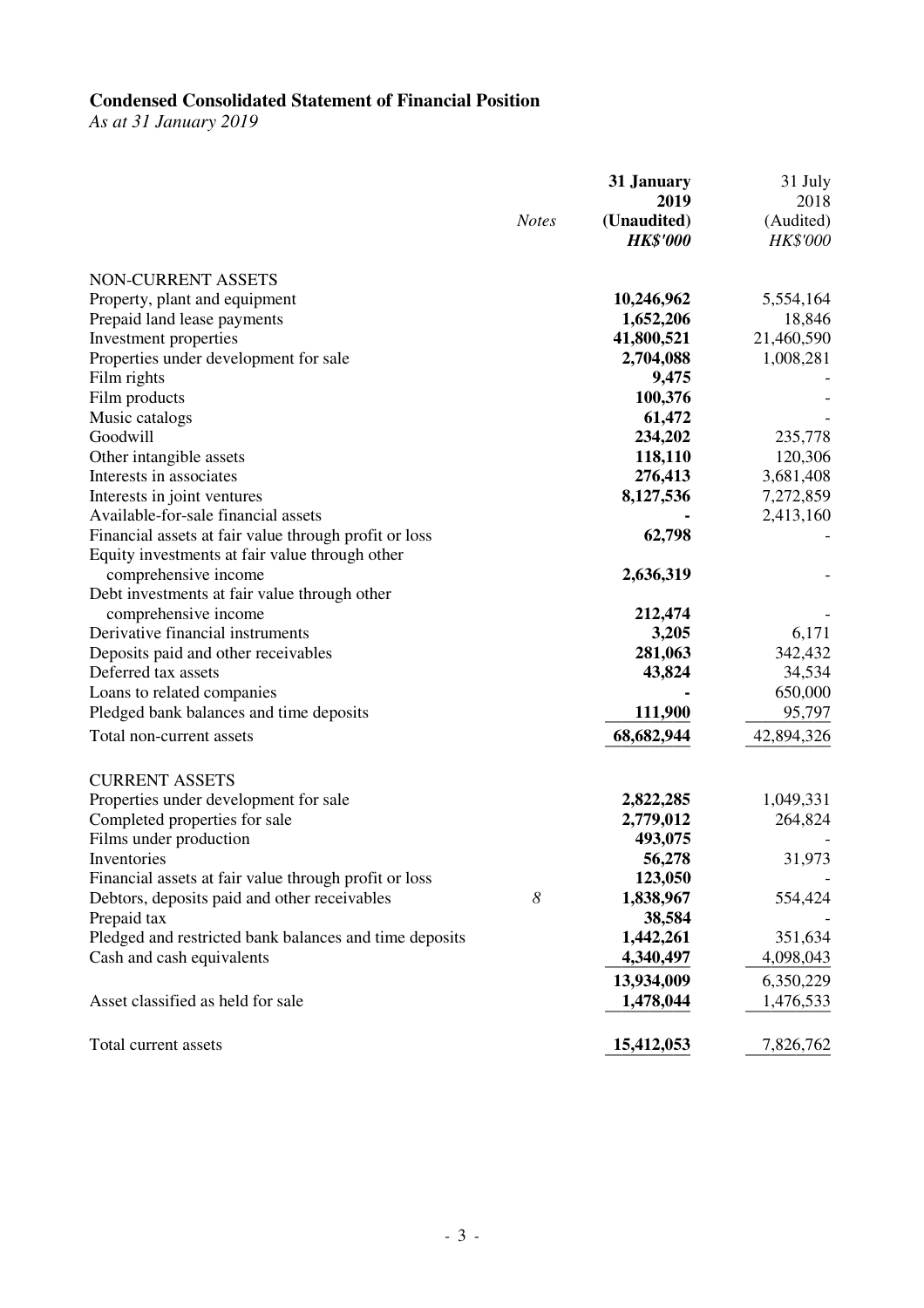# **Condensed Consolidated Statement of Financial Position** (continued)

*As at 31 January 2019* 

|                                                    | <b>Notes</b> | 31 January<br>2019<br>(Unaudited)<br><b>HK\$'000</b> | 31 July<br>2018<br>(Audited)<br>HK\$'000 |
|----------------------------------------------------|--------------|------------------------------------------------------|------------------------------------------|
| <b>CURRENT LIABILITIES</b>                         |              |                                                      |                                          |
| Creditors, deposits received, contract liabilities |              |                                                      |                                          |
| and accruals                                       | 9            | 5,124,556                                            | 2,244,429                                |
| Tax payable                                        |              | 262,545                                              | 132,868                                  |
| <b>Bank borrowings</b>                             |              | 5,124,224                                            | 1,200,279                                |
| Loans from a joint venture                         |              | 277,648<br>41,525                                    |                                          |
| Other borrowings                                   |              |                                                      |                                          |
| Total current liabilities                          |              | 10,830,498                                           | 3,577,576                                |
| NET CURRENT ASSETS                                 |              | 4,581,555                                            | 4,249,186                                |
| TOTAL ASSETS LESS CURRENT LIABILITIES              |              | 73,264,499                                           | 47, 143, 512                             |
| NON-CURRENT LIABILITIES                            |              |                                                      |                                          |
| <b>Bank borrowings</b>                             |              | 8,682,076                                            | 8,389,707                                |
| Other borrowings                                   |              | 663,060                                              | 395,630                                  |
| Guaranteed notes                                   |              | 5,733,626                                            | 3,118,594                                |
| Derivative financial instruments                   |              | 2,982                                                |                                          |
| Deferred tax liabilities                           |              | 5,756,936                                            | 242,085                                  |
| Provision for tax indemnity                        |              |                                                      | 251,251                                  |
| Long term deposits received, contract liabilities  |              |                                                      |                                          |
| and other payables                                 | 9            | 358,896                                              | 647,718                                  |
| Total non-current liabilities                      |              | 21, 197, 576                                         | 13,044,985                               |
|                                                    |              | 52,066,923                                           | 34,098,527                               |
| <b>EQUITY</b>                                      |              |                                                      |                                          |
| Equity attributable to owners of the Company       |              |                                                      |                                          |
| Share capital                                      |              | 1,232,007                                            | 1,232,007                                |
| Reserves                                           |              | 21,732,128                                           | 18,605,336                               |
|                                                    |              | 22,964,135                                           | 19,837,343                               |
| Non-controlling interests                          |              | 29,102,788                                           | 14,261,184                               |
|                                                    |              | 52,066,923                                           | 34,098,527                               |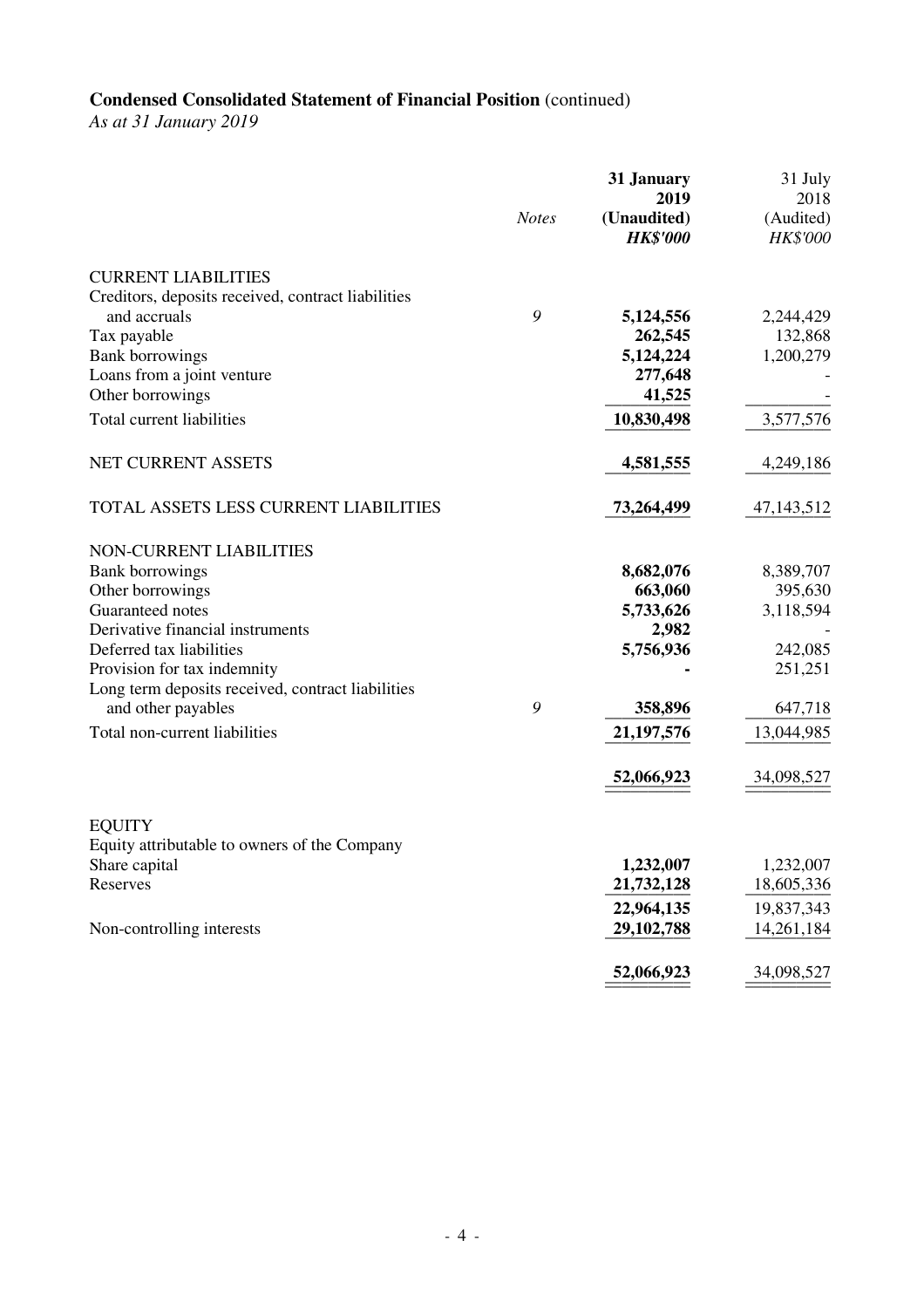### **NOTES TO CONDENSED CONSOLIDATED INTERIM FINANCIAL STATEMENTS**

#### **1. BASIS OF PREPARATION**

The unaudited condensed consolidated interim financial statements of the Group for the six months ended 31 January 2019 have been prepared in accordance with the applicable disclosure requirements of Appendix 16 to the Rules Governing the Listing of Securities on The Stock Exchange of Hong Kong Limited (the "**Stock Exchange**") and with Hong Kong Accounting Standard ("**HKAS**") 34 *Interim Financial Reporting* issued by the Hong Kong Institute of Certified Public Accountants. In addition, to provide further information, management has included the consolidated income statement and the consolidated statement of comprehensive income for the year ended 31 July 2018 and the related notes as extracted from the previous annual financial statements.

The financial information relating to the year ended 31 July 2018 that is included in the unaudited condensed consolidated interim financial statements of the Group for the six months ended 31 January 2019 as comparative information does not constitute the Company's statutory annual consolidated financial statements for that year but is derived from those financial statements. Further information relating to those statutory financial statements required to be disclosed in accordance with section 436 of the Hong Kong Companies Ordinance is as follows:

The Company has delivered the financial statements for the year ended 31 July 2018 to the Registrar of Companies as required by section 662(3) of, and Part 3 of Schedule 6 to the Hong Kong Companies Ordinance.

The Company's auditor has reported on those financial statements. The auditor's report was unqualified; did not include a reference to any matters to which the auditor drew attention by way of emphasis without qualifying its report; and did not contain a statement under sections  $406(2)$ ,  $407(2)$  or (3) of the Hong Kong Companies Ordinance.

The condensed consolidated interim financial statements have not been audited by the Company's auditor but have been reviewed by the Company's audit committee.

### **2. SIGNIFICANT ACCOUNTING POLICIES**

 The significant accounting policies and basis of presentation used in the preparation of these interim financial statements are the same as those used in the Group's audited consolidated financial statements for the year ended 31 July 2018, except for (i) the adoption of the new and revised Hong Kong Financial Reporting Standards ("**HKFRSs**"), which are effective for the Group's financial year beginning on 1 August 2018, and (ii) the adoption of accounting policies of certain assets, revenue and expenses of eSun Holdings Limited ("**eSun**") which was acquired during the current period as set out in note 11 to the condensed consolidated interim financial statements.

#### **2.1 New and revised HKFRSs**

 The Group has adopted the following new and revised HKFRSs for the first time for the current period's unaudited financial statements:

| Classification and Measurement of Share-based Payment   |
|---------------------------------------------------------|
|                                                         |
|                                                         |
|                                                         |
|                                                         |
|                                                         |
| Clarifications to HKFRS 15 Revenue from Contracts with  |
|                                                         |
|                                                         |
| Foreign Currency Transactions and Advance Consideration |
|                                                         |
|                                                         |
|                                                         |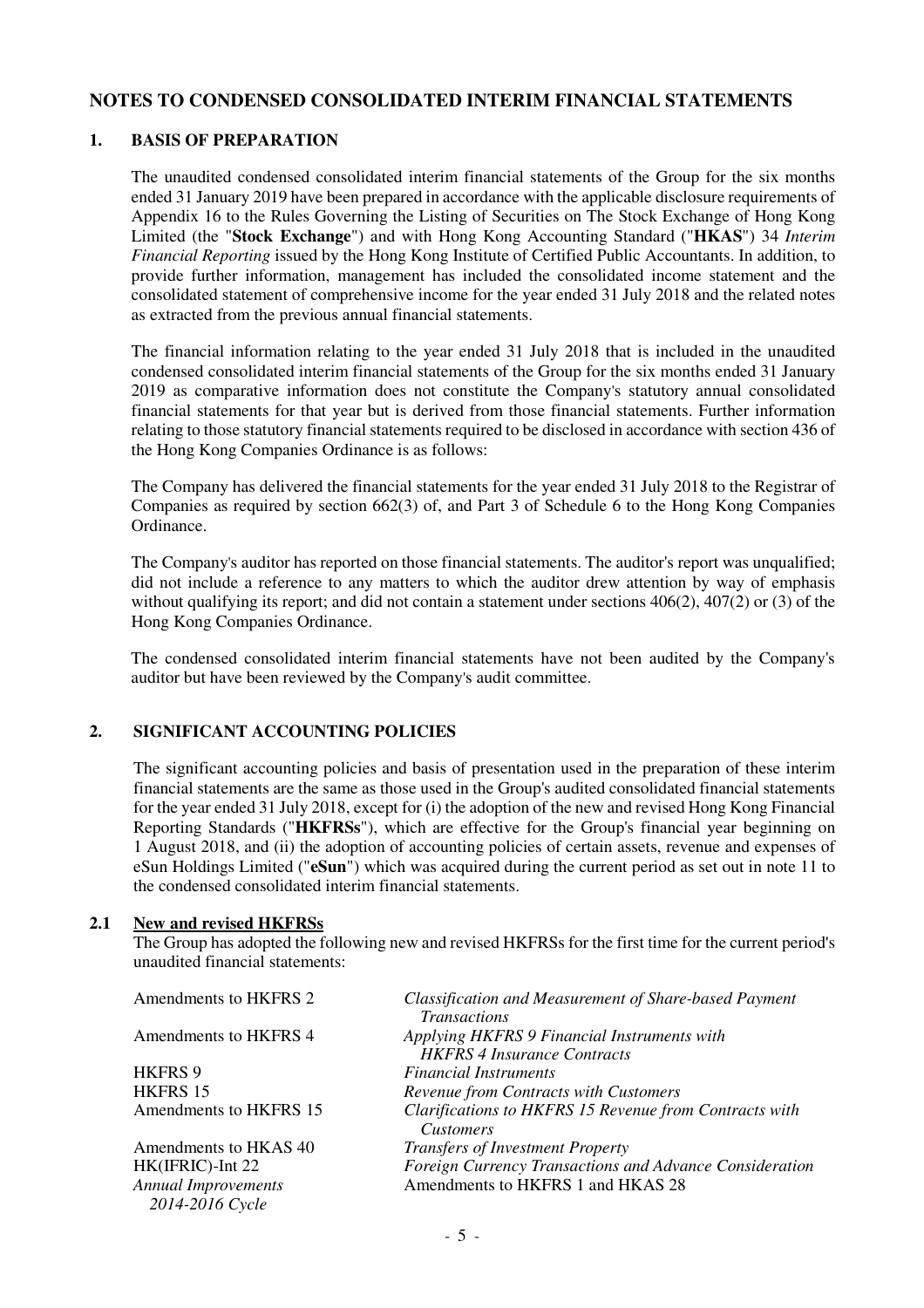#### **2.1 New and revised HKFRSs** (continued)

 Except for HKFRS 9 and HKFRS 15, the application of these new and revised HKFRSs has had no significant impact on the financial performance or financial position of the Group.

#### **HKFRS 9** *Financial Instruments*

 HKFRS 9 replaces HKAS 39 *Financial Instruments: Recognition and Measurement*, bringing together all three aspects of the accounting for financial instruments: classification and measurement, impairment, and hedge accounting. The Group has recognised the transition adjustments against the applicable opening balances in equity at 1 August 2018. Therefore, the comparative information has not restated and continues to be reported under HKAS 39.

 The impacts from adopting HKFRS 9 related to the classification and measurement and the impairment requirements are summarised as follows:

#### *Classification and measurement*

 Under HKFRS 9, the Group initially measures a financial asset at its fair value plus, in the case of a financial asset not at fair value through profit or loss, transaction costs.

 Under HKFRS 9, financial assets are subsequently measured at amortised cost, fair value through profit or loss ("**FVPL**"), or fair value through other comprehensive income ("**FVOCI**"). The classification is based on two criteria: the Group's business model for managing the assets; and whether the instruments' contractual cash flows represent "solely payments of principal and interest" on the principal amount outstanding (the "**SPPI criterion**").

The new classification and measurement of financial assets are as follows:

- Debt instruments at amortised cost for financial assets that are held within a business model with the objective to hold the financial assets in order to collect contractual cash flows that meet the SPPI criterion.
- Equity instruments at FVOCI, with no recycling of gains or losses to profit or loss on derecognition. This category only includes equity instruments, which the Group invests in for strategic purpose and intends to hold for the foreseeable future and which the Group has irrevocably elected to so classify upon initial recognition or transition.
- Debt instruments at FVOCI, with recycling of gains or losses to profit or loss on derecognition. This category only includes debt instruments, which the Group invests in for collection of contractual cash flows for the foreseeable future and which the Group has irrevocably elected to so classify upon initial recognition or transition.
- Financial assets at FVPL comprise derivative financial instruments and all other equity instruments which the Group had not irrevocably elected, at initial recognition or transition, to classify as FVOCI. This category also includes debt instruments whose cash flow characteristics fail the SPPI criterion or are not held within a business model whose objective is to hold assets to collect contractual cash flows or within a business model whose objective is achieved by both collecting contractual cash flows and selling the financial assets.

 The assessment of the Group's business model was made as of the date of initial application, i.e. 1 August 2018. The assessment of whether contractual cash flows on debt instruments are solely comprised of principal and interest was made based on the facts and circumstances as at the initial recognition of the assets.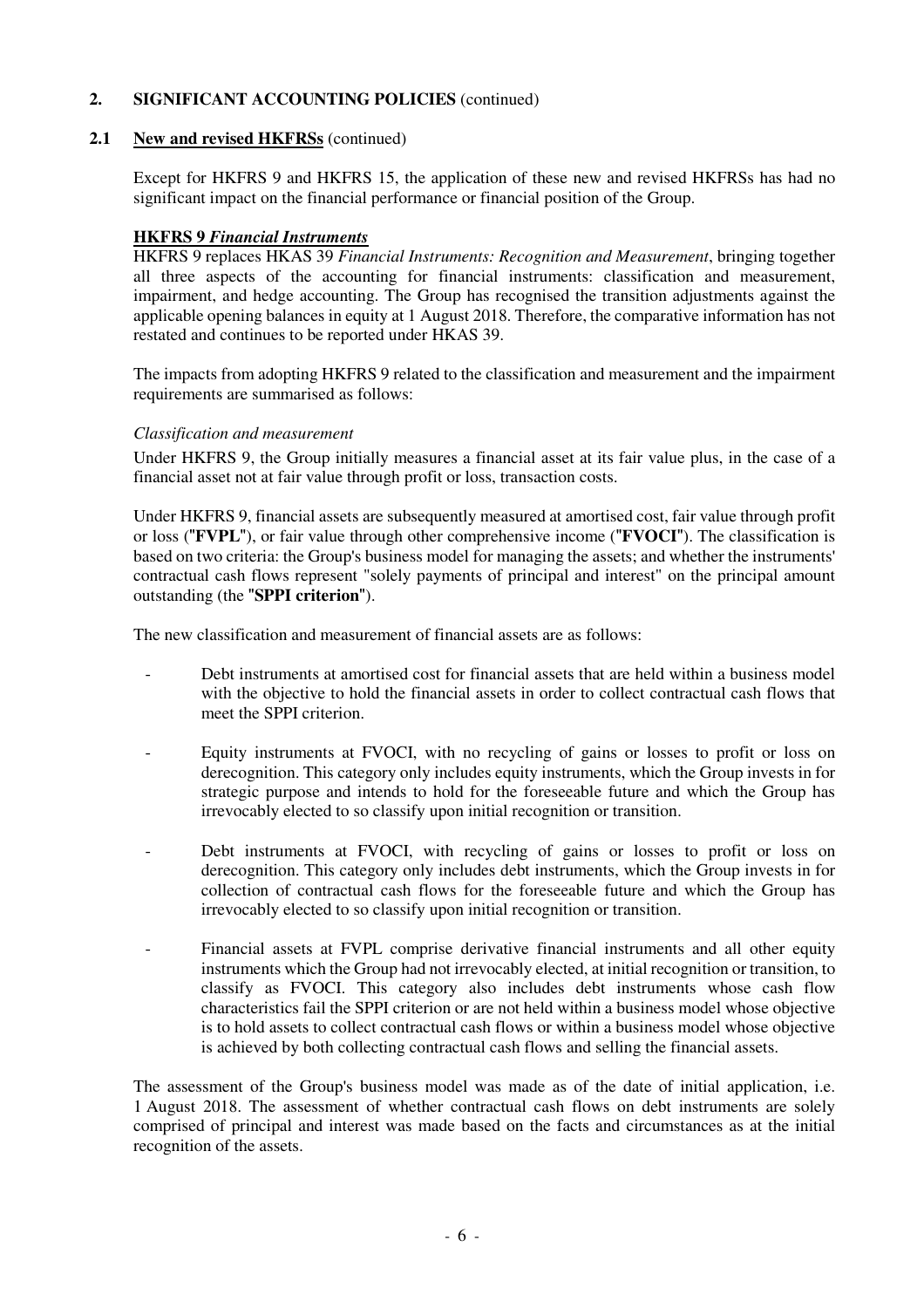#### **2.1 New and revised HKFRSs** (continued)

#### **HKFRS 9** *Financial Instruments* (continued)

*Classification and measurement* (continued)

The accounting for the Group's financial liabilities remains largely the same as it was under HKAS 39.

 The above changes in classification and measurement mainly affect the classification and measurement of the Group's available-for-sale financial assets and certain loan receivables.

 The following table summarised the impact on changes in the classification and measurement of financial assets on 1 August 2018, the date of initial application of HKFRS 9:

|                                                                                                                                                                       | Debtors.<br>deposits paid<br>and other<br>receivables<br><b>HK\$'000</b> | Available-<br>for-sale<br>financial<br>assets<br><b>HK\$'000</b> | Equity<br>investments<br>at FVOCI<br><b>HK\$'000</b> | Debt<br>investments<br>at FVOCI<br><b>HK\$'000</b> | Financial<br>assets<br>at FVPL<br><b>HK\$'000</b> |
|-----------------------------------------------------------------------------------------------------------------------------------------------------------------------|--------------------------------------------------------------------------|------------------------------------------------------------------|------------------------------------------------------|----------------------------------------------------|---------------------------------------------------|
| At 31 July 2018, as previously reported                                                                                                                               | 896.856                                                                  | 2.413.160                                                        |                                                      |                                                    |                                                   |
| Reclassification from available-for-sale financial assets<br>to equity/debt investments at FVOCI (note (a))<br>Reclassification from debtors, deposits paid and other | $\overline{\phantom{a}}$                                                 | (2,413,160)                                                      | 2.202.103                                            | 211,057                                            |                                                   |
| receivables to financial assets at FVPL (note (b))                                                                                                                    | 130,225)                                                                 |                                                                  |                                                      |                                                    | 130,225                                           |
| At 1 August 2018, as adjusted                                                                                                                                         | 766,631                                                                  |                                                                  | 2, 202, 103                                          | 211,057                                            | 130,225                                           |

#### Note (a):

The Group elected to present in other comprehensive income for the fair value changes of all its equity and debt investments previously classified as available-for-sale financial assets. These investments are not held for trading and not expected to be sold in the foreseeable future. At the date of initial application of HKFRS 9, the carrying amounts of HK\$2,202,103,000 and HK\$211,057,000 were reclassified from available-for-sale financial assets to equity investments at FVOCI and debt investments at FVOCI, respectively. As a result of the change in classification of the Group's equity and debt investments, the investment revaluation reserve of HK\$527,787,000 related to those investments that were previously presented under accumulated other comprehensive income, was reclassified to fair value reserve of financial assets at fair value through other comprehensive income.

#### Note (b):

 The Group has reclassified certain loan receivables previously classified as loans and receivables measured at amortised cost of HK\$5,802,000 and HK\$124,423,000 under current assets (as included in debtors, deposits paid and other receivables) and non-current assets (as included in deposits paid and other receivables), respectively, as financial assets at FVPL.

#### *Impairment of financial assets*

 The adoption of HKFRS 9 has fundamentally changed the Group's accounting for impairment losses for financial assets by replacing HKAS 39's incurred loss approach with a forward-looking expected credit loss ("**ECL**") approach.

HKFRS 9 requires the Group to record an allowance for ECLs for all debt instruments not held at FVPL.

 ECLs are based on the difference between the contractual cash flows due in accordance with the contract and all the cash flows that the Group expects to receive. The shortfall is then discounted at an approximation to the asset's original effective interest rate.

 The adoption of the ECL requirements of HKFRS 9 does not have a significant financial effect on the condensed consolidated financial statements.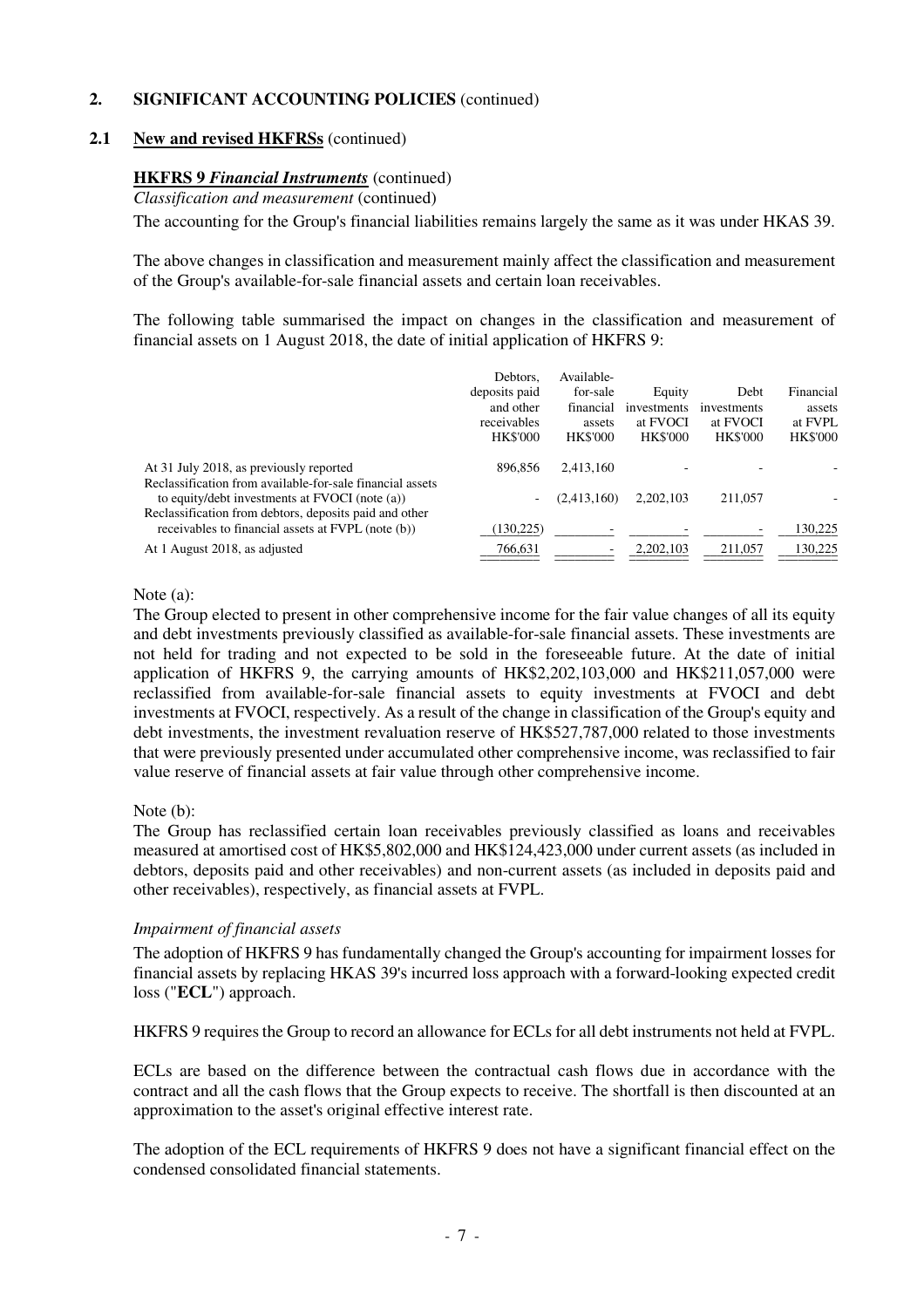#### **2.1 New and revised HKFRSs** (continued)

#### **HKFRS 15** *Revenue from Contracts with Customers*

 HKFRS 15 and its amendments supersede HKAS 11 *Construction Contracts*, HKAS 18 *Revenue* and related interpretations and apply, with limited exceptions, to all revenue arising from contracts with customers. HKFRS 15 establishes a new five-step model to account for revenue arising from contracts with customers. Under HKFRS 15, revenue is recognised at an amount that reflects the consideration to which an entity expects to be entitled in exchange for transferring goods or services to a customer.

 The standard requires entities to exercise judgement, taking into consideration all of the relevant facts and circumstances when applying each step of the model to contracts with their customers. The standard also specifies the accounting for the incremental costs of obtaining a contract and the costs directly related to fulfilling a contract.

 The Group has adopted HKFRS 15 using the modified retrospective method of adoption. Under this method, the standard can be applied either to all contracts at the date of initial application or only to contracts that are not completed at this date. The Group has elected to apply the standard to contracts that are not completed as at 1 August 2018.

 The cumulative effect of the initial application of HKFRS 15 was recognised as an adjustment to the opening balance of retained profits as at 1 August 2018. Therefore, the comparative information was not restated and continues to be reported under HKAS 11, HKAS 18 and related interpretations.

#### *Presentation of contract liabilities*

 A contract liability is the obligation to transfer goods or services to a customer for which the Group has received a consideration (or an amount of consideration that is due) from the customer. If a customer pays the consideration before the Group transfers goods or services to the customer, a contract liability is recognised when the payment is made or the payment is due (whichever is earlier). Contract liabilities are recognised as revenue when the Group performs under the contract.

 Consideration received from customers in advance of HK\$1,175,171,000 and HK\$423,528,000 under current liabilities (as included in creditors, deposits received, contract liabilities and accruals) and non-current liabilities (as included in long term deposits received, contract liabilities and other payables), respectively, as at 1 August 2018, are now recognised as contract liabilities to reflect the terminology of HKFRS 15.

#### *Financing component for sale of completed properties*

 HKFRS 15 requires property developers to account for the financing component in a contract separately from revenue if the financing effects are significant, subject to a practical expedient where the period between the payment and delivery of properties will be less than one year. Currently, in respect of certain transactions for sale of properties, (i) the Group offers property buyers additional discount if they opt to pay the purchase price in full within 120-180 days of signing the provisional agreement of sale and purchase; and (ii) it is expected that the length of time between the payment and delivery of properties of the Group's projects will exceed one year. Accordingly, the financing component arose from those transactions is considered to be significant. The amount of the financing component is estimated at the contract inception and the payment plan is confirmed by the property buyer by using a discount rate that would be reflected in a separate financing transaction between the Group and the customer reflecting the credit characteristics of the Group as well as any collateral or security provided. Interest expense is recognised only to the extent that a contract liability (receipts in advance) is recognised in accounting for the contract with the customer.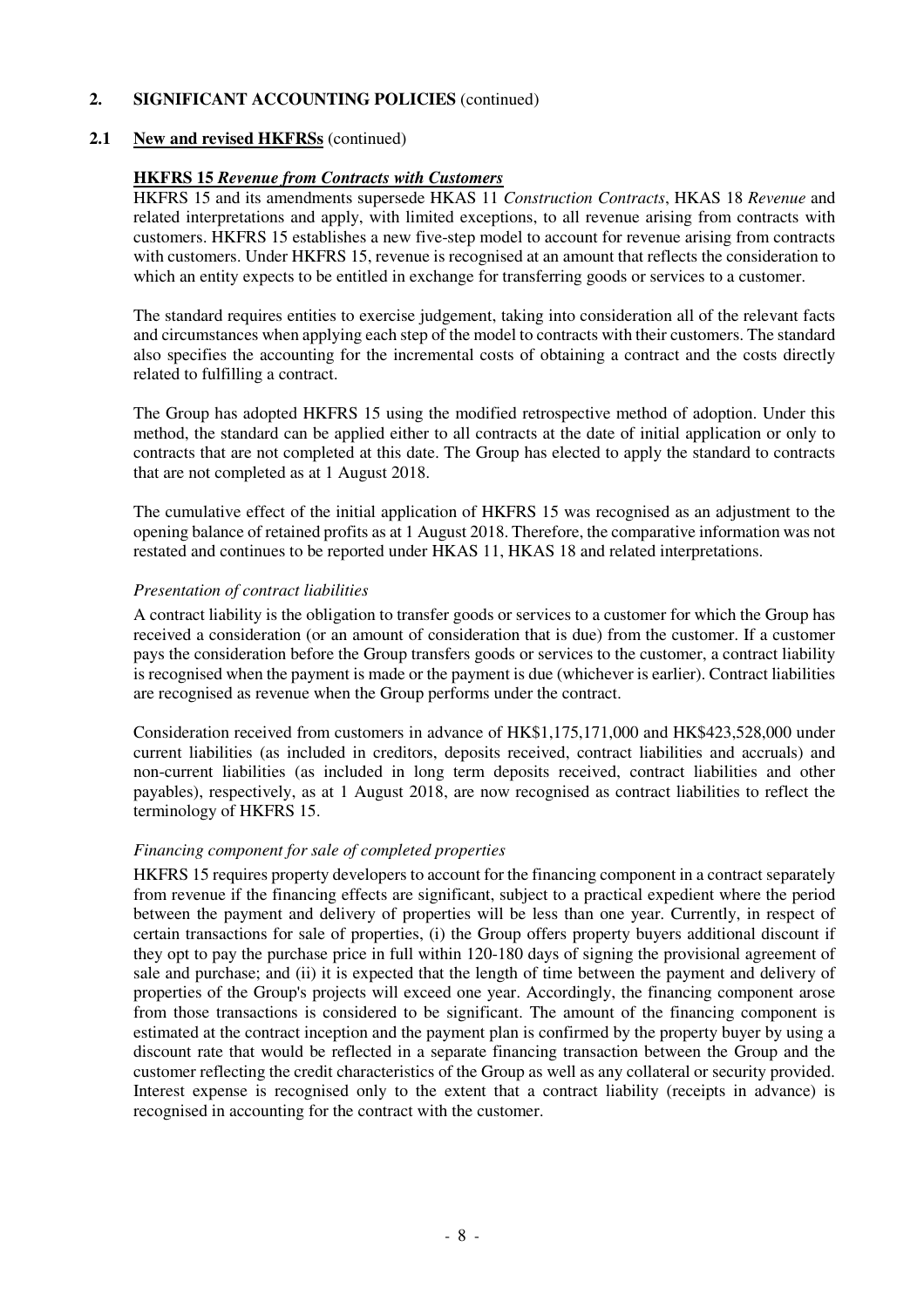#### **2.1 New and revised HKFRSs** (continued)

#### **HKFRS 15** *Revenue from Contracts with Customers* (continued)

*Financing component for sale of completed properties (continued)* 

Upon adoption of HKFRS 15, properties under development for sale increased by HK\$59,473,000 and HK\$8,697,000 under current assets and non-current assets, respectively, with a corresponding increase in contract liabilities as at 1 August 2018.

 The following table gives a summary of the opening balance adjustments recognised for each line item in the condensed consolidated statement of financial position upon the adoption of HKFRS 15 under the transition method.

| At<br>31 July<br>2018<br><b>HK\$'000</b><br>(As previously<br>reported) | Impact<br>on initial<br>application of<br><b>HKFRS 15</b><br><b>HK\$'000</b> | At<br>1 August<br>2018<br><b>HK\$'000</b><br>(As adjusted) |
|-------------------------------------------------------------------------|------------------------------------------------------------------------------|------------------------------------------------------------|
| 1,008,281                                                               | 8,697                                                                        | 1,016,978                                                  |
| 1,049,331                                                               | 59,473                                                                       | 1,108,804                                                  |
| 2,244,429                                                               | 59,473                                                                       | 2,303,902                                                  |
|                                                                         |                                                                              | 656,415                                                    |
|                                                                         | 647,718                                                                      | 8,697                                                      |

 Set out below are the amounts by which each financial statement line item was affected as at 31 January 2019 and for the six months ended 31 January 2019 as a result of the adoption of HKFRS 15. The adoption of HKFRS 15 has had no impact on other comprehensive income or on the Group's operating, investing and financing cash flows. The first column shows the amounts recorded under HKFRS 15 and the second column shows what the amounts would have been had HKFRS 15 not been adopted:

Condensed consolidated income statement for the six months ended 31 January 2019 (extract):

|               |                 | Amounts prepared under |                 |
|---------------|-----------------|------------------------|-----------------|
|               |                 | Previous               |                 |
|               | <b>HKFRS 15</b> | <b>HKFRS</b>           | Increase        |
|               | <b>HK\$'000</b> | <b>HK\$'000</b>        | <b>HK\$'000</b> |
| Revenue       | 3,815,851       | 3,734,697              | 81,154          |
| Cost of sales | (2,384,529)     | (2,303,375)            | 81,154          |
| Gross profit  | 1,431,322       | 1,431,322              |                 |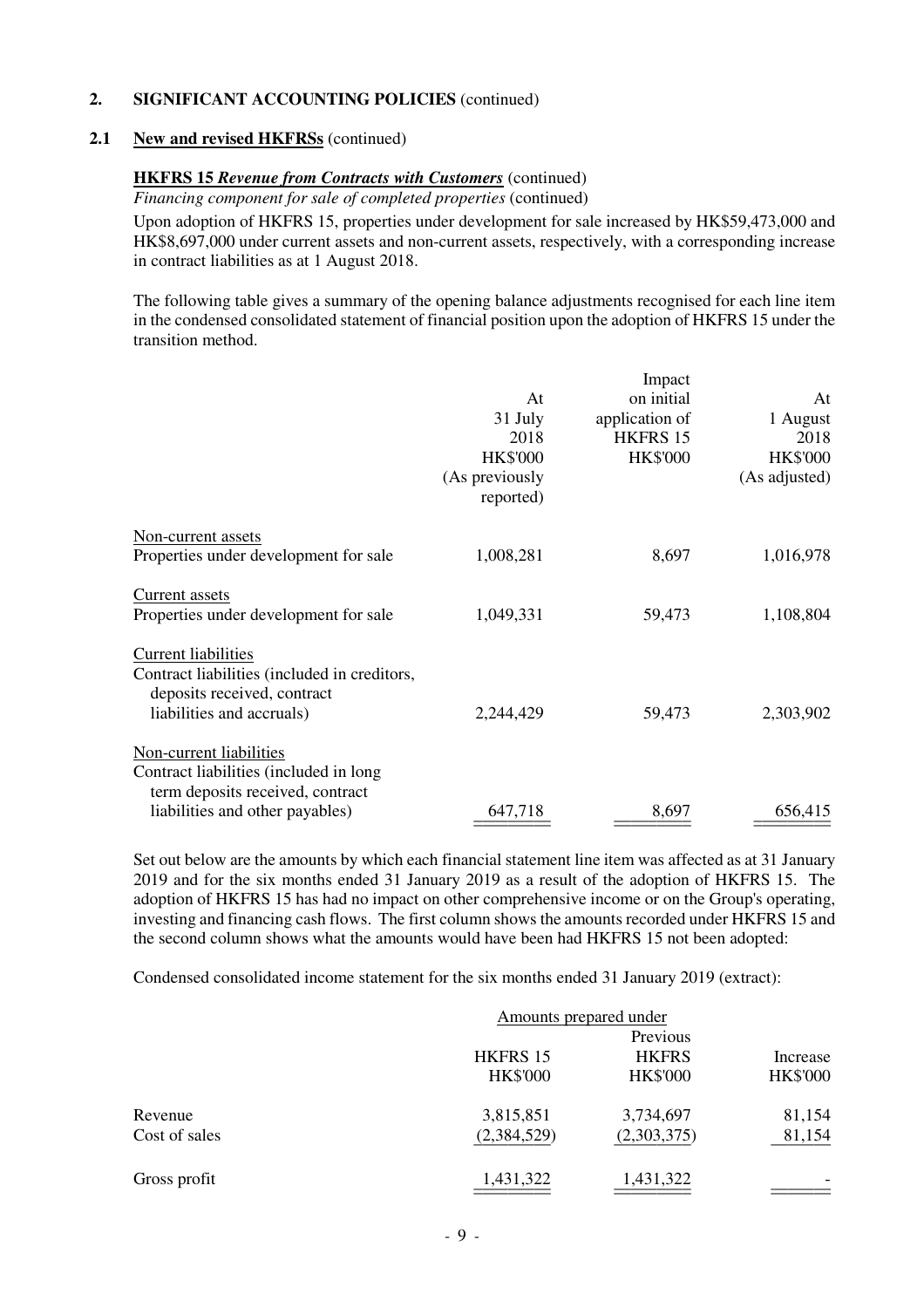#### **2.1 New and revised HKFRSs** (continued)

#### **HKFRS 15** *Revenue from Contracts with Customers* (continued) Condensed consolidated statement of financial position as at 31 January 2019 (extract):

Amounts prepared under Previous Previous HKFRS 15 HKFRS Increase HK\$'000 HK\$'000 HK\$'000 Current assets Properties under development for sale 2,822,285 2,806,574 15,711 Current liabilities Contract liabilities (included in creditors, deposits received, contract liabilities and accruals) 5,124,556 5,108,845 15,711 and accruals)  $\frac{5,124,556}{\frac{3,124,556}{\frac{3,108,845}{\frac{3,108,845}{\frac{3,108,845}{\frac{3,108,845}{\frac{3,108,845}{\frac{3,108,845}{\frac{3,108,845}{\frac{3,108,845}{\frac{3,108,845}{\frac{3,108,845}{\frac{3,108,845}{\frac{3,108,845}{\frac{3,108,845}{\frac{3,108,84$ 

In addition, consideration received from customers in advance of HK\$1,137,139,000 and HK\$9,987,000 under current liabilities (as included in creditors, deposits received, contract liabilities and accruals) and non-current liabilities (as included in long term deposits received, contract liabilities and other payables), respectively, as at 31 January 2019, are now recognised as contract liabilities to reflect the terminology of HKFRS 15.

#### **2.2 Summary of significant new accounting policies**

 The accounting policies of certain assets, revenue and expenses of eSun, which the Group has newly adopted during the six months ended 31 January 2019, are as follows:

Intangible assets

(i) Artiste management and service agreements

 Artiste management and service agreements are stated at cost less accumulated amortisation and impairment losses. Amortisation is calculated on a straight-line basis over the estimated useful life of 3 years.

#### (ii) Online movie platform

 Online movie platform is stated at cost less accumulated amortisation and impairment losses. Amortisation is calculated on a straight-line basis over the estimated useful life of 3 years.

#### Music catalogs

 Music catalogs represent song catalogs, music video recording rights and publishing rights of songs acquired from outsiders. They are stated at cost less accumulated amortisation and impairment losses.

 The costs of music catalogs less accumulated impairment loss are amortised based on the proportion of actual revenue earned during the year to total estimated projected revenue subject to a maximum of 15 years. Additional amortisation/impairment loss is made if future estimated projected revenues are adversely different from the previous estimation. Estimated projected revenues are reviewed at the end of each reporting period.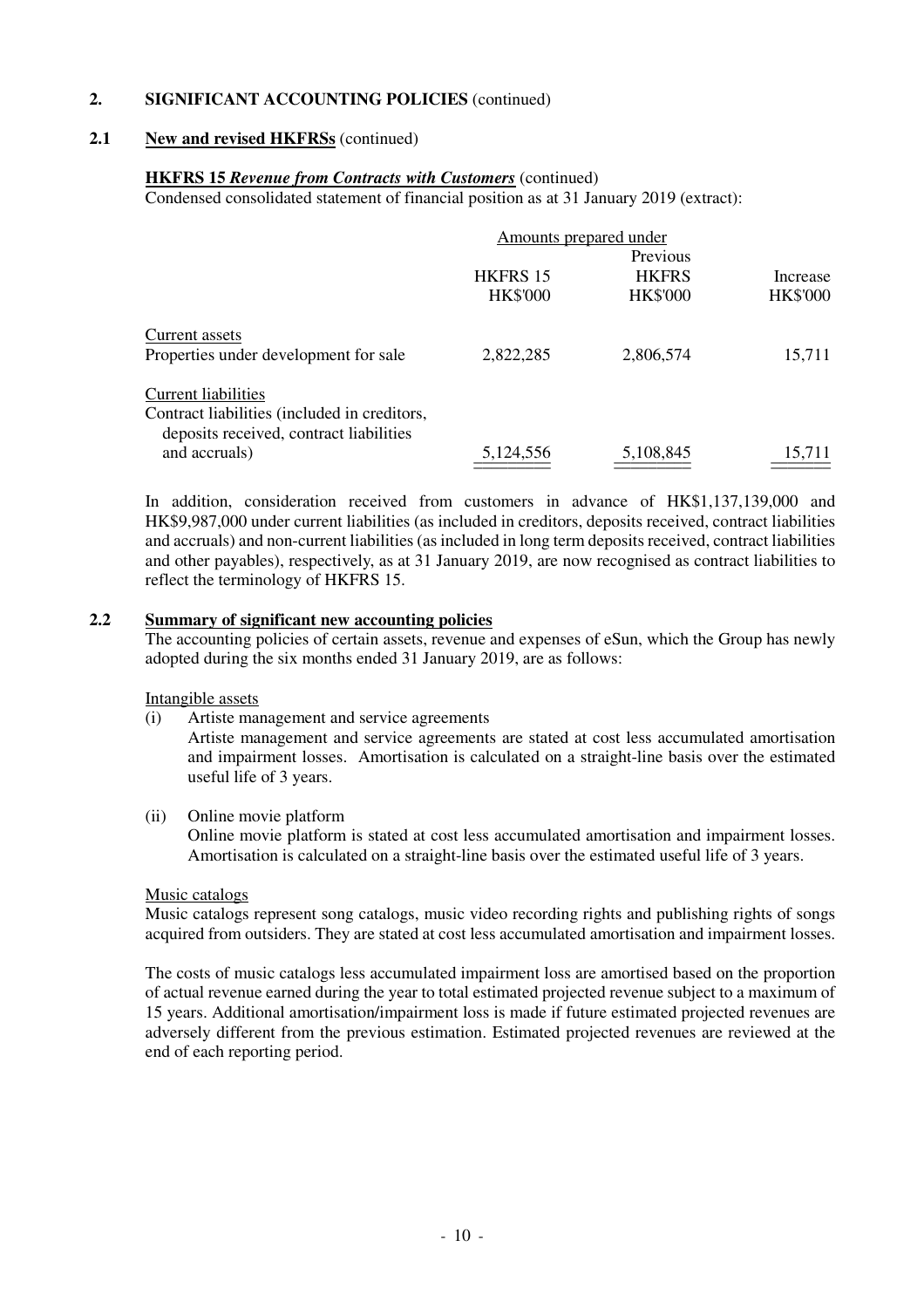#### **2.2 Summary of significant new accounting policies** (continued)

#### Film rights, film products and films under production

 Film rights are rights acquired or licensed from outsiders for exhibition and other exploitation of the films.

 Film rights are stated at cost less accumulated amortisation and any impairment losses. Film rights, less accumulated impairment loss, are amortised based on the proportion of actual revenues earned during the year to total estimated projected revenues. Additional amortisation/impairment loss is made if future estimated projected revenues are adversely different from the previous estimation. Estimated projected revenues and related cash flows are reviewed at least at the end of each reporting period.

 Film products are stated at cost less accumulated amortisation and any impairment losses. Film products, less estimated residual value and accumulated impairment losses, are amortised based on the proportion of actual revenues earned during the year to total estimated projected revenues. Cost of film products, accounted for on a project-by-project basis, includes production costs, costs of services, direct labour costs, facilities and raw materials consumed in the creation of a film.

 Films under production include production costs, costs of services, direct labour costs, facilities and raw materials consumed in the creation of a film. Upon completion and release, these films under production are reclassified as film products. Films under production are accounted for on a project-by-project basis and are stated at cost less any impairment losses.

 An impairment loss is made if there has been a change in the estimates used to determine the recoverable amount and the carrying amount exceeds the recoverable amount.

#### Revenue recognition

 Revenue is recognised when it is probable that the economic benefits will flow to the Group and when the revenue can be measured reliably, on the following bases:

- (a) turnover from entertainment events organised by the Group, when the events are completed;
- (b) net income from entertainment events organised by other co-investors, when the events are completed and in proportion as agreed with co-investors;
- (c) income from films licensed to movie theatres, when the films are exhibited;
- (d) licence income from films licensed for a fixed fee or non-refundable guarantee under a non-cancellable contract, where an assignment is granted to the licensee which permits the licensee to exploit those film rights freely and where the Group has no remaining obligations to perform and when the film materials have been delivered to licensees. Revenue recognised is limited to the amount of consideration received and subject to due allowance for contingencies;
- (e) licence income from films licensed, other than for a fixed fee or non-refundable guarantee under a non-cancellable contract, to licensees, over the licence period and when the films are available for showing or telecast;
- (f) sale of products and albums, at a point in time when control of the asset is transferred to the customer, generally on delivery of the products and albums;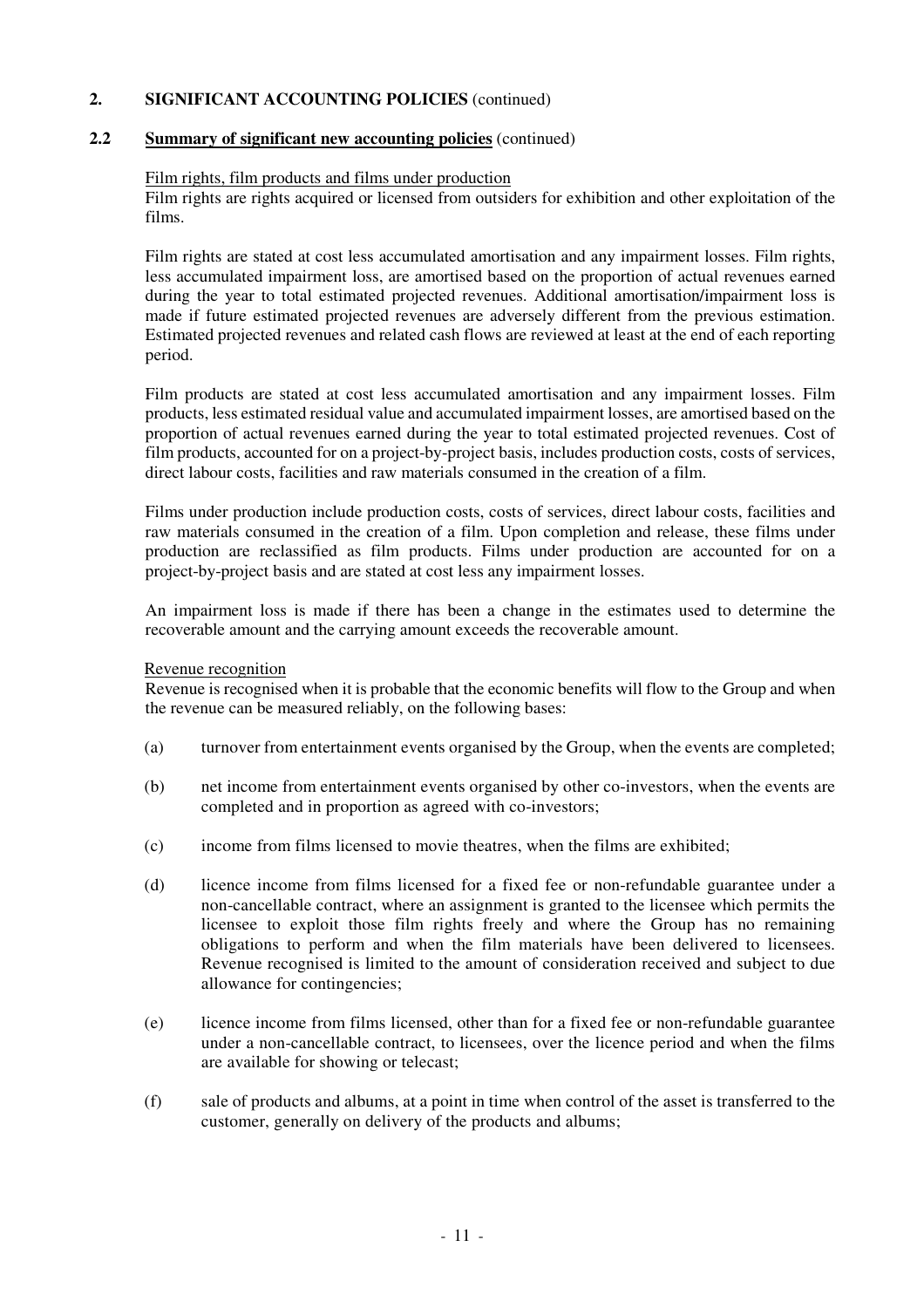#### **2.2 Summary of significant new accounting policies** (continued)

#### Revenue recognition (continued)

- $\overline{g}$  distribution commission income, when the album or film materials have been delivered to the wholesalers, distributors and licensees;
- (h) album licence income and music publishing income, on an accrual basis in accordance with the terms of the relevant agreements;
- (i) income from gross box-office takings for film exhibition is recognised upon the sale of tickets and when the film is released; and
- (j) advertising income, artiste management fee income, producer fee income and consultancy service income on entertainment events, in the period in which the relevant services are rendered.

#### Income tax

Dividend income derived from the Company's subsidiaries in Mainland China is subject to a withholding tax under the prevailing tax rules and regulations of the People's Republic of China.

Mainland China Land Appreciation Tax ("**LAT**")

LAT is levied at prevailing progressive rates on the appreciation of land value, being the proceeds of the sale of properties less deductible costs.

#### **3. TURNOVER AND SEGMENT INFORMATION**

|                                                         | Six months      | Six months  |                 |
|---------------------------------------------------------|-----------------|-------------|-----------------|
|                                                         | ended           | ended       | Year ended      |
|                                                         | 31 January      | 31 January  | 31 July         |
|                                                         | 2019            | 2018        | 2018            |
|                                                         | (Unaudited)     | (Unaudited) | (Audited)       |
|                                                         | <b>HK\$'000</b> | HK\$'000    | <b>HK\$'000</b> |
| <b>Turnover from contracts with customers:</b>          |                 |             |                 |
| Sale of properties                                      | 1,751,268       |             | 430             |
| Building management fee income                          | 104,554         | 54,184      | 110,673         |
| Income from hotel operation                             | 280,620         | 231,933     | 423,958         |
| Income from restaurant operation                        | 269,828         | 268,469     | 514,019         |
| Box-office takings, concessionary income and            |                 |             |                 |
| related income from cinemas                             | 214,277         |             |                 |
| Distribution commission income and licence fee          |                 |             |                 |
| income from film products and film rights               | 238,212         |             |                 |
| Sale of game products                                   | 103,132         |             |                 |
| Entertainment event income                              | 77,354          |             |                 |
| Album sales, licence income and distribution commission |                 |             |                 |
| income from music publishing and licensing              | 42,808          |             |                 |
| Artiste management fee income                           | 9,768           |             |                 |
| Advertising income                                      | 2,045           |             |                 |
| Others                                                  | 95,013          | 11,773      | 47,143          |
|                                                         | 3,188,879       | 566,359     | 1,096,223       |
| <b>Turnover from other sources:</b>                     |                 |             |                 |
| Rental income                                           | 626,972         | 351,531     | 707,816         |
| Total turnover                                          | 3,815,851       | 917,890     | 1,804,039       |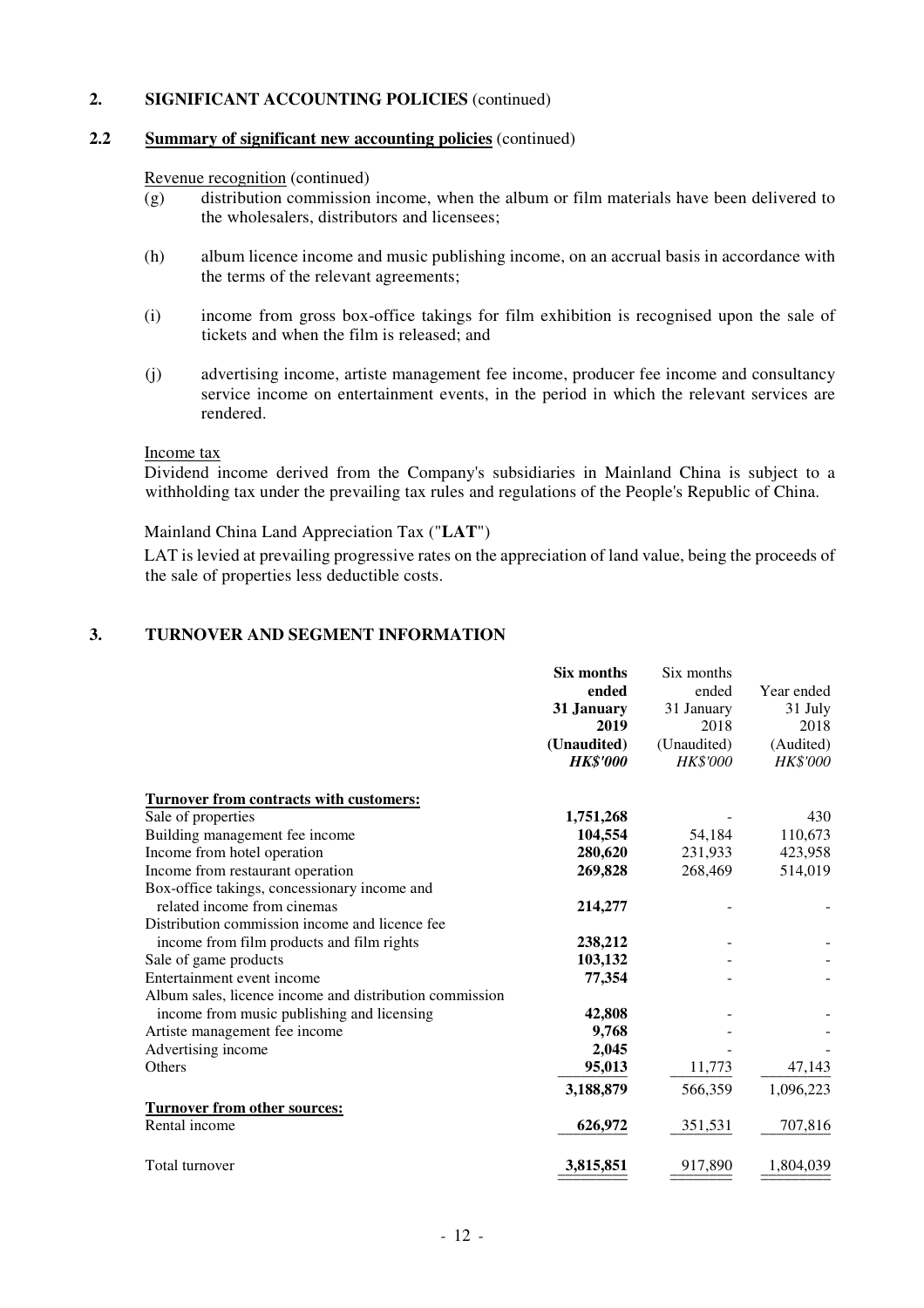|                                                                     | Six months      | Six months      |                 |
|---------------------------------------------------------------------|-----------------|-----------------|-----------------|
|                                                                     | ended           | ended           | Year ended      |
|                                                                     | 31 January      | 31 January      | 31 July         |
|                                                                     | 2019            | 2018            | 2018            |
|                                                                     | (Unaudited)     | (Unaudited)     | (Audited)       |
|                                                                     | <b>HK\$'000</b> | <b>HK\$'000</b> | <b>HK\$'000</b> |
| Timing of recognition of turnover from contracts<br>with customers: |                 |                 |                 |
|                                                                     | 2,949,709       | 459,577         | 888,722         |
| At a point in time<br>Over time                                     | 239,170         | 106,782         | 207,501         |

For management purposes, the Group has the following reportable segments:

- (a) the property development and sales segment engages in property development and sale of properties;
- (b) the property investment segment engages in the leasing of investment properties;
- (c) the hotel operation segment engages in the operation of and provision of consultancy services to hotels and serviced apartments;
- (d) the restaurant operation segment engages in the operation of and provision of consultancy services to restaurants;
- (e) the media and entertainment segment engages in the investment in, and the production of entertainment events and provision of related advertising services, the provision of artiste management services, album sales and distribution, licence of music and trading of gaming products;
- (f) the film production and distribution segment engages in the investment in, production of, sale and distribution of television programmes, films and provision of related advertising services as well as the distribution of video format products derived from these films and films licensed-in by the Group;
- (g) the cinema operation segment engages in the operation of cinemas in Hong Kong and Mainland China; and
- (h) the "others" segment mainly comprises the provision of property management services, leasing agency services, building services and luxury yachting business.

 Management monitors the results of the Group's operating segments separately for the purpose of making decisions about resources allocation and performance assessment. Segment performance is evaluated based on reportable segment results, which is a measure of adjusted profit before tax. The adjusted profit before tax is measured consistently with the Group's profit before tax except that fair value gains on investment properties, net, interest income, finance costs, dividend income, share of profits and losses of associates, share of profits and losses of joint ventures, loss on remeasurement of existing interest in an associate upon business combination, gain on bargain purchase on acquisition of subsidiaries and other unallocated income and expenses are excluded from such measurement.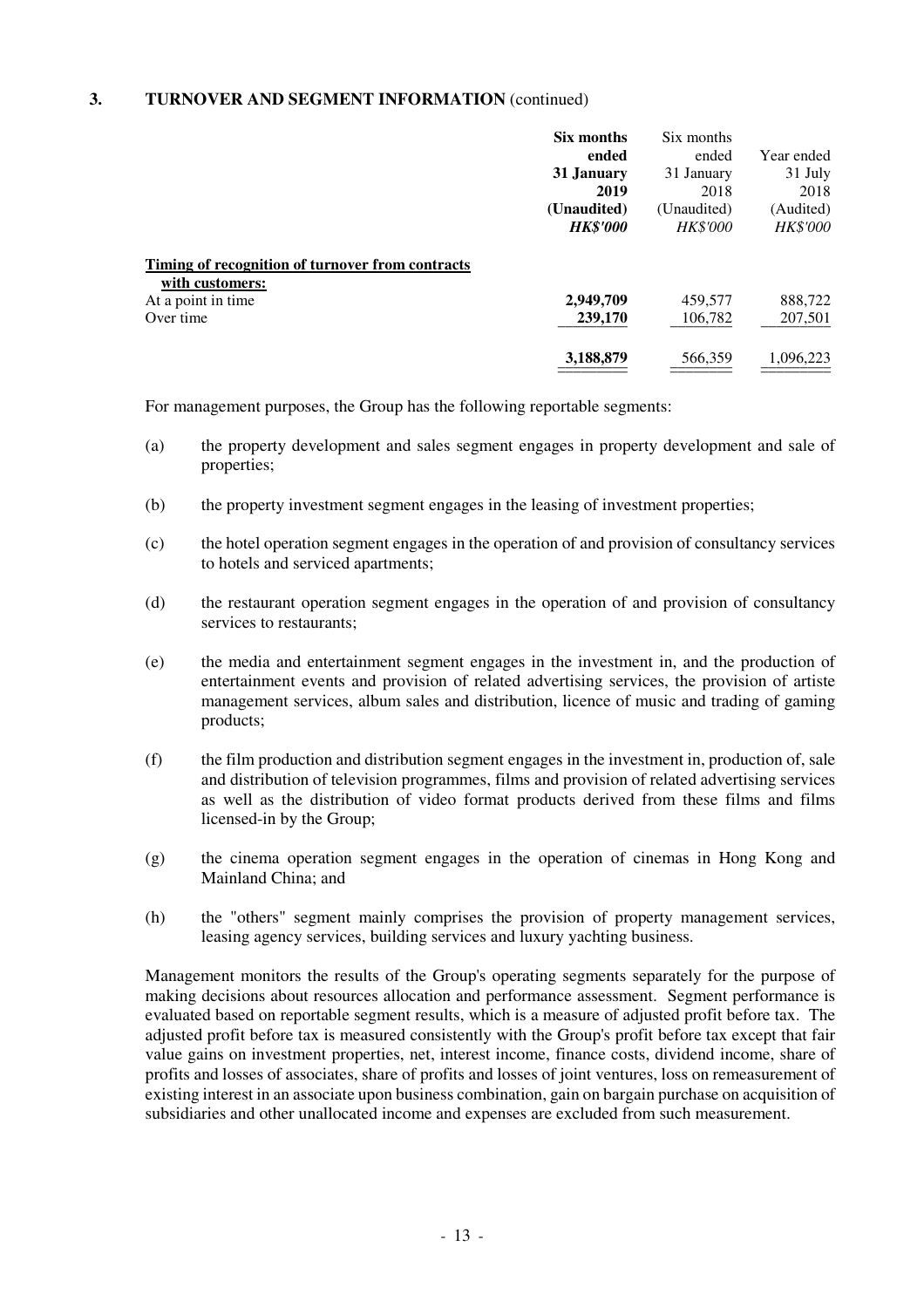Segment assets mainly exclude interests in associates, interests in joint ventures, equity and debt investments at fair value through other comprehensive income/available-for-sale financial assets, certain financial assets at fair value through profit or loss, deferred tax assets, prepaid tax, derivative financial instruments, certain pledged and restricted bank balances and time deposits, certain cash and cash equivalents, asset classified as held for sale and other unallocated corporate assets as these assets are managed on a group basis.

 Segment liabilities mainly exclude bank borrowings, other borrowings, loans from a joint venture, guaranteed notes, tax payable, deferred tax liabilities, provision for tax indemnity, derivative financial instruments and other unallocated corporate liabilities as these liabilities are managed on a group basis.

Intersegment sales are transacted with reference to the prevailing market prices.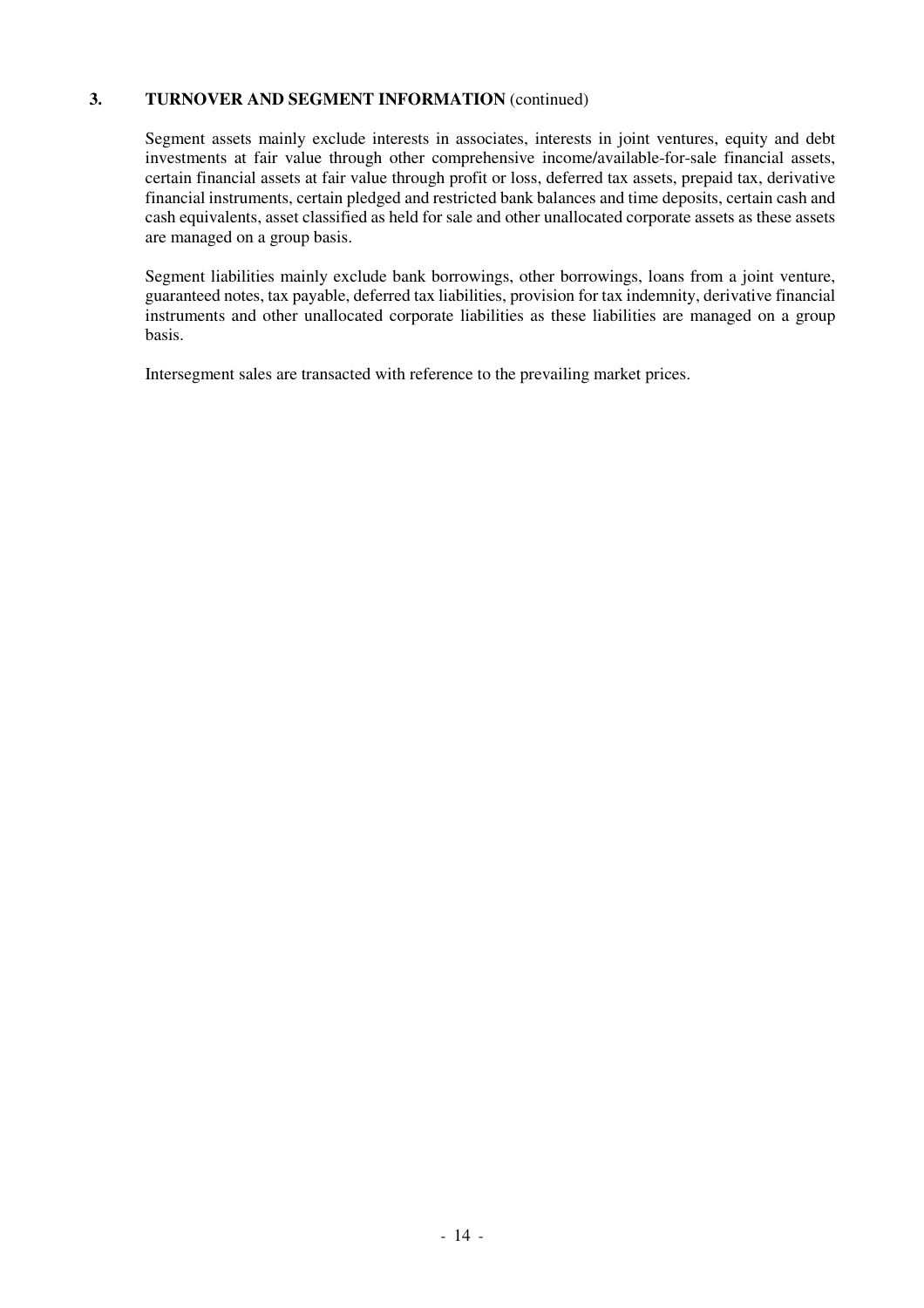The following table presents revenue and results for the Group's reportable segments:

|                                                                                                         |                                      |                         |                         |                         |                         |                         |                         |                         | Six months ended 31 January (Unaudited)              |                         |                         |                         |                            |                         |                                        |                         |                             |                         |                                       |                         |  |  |              |
|---------------------------------------------------------------------------------------------------------|--------------------------------------|-------------------------|-------------------------|-------------------------|-------------------------|-------------------------|-------------------------|-------------------------|------------------------------------------------------|-------------------------|-------------------------|-------------------------|----------------------------|-------------------------|----------------------------------------|-------------------------|-----------------------------|-------------------------|---------------------------------------|-------------------------|--|--|--------------|
|                                                                                                         | Property<br>development<br>and sales |                         |                         |                         |                         |                         | Property<br>investment  |                         | Hotel<br><b>Restaurant</b><br>operation<br>operation |                         |                         |                         | Media and<br>entertainment |                         | Film<br>production and<br>distribution | Cinema<br>operation     |                             | <b>Others</b>           |                                       | <b>Eliminations</b>     |  |  | Consolidated |
|                                                                                                         | 2019<br><b>HK\$'000</b>              | 2018<br><b>HK\$'000</b> | 2019<br><b>HK\$'000</b> | 2018<br><b>HK\$'000</b> | 2019<br><b>HK\$'000</b> | 2018<br><b>HK\$'000</b> | 2019<br><b>HK\$'000</b> | 2018<br><b>HK\$'000</b> | 2019<br><b>HK\$'000</b>                              | 2018<br><b>HK\$'000</b> | 2019<br><b>HK\$'000</b> | 2018<br><b>HK\$'000</b> | 2019<br><b>HK\$'000</b>    | 2018<br><b>HK\$'000</b> | 2019<br><b>HK\$'000</b>                | 2018<br><b>HK\$'000</b> | 2019<br><b>HK\$'000</b>     | 2018<br><b>HK\$'000</b> | 2019<br><b>HK\$'000</b>               | 2018<br><b>HK\$'000</b> |  |  |              |
| Segment revenue:<br>Sales to external<br>customers<br>Intersegment sales                                | 1,751,268                            |                         | 731,526<br>21,585       | 405,715<br>10,978       | 280,620<br>1,018        | 231,933<br>$\sim$       | 269,828<br>130          | 268,469                 | 233,062<br>28                                        |                         | 240,257<br>7,161        | $\sim$<br>$\sim$        | 214,277<br>845             | $\sim$<br>$\sim$        | 95,013<br>18,481                       | 11,773<br>15,679        | $\blacksquare$<br>(49, 248) | (26, 657)               | 3,815,851<br>$\overline{\phantom{a}}$ | 917,890                 |  |  |              |
| Other revenue                                                                                           | 4,854                                | 2,041                   | 23,713                  | 548                     | 1,274                   | 85                      | 227                     | 168                     | 3,349                                                |                         | 4.069                   | $\sim$                  | 10.673                     | $\sim$                  | 40.104                                 | 7,193                   | $\overline{\phantom{a}}$    |                         | 88,263                                | 10,035                  |  |  |              |
| Total                                                                                                   | 1,756,122                            | 2,041                   | 776,824                 | 417,241                 | 282,912                 | 232,018                 | 270,185                 | 268,637                 | 236,439                                              | $\sim$                  | 251,487                 | $\sim$                  | 225,795                    | $\sim$                  | 153,598                                | 34,645                  | (49, 248)                   | (26, 657)               | 3,904,114                             | 927,925                 |  |  |              |
| Segment results                                                                                         | 367,943                              | (6,711)                 | 481,173                 | 321,973                 | (139, 944)              | 33,921                  | (2,268)                 | (5,872)                 | 14,420                                               | $\sim$                  | (36,610)                |                         | (48,246)                   |                         | (24,308)                               | 10,825                  |                             |                         | 612,160                               | 354,136                 |  |  |              |
| Unallocated other revenue<br>Fair value gains on                                                        |                                      |                         |                         |                         |                         |                         |                         |                         |                                                      |                         |                         |                         |                            |                         |                                        |                         |                             |                         | 35,896                                | 69,444                  |  |  |              |
| investment properties, net<br>Unallocated expenses                                                      |                                      |                         | 362,855                 | 655,144                 |                         |                         |                         |                         |                                                      |                         |                         |                         |                            |                         |                                        |                         |                             |                         | 362,855<br>267,707)                   | 655,144<br>(185, 776)   |  |  |              |
| Profit from operating<br>activities                                                                     |                                      |                         |                         |                         |                         |                         |                         |                         |                                                      |                         |                         |                         |                            |                         |                                        |                         |                             |                         | 743,204                               | 892,948                 |  |  |              |
| Finance costs<br>Share of profits and losses<br>of associates                                           | 45                                   |                         |                         | 5,092                   |                         | 251)                    |                         | (1,288)                 | 34)                                                  |                         | 113                     |                         | 463                        |                         | 261                                    |                         |                             |                         | 259,781)<br>4,452                     | 183,740                 |  |  |              |
| Share of profits and losses<br>of associates - unallocated                                              |                                      | 28                      | 3,790                   |                         | 180)                    |                         | 6                       |                         |                                                      |                         |                         |                         |                            |                         |                                        |                         |                             |                         | 5,053                                 | 3,581<br>10,462         |  |  |              |
| Share of profits and losses<br>of joint ventures<br>Loss on remeasurement of<br>existing interest in an | 551,477                              | (2,314)                 | 194,675                 | 623,873                 |                         |                         | $\blacksquare$          | 577)                    | 766)<br>$\epsilon$                                   | ÷.                      | 744)                    |                         |                            |                         |                                        | (8,397)                 |                             |                         | 744,642                               | 612,585                 |  |  |              |
| associate upon business<br>combination<br>Gain on bargain purchase on                                   |                                      |                         |                         |                         |                         |                         |                         |                         |                                                      |                         |                         |                         |                            |                         |                                        |                         |                             |                         | (2,985,631)                           |                         |  |  |              |
| acquisition of subsidiaries                                                                             |                                      |                         |                         |                         |                         |                         |                         |                         |                                                      |                         |                         |                         |                            |                         |                                        |                         |                             |                         | 6,761,861                             |                         |  |  |              |
| Profit before tax<br>Tax                                                                                |                                      |                         |                         |                         |                         |                         |                         |                         |                                                      |                         |                         |                         |                            |                         |                                        |                         |                             |                         | 5,003,694<br>98,769)                  | 1,314,912<br>44,704)    |  |  |              |
| Profit for the period                                                                                   |                                      |                         |                         |                         |                         |                         |                         |                         |                                                      |                         |                         |                         |                            |                         |                                        |                         |                             |                         | 4,904,925                             | 1,270,208               |  |  |              |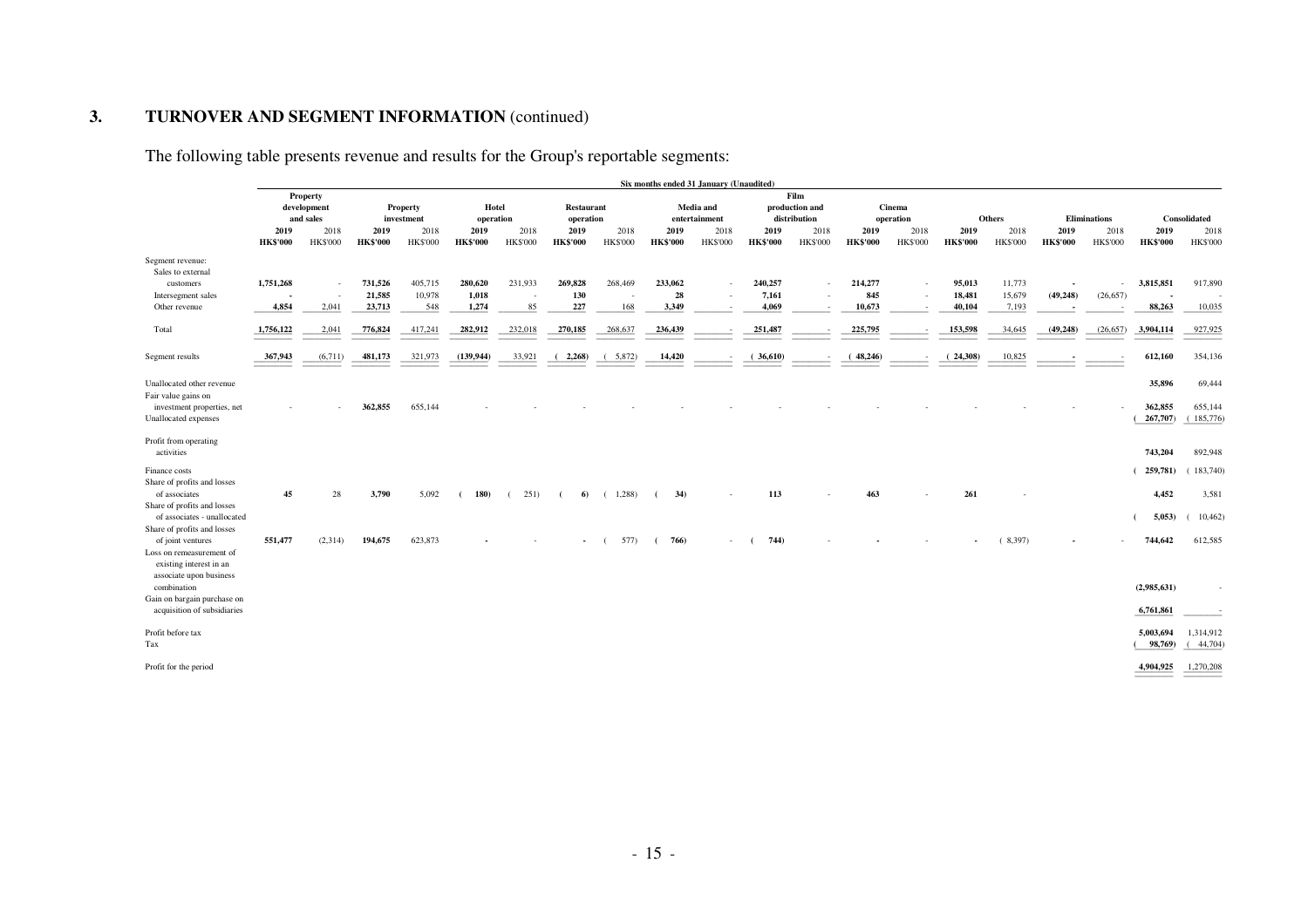The following table presents the total assets and liabilities for the Group's reportable segments:

|                                          |                 | Property        |                 |                 |                          |                 |                       |                   |                          |                          | Film            |                 |                 |                          |                          |                 |                 |                          |
|------------------------------------------|-----------------|-----------------|-----------------|-----------------|--------------------------|-----------------|-----------------------|-------------------|--------------------------|--------------------------|-----------------|-----------------|-----------------|--------------------------|--------------------------|-----------------|-----------------|--------------------------|
|                                          |                 | development     |                 | Property        |                          | Hotel           |                       | <b>Restaurant</b> | Media and                |                          | production and  |                 | Cinema          |                          |                          |                 |                 |                          |
|                                          |                 | and sales       |                 | investment      |                          | operation       |                       | operation         | entertainment            |                          | distribution    |                 | operation       |                          |                          | <b>Others</b>   | Consolidated    |                          |
|                                          | 31 January      | 31 July         | 31 January      | 31 July         | 31 January               |                 | 31 July 31 January    | 31 July           | 31 January               | 31 July                  | 31 January      | 31 July         | 31 January      | 31 July                  | 31 January               | 31 July         | 31 January      | 31 July                  |
|                                          | 2019            | 2018            | 2019            | 2018            | 2019                     | 2018            | 2019                  | 2018              | 2019                     | 2018                     | 2019            | 2018            | 2019            | 2018                     | 2019                     | 2018            | 2019            | 2018                     |
|                                          | <b>HK\$'000</b> | <b>HK\$'000</b> | <b>HK\$'000</b> | <b>HK\$'000</b> | <b>HK\$'000</b>          | <b>HK\$'000</b> | <b>HK\$'000</b>       | <b>HK\$'000</b>   | <b>HK\$'000</b>          | <b>HK\$'000</b>          | <b>HK\$'000</b> | <b>HK\$'000</b> | <b>HK\$'000</b> | <b>HK\$'000</b>          | <b>HK\$'000</b>          | <b>HK\$'000</b> | <b>HK\$'000</b> | <b>HK\$'000</b>          |
|                                          | (Unaudited)     | (Audited)       | (Unaudited)     | (Audited)       | (Unaudited)              |                 | (Audited) (Unaudited) | (Audited)         | (Unaudited)              | (Audited)                | (Unaudited)     | (Audited)       | (Unaudited)     | (Audited)                | (Unaudited)              | (Audited)       | Unaudited)      | (Audited)                |
| <b>Segment assets</b>                    | 8.853.515       | 2,728,203       | 43,921,560      | 21,703,204      | 9,624,283                | 5,621,531       | 545,951               | 545,764           | 399,827                  | $\sim$                   | 985,452         | $\sim$          | 763,666         | $\sim$                   | 4,803,997                | 1,683,631       | 69,898,251      | 32,282,333               |
| Interests in associates                  | 1,748           | 1,701           | 89,940          | 79,815          | 174,198                  | 163,301         | (10, 555)             | (10, 394)         | $\overline{\phantom{a}}$ | $\overline{\phantom{a}}$ | 3,970           | $\sim$          | $\sim$          |                          | 822                      | 233             | 260,123         | 234,656                  |
| Interests in associates<br>- unallocated |                 |                 |                 |                 |                          |                 |                       |                   |                          |                          |                 |                 |                 |                          |                          |                 | 16,290          | 3,446,752                |
| Interests in joint ventures              | 1,842,500       | 1,194,367       | 6,269,140       | 6,075,975       | $\overline{\phantom{a}}$ |                 | $\sim$                | 2,517             | 13,230                   | ٠                        | 2,666           |                 |                 |                          | $\overline{\phantom{a}}$ |                 | 8,127,536       | 7,272,859                |
| <b>Unallocated assets</b>                |                 |                 |                 |                 |                          |                 |                       |                   |                          |                          |                 |                 |                 |                          |                          |                 | 4,314,753       | 6,007,955                |
| Asset classified as held for sale        |                 |                 |                 |                 |                          |                 |                       |                   |                          |                          |                 |                 |                 |                          |                          |                 | 1,478,044       | 1,476,533                |
|                                          |                 |                 |                 |                 |                          |                 |                       |                   |                          |                          |                 |                 |                 |                          |                          |                 |                 |                          |
| <b>Total assets</b>                      |                 |                 |                 |                 |                          |                 |                       |                   |                          |                          |                 |                 |                 |                          |                          |                 | 84,094,997      | 50,721,088               |
|                                          |                 |                 |                 |                 |                          |                 |                       |                   |                          |                          |                 |                 |                 |                          |                          |                 |                 |                          |
| <b>Segment liabilities</b>               | 1.448.056       | 1,684,053       | 1,899,489       | 425,104         | 516,856                  | 237,631         | 44,737                | 41,259            | 119,282                  | $\overline{\phantom{a}}$ | 432,751         | $\sim$          | 180,055         | $\overline{\phantom{a}}$ | 340,001                  | 330,037         | 4,981,227       | 2,718,084                |
| <b>Bank borrowings</b>                   |                 |                 |                 |                 |                          |                 |                       |                   |                          |                          |                 |                 |                 |                          |                          |                 | 13,806,300      | 9,589,986                |
| <b>Guaranteed notes</b>                  |                 |                 |                 |                 |                          |                 |                       |                   |                          |                          |                 |                 |                 |                          |                          |                 | 5,733,626       | 3,118,594                |
| <b>Other borrowings</b>                  |                 |                 |                 |                 |                          |                 |                       |                   |                          |                          |                 |                 |                 |                          |                          |                 | 704,585         | 395,630                  |
| Loans from a joint venture               |                 |                 |                 |                 |                          |                 |                       |                   |                          |                          |                 |                 |                 |                          |                          |                 | 277,648         | $\overline{\phantom{a}}$ |
| Other unallocated liabilities            |                 |                 |                 |                 |                          |                 |                       |                   |                          |                          |                 |                 |                 |                          |                          |                 | 6,524,688       | 800,267                  |
| <b>Total liabilities</b>                 |                 |                 |                 |                 |                          |                 |                       |                   |                          |                          |                 |                 |                 |                          |                          |                 | 32,028,074      | 16,622,561               |

 $\mathcal{L}_\text{max}$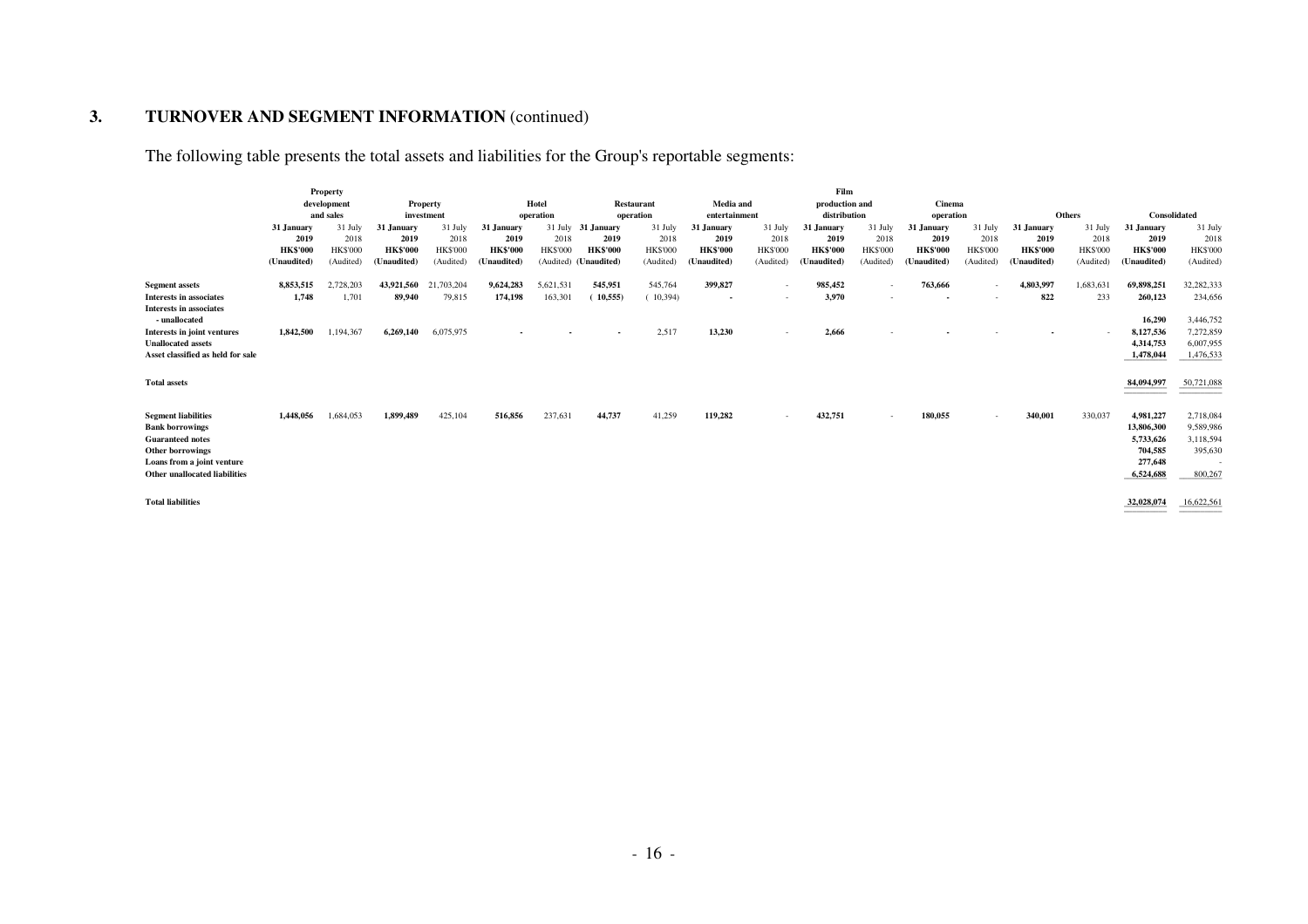### **4. PROFIT FROM OPERATING ACTIVITIES**

(a) The Group's profit from operating activities is arrived at after charging/(crediting):

|                                                                      | Six months<br>ended<br>31 January<br>2019<br>(Unaudited)<br><b>HK\$'000</b> | Six months<br>ended<br>31 January<br>2018<br>(Unaudited)<br><b>HK\$'000</b> | Year ended<br>31 July<br>2018<br>(Audited)<br><b>HK\$'000</b> |
|----------------------------------------------------------------------|-----------------------------------------------------------------------------|-----------------------------------------------------------------------------|---------------------------------------------------------------|
| Depreciation <sup>®</sup>                                            | 197,208                                                                     | 47,342                                                                      | 94,578                                                        |
| Interest income from bank deposits                                   | 23,750)                                                                     | 40,607)                                                                     | 56,561)                                                       |
| Other interest income                                                | 20,048)                                                                     | 12,733                                                                      | 33,536)                                                       |
| Dividend income from unlisted<br>available-for-sale financial assets |                                                                             | 10,700                                                                      | 27,400)                                                       |
| Dividend income from equity investments at                           |                                                                             |                                                                             |                                                               |
| fair value through other comprehensive income                        | 16,100)                                                                     |                                                                             |                                                               |
| Foreign exchange (gains)/losses, net                                 | 15,643)                                                                     | $7,069^{\circ}$                                                             | $3,931^{\circ}$                                               |
| Amortisation of film rights <sup>#</sup>                             | 1,730                                                                       |                                                                             |                                                               |
| Amortisation of film products <sup>#</sup>                           | 197,283                                                                     |                                                                             |                                                               |
| Amortisation of music catalogs <sup>#</sup>                          | 13,362                                                                      |                                                                             |                                                               |
| Amortisation of other intangible assets <sup>#</sup>                 | 539                                                                         |                                                                             |                                                               |
| Impairment of property, plant and equipment^                         | 9,505                                                                       |                                                                             | 9,583                                                         |
| Impairment of advances and other receivables <sup>^</sup>            | 3,350                                                                       |                                                                             |                                                               |
| Impairment of amounts due from joint ventures^                       | 311                                                                         |                                                                             |                                                               |
| Gain on disposal of an associate^                                    | 19,705)                                                                     |                                                                             |                                                               |
| Fair value losses/(gains) on cross currency swaps                    | 8,479^                                                                      |                                                                             | 6,171)                                                        |
|                                                                      |                                                                             |                                                                             |                                                               |

- @ Depreciation charge of approximately HK\$180,010,000 (Six months ended 31 January 2018: HK\$44,793,000) for property, plant and equipment is included in "other operating expenses" on the face of the unaudited condensed consolidated income statement.
- \* These items are included in "other revenue" on the face of the unaudited condensed consolidated income statement.
- # These items are included in "cost of sales" on the face of the unaudited condensed consolidated income statement.
- ^ These items are included in "other operating expenses" on the face of the unaudited condensed consolidated income statement.
- (b) Other than those mentioned in note 4(a) above, "other operating expenses" also included service fee for operation of a club in the Group's hotel operation in Vietnam of approximately HK\$18,854,000 (Six months ended 31 January 2018: HK\$36,664,000).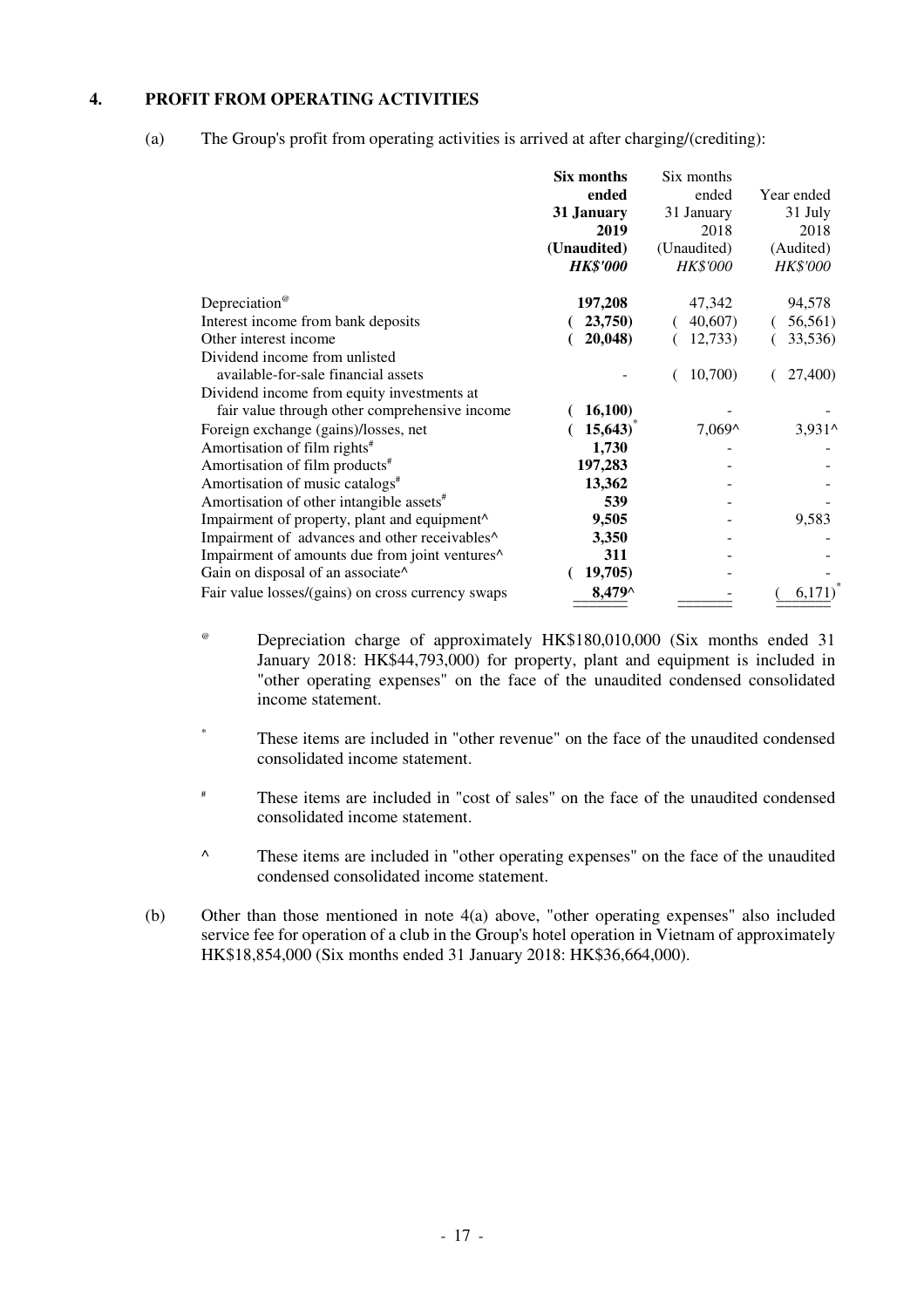### **5. FINANCE COSTS**

|       |                                                            | Six months      | Six months      |                 |
|-------|------------------------------------------------------------|-----------------|-----------------|-----------------|
|       |                                                            | ended           | ended           | Year ended      |
|       |                                                            | 31 January      | 31 January      | 31 July         |
|       |                                                            | 2019            | 2018            | 2018            |
|       |                                                            | (Unaudited)     | (Unaudited)     | (Audited)       |
|       |                                                            | <b>HK\$'000</b> | <b>HK\$'000</b> | <b>HK\$'000</b> |
|       | Interest on bank borrowings                                | 287,026         | 79,899          | 184,340         |
|       | Interest on other borrowings                               | 8,708           | 5,716           | 11,337          |
|       | Interest on guaranteed notes                               | 157,540         | 159,397         | 259,410         |
|       | Interest on loans from a joint venture                     | 7,112           |                 |                 |
|       | Interest expense arising from revenue contracts            | 28,695          |                 |                 |
|       | Bank financing charges                                     | 40,904          | 24,456          | 44,199          |
|       |                                                            | 529,985         | 269,468         | 499,286         |
| Less: | Capitalised in construction in progress                    | 98,027)         | 60,306)         | (139, 355)      |
|       | Capitalised in properties under development<br>for sale    | (102, 489)      | 25,422)         | 40,930          |
|       | Capitalised in investment properties under<br>construction | 69,688)         |                 |                 |
|       |                                                            | 259,781         | 183,740         | 319,001         |

## **6. TAX**

 Hong Kong profits tax has been provided at the rate of 16.5% (Six months ended 31 January 2018: 16.5%) on the estimated assessable profits arising in Hong Kong during the period.

 Taxes on profits assessable elsewhere have been calculated at the rates of tax prevailing in the places in which the Group operates, based on existing legislation, interpretations and practices in respect thereof.

|                                                      | Six months      | Six months      |                 |
|------------------------------------------------------|-----------------|-----------------|-----------------|
|                                                      | ended           | ended           | Year ended      |
|                                                      | 31 January      | 31 January      | 31 July         |
|                                                      | 2019            | 2018            | 2018            |
|                                                      | (Unaudited)     | (Unaudited)     | (Audited)       |
|                                                      | <b>HK\$'000</b> | <b>HK\$'000</b> | <b>HK\$'000</b> |
| Current tax                                          |                 |                 |                 |
| Hong Kong                                            | 74,348          | 24,233          | 49,760          |
| Mainland China                                       | 97,410          |                 |                 |
| Overseas                                             | 8,899           | 16,101          | 27,195          |
|                                                      | 180,657         | 40,334          | 76,955          |
| Deferred tax                                         | 79,556)         | 4,302           | (25,676)        |
| Prior periods'/years' (overprovision)/underprovision |                 |                 |                 |
| Hong Kong                                            | 52)             | 75              | 5,719           |
| Mainland China                                       | 3)              |                 |                 |
| Overseas                                             | 2,277)          | 7)              | 569             |
|                                                      | 2,332)          | 68              | 6,288           |
| Tax charge for the period/year                       | 98,769          | 44,704          | 57,567          |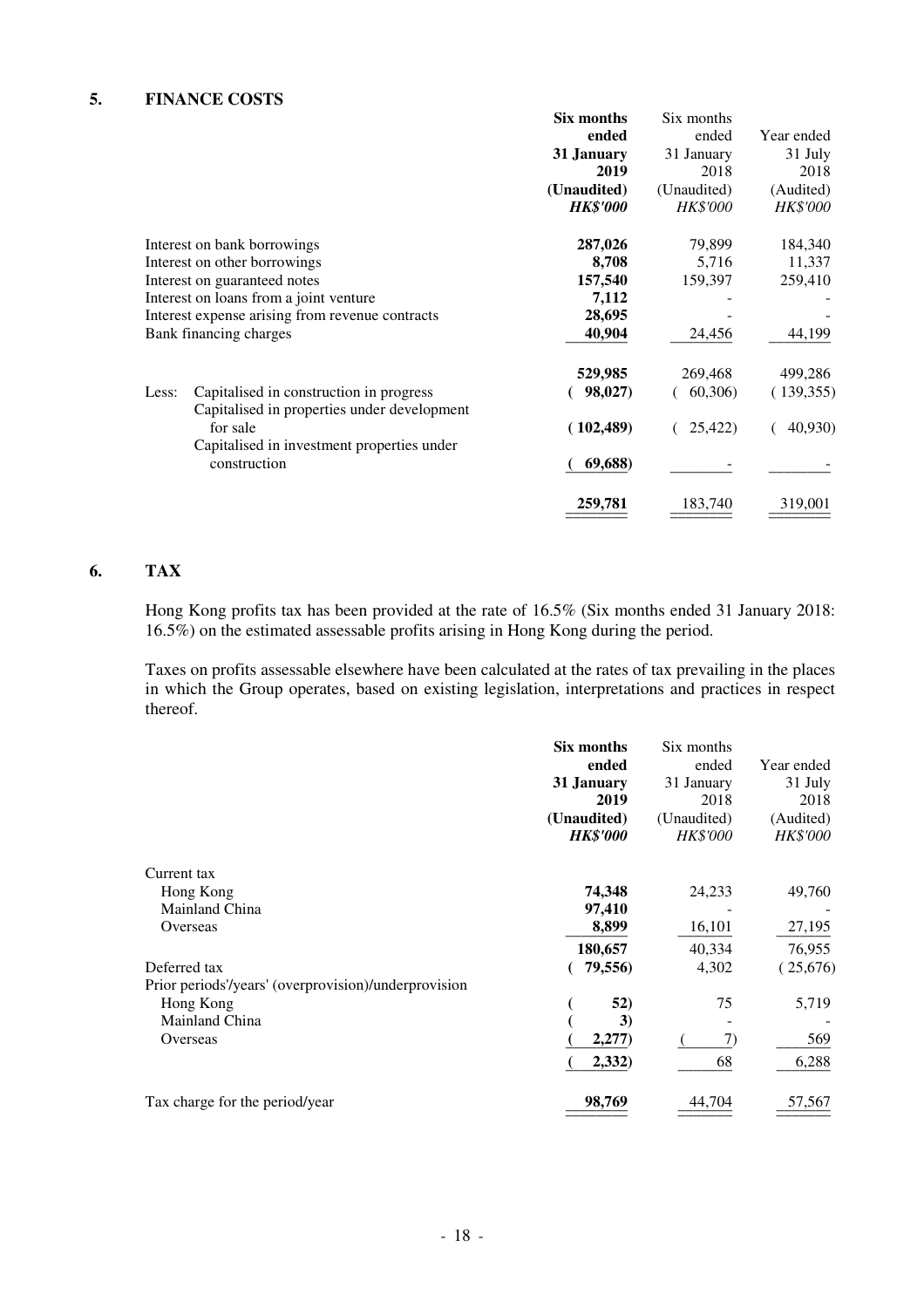### **7. EARNINGS PER SHARE ATTRIBUTABLE TO OWNERS OF THE COMPANY**

|                                                                                                       | Six months              | Six months  |            |
|-------------------------------------------------------------------------------------------------------|-------------------------|-------------|------------|
|                                                                                                       | ended                   | ended       | Year ended |
|                                                                                                       | 31 January              | 31 January  | 31 July    |
|                                                                                                       | 2019                    | 2018        | 2018       |
|                                                                                                       | (Unaudited)             | (Unaudited) | (Audited)  |
|                                                                                                       | <b>HK\$'000</b>         | HK\$'000    | HK\$'000   |
| Earnings                                                                                              |                         |             |            |
| Earnings for the purpose of basic earnings per share                                                  | 2,914,638               | 674,672     | 2,567,355  |
| Effect of dilutive potential ordinary shares arising                                                  |                         |             |            |
| from adjustment to the share of profit of a subsidiary<br>based on dilution of its earnings per share | 10,605)                 | 2,927)      | 10,146     |
| Earnings for the purpose of diluted earnings per share                                                | 2,904,033               | 671,745     | 2,557,209  |
|                                                                                                       | $\boldsymbol{\it v000}$ | '000        | '000       |
| Number of shares                                                                                      |                         |             |            |
| Weighted average number of ordinary shares                                                            |                         |             |            |
| for the purpose of basic earnings per share                                                           | 385,138                 | 382,864     | 383,991    |
| Effect of dilutive potential ordinary shares                                                          |                         |             |            |
| arising from share options                                                                            | 2,455                   | 3,637       | 3,247      |
| Weighted average number of ordinary shares                                                            |                         |             |            |
| for the purpose of diluted earnings per share                                                         | 387,593                 | 386,501     | 387,238    |

#### **8. DEBTORS, DEPOSITS PAID AND OTHER RECEIVABLES**

The Group maintains various credit policies for different business operations in accordance with business practices and market conditions in which the respective subsidiaries operate. Sales proceeds receivable from the sale of properties are settled in accordance with the terms of the respective contracts. Rent and related charges in respect of the leasing of properties are receivable from tenants, and are normally payable in advance with rental deposits received in accordance with the terms of the tenancy agreements. Hotel and restaurant charges are mainly settled by customers on a cash basis except for those corporate clients who maintain credit accounts with the respective subsidiaries, the settlement of which is in accordance with the respective agreements.

The trading terms of eSun (other than Lai Fung Holdings Limited ("**Lai Fung**")) with its customers are mainly on credit. Invoices are normally payable within 30 to 90 days of issuance, except for certain well-established customers, where the terms are extended to 120 days. Each customer has a maximum credit limit. eSun seeks to maintain strict control over its outstanding receivables and has a credit control policy to minimise its credit risk. Overdue balances are regularly reviewed by senior management. Since eSun trades only with recognised and creditworthy third parties, there is no requirement for collateral. Concentrations of credit risk are managed by customer/counterparty, by geographical region and by industry sector. There are no significant concentrations of credit risk within eSun as the customer bases of eSun's trade receivables are widely dispersed in different sectors and industries.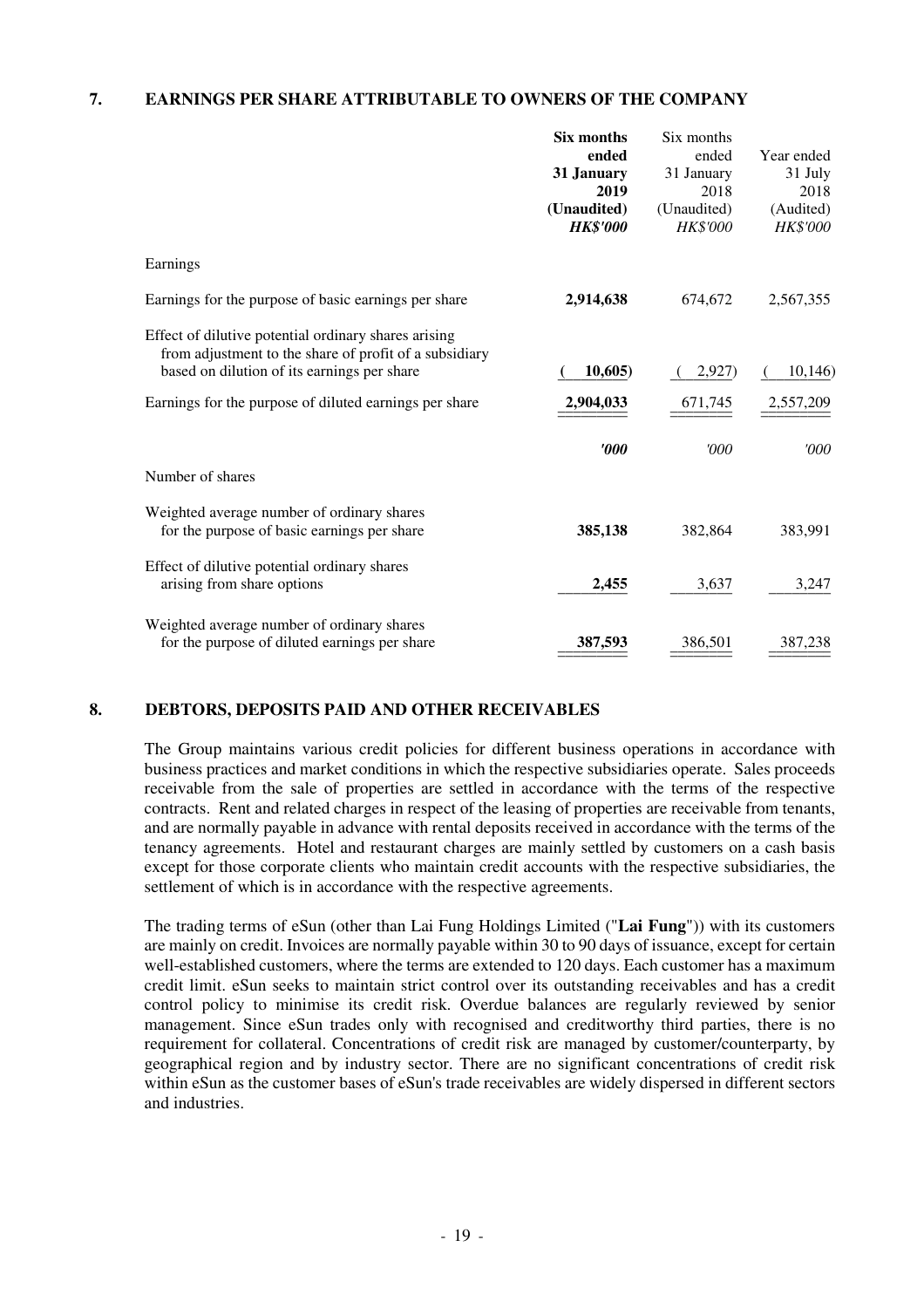## **8. DEBTORS, DEPOSITS PAID AND OTHER RECEIVABLES** (continued)

An ageing analysis of the trade debtors, based on payment due date is as follows:

|                                           | 31 January<br>2019<br>(Unaudited)<br><b>HK\$'000</b> | 1 August<br>2018<br>(Unaudited)<br><b>HK\$'000</b><br>(As adjusted) | 31 July<br>2018<br>(Audited)<br><b>HK\$'000</b> |
|-------------------------------------------|------------------------------------------------------|---------------------------------------------------------------------|-------------------------------------------------|
| Trade debtors:                            |                                                      |                                                                     |                                                 |
| Not yet due or less than 30 days past due | 189,744                                              | 42,124                                                              | 42,124                                          |
| 31 - 60 days past due                     | 17,425                                               | 1,953                                                               | 1,953                                           |
| 61 - 90 days past due                     | 9,017                                                | 785                                                                 | 785                                             |
| Over 90 days past due                     | 24,915                                               | 8,552                                                               | 8,552                                           |
|                                           | 241,101                                              | 53,414                                                              | 53,414                                          |
| Other receivables                         | 580,215                                              | 355,175                                                             | 360,977                                         |
| Deposits paid and prepayments             | 1,017,651                                            | 140,033                                                             | 140,033                                         |
|                                           | 1,838,967                                            | 548,622                                                             | 554,424                                         |

## **9. CREDITORS, DEPOSITS RECEIVED, CONTRACT LIABILITIES AND ACCRUALS**

An ageing analysis of the trade creditors, based on payment due date is as follows:

|                                           | 31 January<br>2019             | 1 August<br>2018                                | 31 July<br>2018              |
|-------------------------------------------|--------------------------------|-------------------------------------------------|------------------------------|
|                                           | (Unaudited)<br><b>HK\$'000</b> | (Unaudited)<br><b>HK\$'000</b><br>(As adjusted) | (Audited)<br><b>HK\$'000</b> |
|                                           |                                |                                                 |                              |
| Trade creditors:                          |                                |                                                 |                              |
| Not yet due or less than 30 days past due | 278,426                        | 24,947                                          | 24,947                       |
| 31 - 60 days past due                     | 11,525                         | 5,297                                           | 5,297                        |
| 61 - 90 days past due                     | 7,130                          | 1,452                                           | 1,452                        |
| Over 90 days past due                     | 14,412                         | 2,915                                           | 2,915                        |
|                                           | 311,493                        | 34,611                                          | 34,611                       |
| Other payables and accruals               | 2,611,694                      | 760,916                                         | 760,916                      |
| Deposits received and other provisions    | 1,088,636                      | 497,921                                         | 2,096,620                    |
| <b>Contract liabilities</b>               | 1,162,837                      | 1,666,869                                       |                              |
| Dividend payable                          | 28,500                         |                                                 |                              |
| Put option liabilities (note 10)          | 280,292                        |                                                 |                              |
|                                           | 5,483,452                      | 2,960,317                                       | 2,892,147                    |
| Amount classified as current              | (5, 124, 556)                  | (2,303,902)                                     | (2,244,429)                  |
| Non-current portion                       | 358,896                        | 656,415                                         | 647,718                      |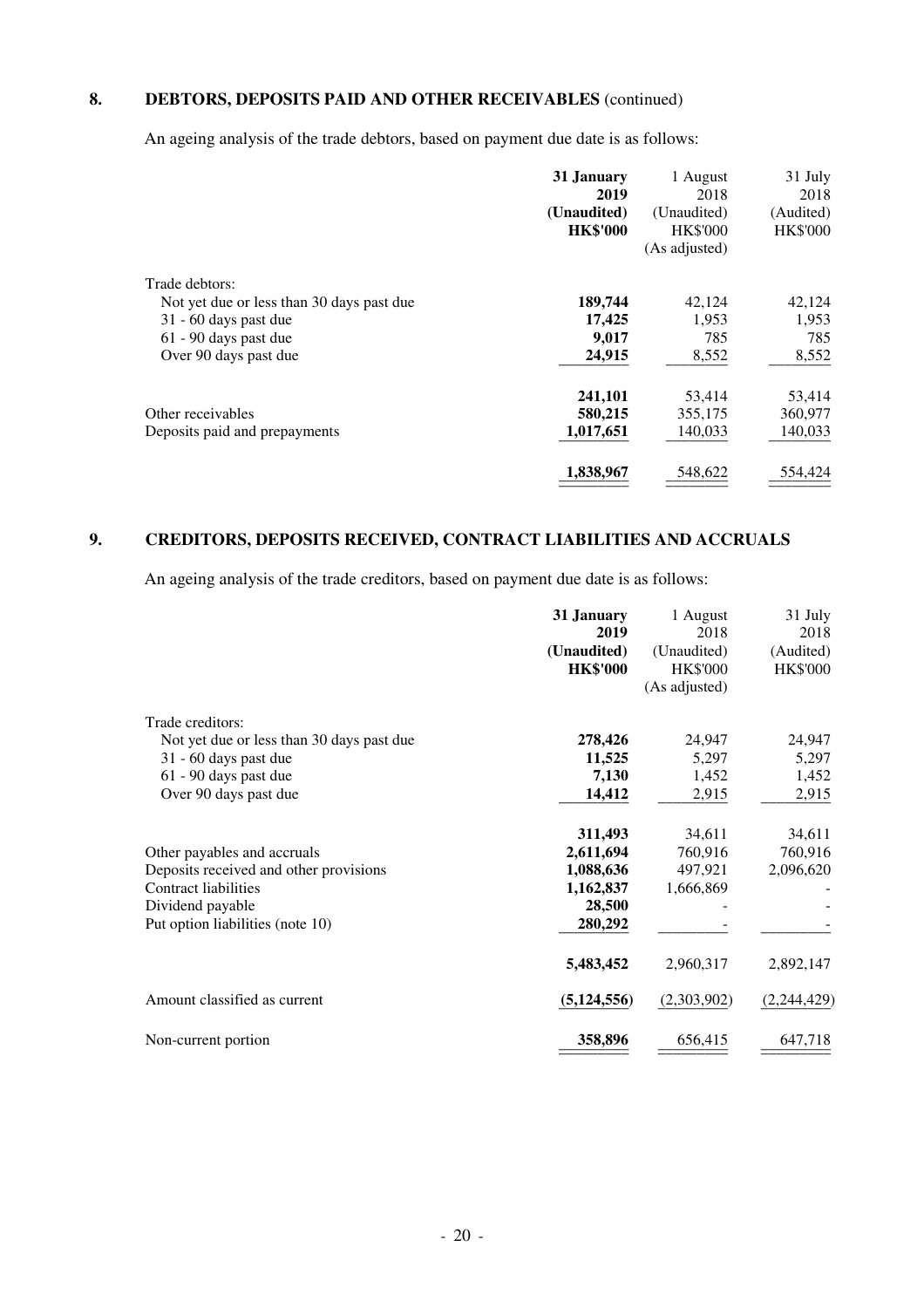#### **10. PUT OPTION LIABILITIES**

On 31 December 2018, Rosy Commerce Holdings Limited ("**Rosy Commerce**", a company indirectly owned by Lai Fung and eSun as to 80% and 20%, respectively) and China Cinda (HK) Asset Management Co., Limited ("**Cinda**"), an independent third party, entered into two investment agreements (the "**Agreements**"). Pursuant to the Agreements, Cinda agrees to invest, by way of share subscription and/or share sale, in two wholly-owned subsidiaries of Rosy Commerce, namely Harmonic Run Limited ("**HRL**") and Glorious Stand Limited ("**GSL**") at a total consideration (the "**Consideration**") of approximately US\$35,752,000 (the "**Transaction**"). The Transaction was completed on 25 January 2019 (the "**Completion Date**") and constituted a deemed disposal of 30% equity interests in HRL and GSL to Cinda by Rosy Commerce.

On the Completion Date, Rosy Commerce and Cinda further entered into two shareholders' agreements, pursuant to the buy-back clause contained therein upon the occurrence of certain triggering events during the six-year investment period, Rosy Commerce has a contractual obligation to buy-back the 30% equity interests in each of HRL and GSL from Cinda at an aggregate amount equals to the Consideration. Accordingly, financial liabilities of approximately US\$35,752,000 (equivalent to approximately HK\$280,292,000) are recorded as put option liabilities under "creditors, deposits received, contract liabilities and accruals" of the unaudited condensed consolidated statement of financial position as at the end of the reporting period.

Further details of the Transaction are set out in a joint announcement of the Company, Lai Sun Development Company Limited, eSun and Lai Fung dated 2 January 2019.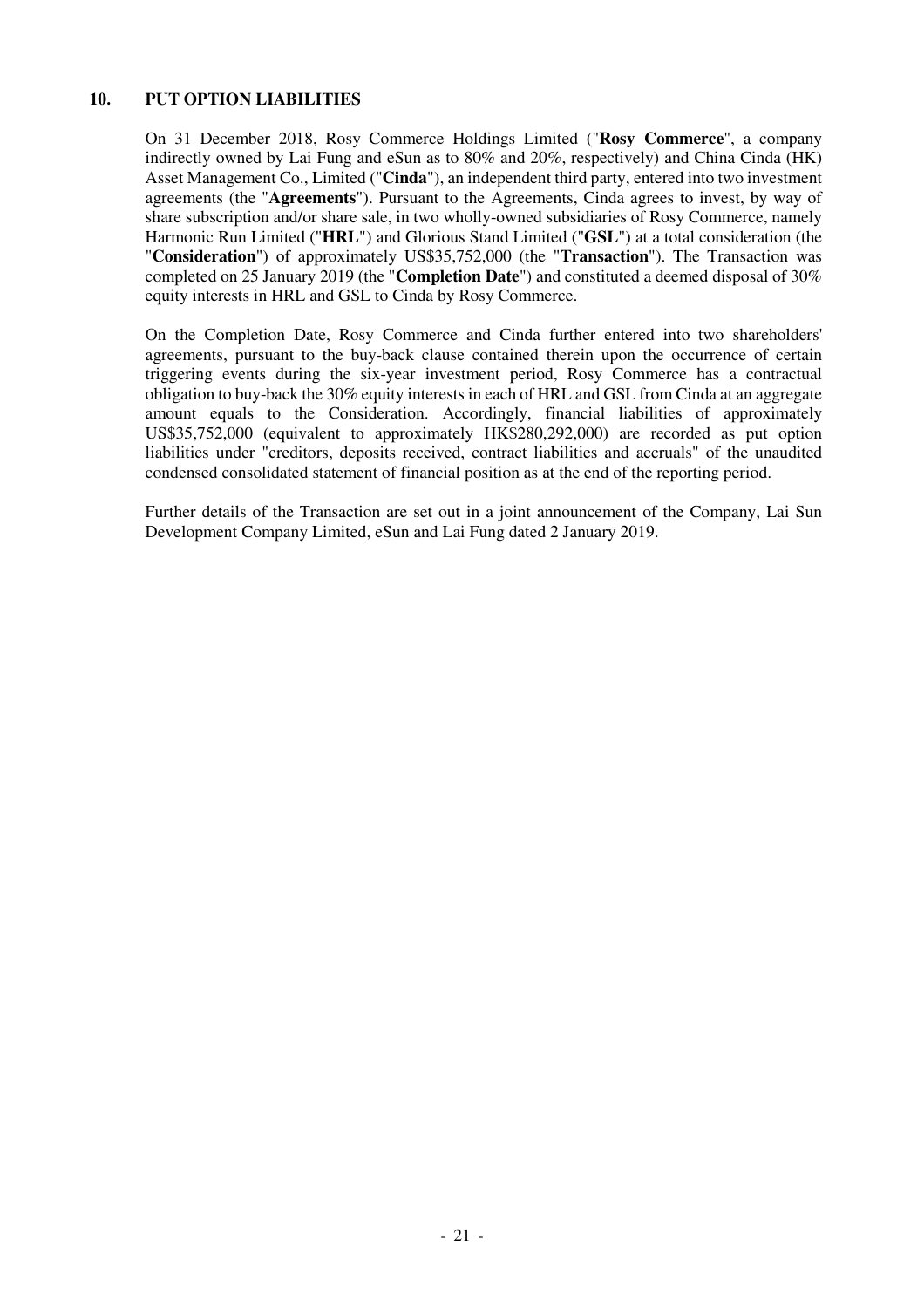### **11. ACQUISITION OF SUBSIDIARIES**

#### (a) Acquisition of eSun

Further to the Company's announcements dated 27 May 2018 and the Company's circular dated 23 July 2018 in respect of, among others, (1) the then conditional voluntary general cash offer by Transtrend Holdings Limited (the "**Offeror**"), a wholly-owned subsidiary of the Company, to acquire all of the issued shares of eSun (other than those already owned or agreed to be acquired by the Company, the Offeror or their respective subsidiaries) (the "**eSun Share Offer**") and to cancel all the outstanding share options of eSun (the "**eSun Option Offer**", and together with the eSun Share Offer, the "**eSun Offers**") and (2) the then possible unconditional mandatory general cash offer by the Offeror to acquire all of the issued shares of Lai Fung (other than those already owned or agreed to be acquired by the Company, the Offeror, eSun or their respective subsidiaries) and to cancel all the outstanding share options of Lai Fung, the Group acquired additional 40.44% interest in eSun for approximately HK\$735 million. eSun became a subsidiary of the Group since 8 August 2018 (the "**Completion Date**") and upon completion of the eSun Offers, the Group held 77.38% equity interest in eSun. As further explained in (b) below, 2.76% of the shares in eSun acquired were classified as financial assets at FVPL. For details of the acquisition, please refer to the joint announcement of the Company, eSun, Lai Fung and the Offeror dated 8 August 2018, the joint announcement of the Company, Lai Fung and the Offeror dated 15 August 2018, the joint announcement of the Company, eSun and the Offeror dated 22 August 2018 and the joint announcement of the Company, Lai Fung and the Offeror dated 13 September 2018.

Prior to the eSun Offers, the Group held 36.94% equity interest in eSun (the "**Existing Shareholding**"). The fair value of the Existing Shareholding as at the Completion Date of approximately HK\$705 million was calculated with reference to the quoted share price of eSun of HK\$1.28 per share as at the Completion Date. The aggregate carrying amount of the Group's interests in eSun and related reserves (including investment revaluation reserve and exchange fluctuation reserve) retained by the Group for the Existing Shareholding immediately before the Completion Date was approximately HK\$3,691 million.

 Difference between the fair value of the Existing Shareholding and the aggregate carrying amount of the Group's interests in eSun and related reserves retained by the Group for the Existing Shareholding as at the Completion Date of approximately HK\$2,986 million has been recognised in the condensed consolidated income statement of the Company as a loss on disposal of the Existing Shareholding.

 The fair value of the Existing Shareholding at the Completion Date formed part of the acquisition cost and was included in the calculation of gain on bargain purchase in relation to the acquisition of 74.62% equity interest in eSun (the "**Acquisition**") after taking into account the Disposal as set out in (b) below, in accordance with HKFRS 3 *Business Combinations*.

 The Group has elected to measure the non-controlling interests in eSun at the non-controlling interests' proportionate share of eSun's net identifiable assets and liabilities.

 Upon completion of the eSun Offers, the Company has recognised an overall net gain on bargain purchase of approximately HK\$3,776 million.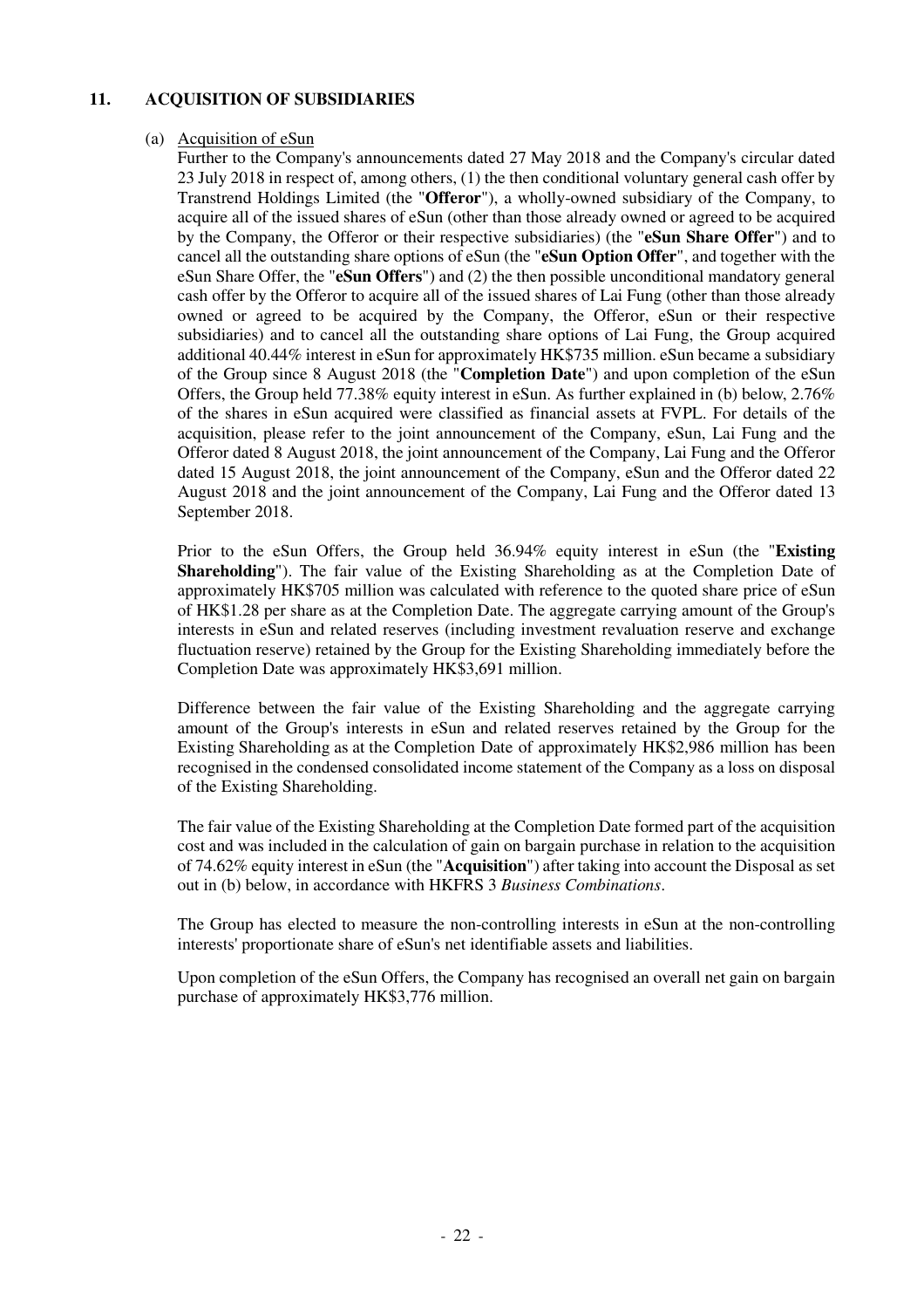## **11. ACQUISITION OF SUBSIDIARIES** (continued)

(a) Acquisition of eSun (continued) The fair values of the identifiable assets and liabilities of eSun as at the Completion Date were as follows:

|                                                                     | <b>HK\$'000</b> |
|---------------------------------------------------------------------|-----------------|
| Property, plant and equipment                                       | 5,188,660       |
| Investment properties                                               | 18,601,100      |
| Properties under development for sale                               | 4,667,700       |
| Film rights                                                         | 11,205          |
| Film products                                                       | 80,217          |
| Music catalogs                                                      | 74,833          |
| Other intangible assets                                             | 586             |
| Investment in associates                                            | 16,278          |
| Investment in joint ventures                                        | 1,877,476       |
| Equity investments at fair value through other comprehensive income | 213,226         |
| Derivative financial instruments                                    | 2,531           |
| Debtors, deposits paid and other receivables                        | 743,241         |
| Deferred tax assets                                                 | 4,189           |
| Pledged and restricted bank balances and time deposits              | 1,073,762       |
| Completed properties for sale                                       | 1,758,600       |
| Films under production                                              | 469,585         |
| Inventories                                                         | 21,874          |
| Prepaid tax                                                         | 37,856          |
| Cash and cash equivalents                                           | 2,136,039       |
| Creditors, deposits received, contract liabilities and accruals     | (2,762,937)     |
| Tax payable                                                         | 123,973)        |
| <b>Bank borrowings</b>                                              | 3,920,953)      |
| Loans from a joint venture                                          | 644,698)        |
| Loans from a related company                                        | 650,000)        |
| Other borrowings                                                    | 257,841)        |
| Guaranteed notes                                                    | 2,602,991)      |
| Deferred tax liabilities                                            | (.5,507,393)    |
| Non-controlling interests of eSun                                   | 9,643,570)      |
|                                                                     |                 |
|                                                                     | 10,864,602      |
| Adjustment of provision for tax indemnity                           | 251,251         |
| Non-controlling interests                                           | 2,913,542)      |
| Total identifiable net assets at fair value                         | 8,202,311       |
| Gain on bargain purchase of the Acquisition                         | (6,761,861)     |
|                                                                     |                 |
| Total consideration                                                 | 1,440,450       |
|                                                                     |                 |
| Satisfied by:                                                       |                 |
| Consideration of the eSun Offers                                    | 735,119         |
| Fair value of the Existing Shareholding                             | 705,331         |
|                                                                     | 1,440,450       |
|                                                                     |                 |
| Net impact on the condensed consolidated income statement           |                 |
| Loss on disposal of the Existing Shareholding                       | 2,985,631       |
| Gain on bargain purchase of the Acquisition                         | 6,761,861)      |
| Gain on bargain purchase, net                                       | 3,776,230)      |
|                                                                     |                 |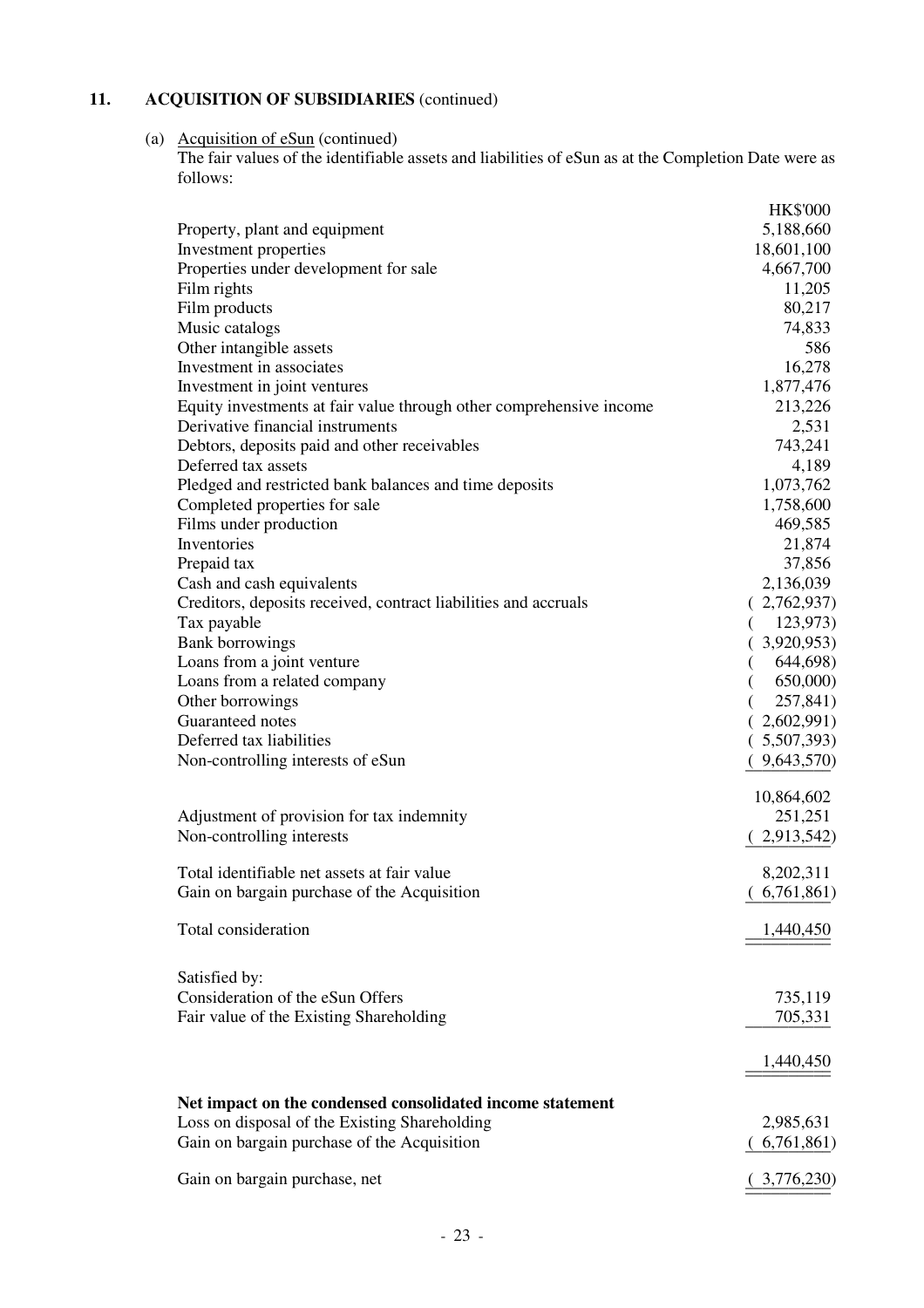### **11. ACQUISITION OF SUBSIDIARIES** (continued)

#### (a) Acquisition of eSun (continued)

The Group incurred total transaction costs of approximately HK\$47 million for the Acquisition, of which approximately HK\$32 million was incurred in the prior year. These transaction costs have been expensed and are included in administrative expenses in the condensed consolidated income statement.

The fair values of identifiable net assets acquired of the above business combination as at the Completion Date are provisional amounts and are subject to the finalisation of the fair value estimation within 12 months from the Completion Date.

Since the Acquisition, eSun contributed approximately HK\$1,260 million to the Group's revenue and loss of approximately HK\$416 million to the Group's consolidated profit for the six months ended 31 January 2019.

Had the Acquisition taken place at the beginning of the six months ended 31 January 2019, the revenue and the profit for the six months ended 31 January 2019 of the Group would have been approximately HK\$3,816 million and approximately HK\$4,905 million, respectively.

An analysis of the cash flows for the current period in respect of the Acquisition is as follows:

|                                                                | <b>HK\$'000</b> |
|----------------------------------------------------------------|-----------------|
| Cash consideration paid                                        | 735,119)        |
| Cash and bank balances acquired                                | 2,136,039       |
| Net inflow of cash and cash equivalents included in cash flows |                 |
| from investing activities                                      | 1,400,920       |
| Transaction costs of the Acquisition included in cash flows    |                 |
| from operating activities                                      | 14,849)         |
|                                                                | 1,386,071       |
|                                                                |                 |

#### (b) Disposal of shares in eSun

In order to restore the minimum percentage of shares in eSun held by the public as required under Rule 8.08(1)(a) of the Listing Rules, the Offeror entered into a legally binding and unconditional agreement on 25 January 2019 to sell an aggregate of 41,150,000 shares in eSun ("**Disposal Shares**"), representing approximately 2.76% of the then total issued share capital of eSun, to an independent third party (the "**Disposal**"). Such Disposal Shares of an amount of approximately HK\$45 million was recognised as financial assets at FVPL in the condensed consolidated statement of financial position as at 31 January 2019.

Subsequent to the end of the reporting period, on 11 February 2019, the Disposal has completed. Following the completion of the Disposal, the minimum public float of 25% of the then total issued share capital of eSun as required under Rule  $8.08(1)(a)$  of the Listing Rules has been restored and the Group held 74.62% equity interest in eSun since then.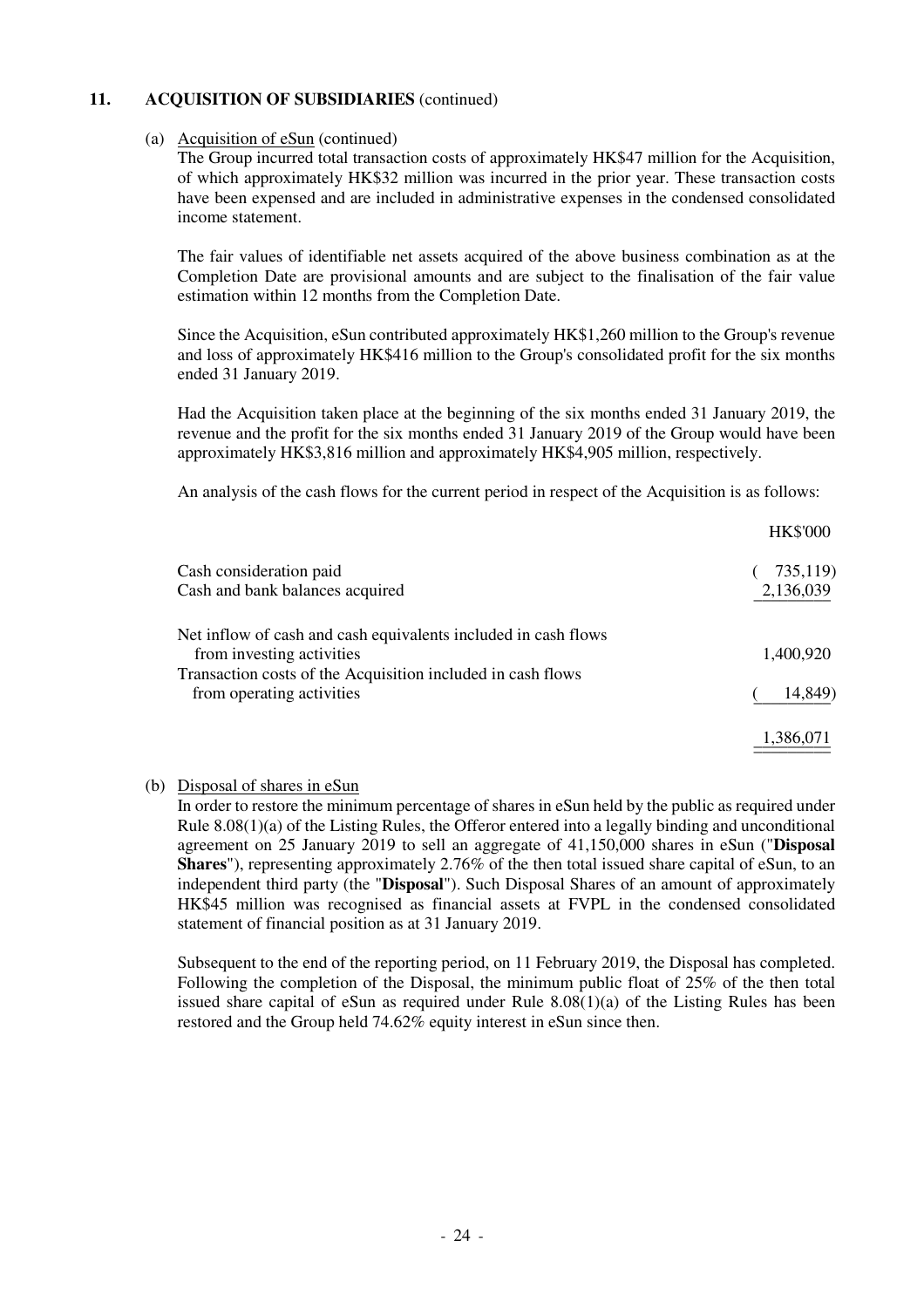### **INTERIM DIVIDEND**

The Board of the Company has resolved not to declare the payment of an interim dividend for the financial year ending 31 July 2019. No interim dividend was declared in respect of the last corresponding period.

#### **MANAGEMENT DISCUSSION AND ANALYSIS**

### BUSINESS REVIEW AND OUTLOOK

Upon close of the voluntary general cash offer ("**eSun Offer**") made by Lai Sun Development Company Limited ("**LSD**") in May 2018 to acquire all of the issued shares of eSun Holdings Limited ("**eSun**") that were not already owned by LSD in August 2018, eSun became a subsidiary of LSD and its financial results has been consolidated into the results of the Company starting from this set of interim results. The subsequent restoration of public float of eSun in February 2019 reduced LSD's shareholding in eSun marginally to 74.62%. The mandatory general offer to Lai Fung Holdings Limited ("**Lai Fung**") triggered by the eSun Offer closed on 13 September 2018. As at the date of this results announcement, Lai Fung is a 50.55%-owned subsidiary of eSun.

eSun acts as an investment holding company and the principal activities of its subsidiaries include the development, operation of and investment in media and entertainment, music production and distribution, the investment in and production and distribution of television programmes, films and video format products, cinema operation, property development for sale and property investment for rental purposes, as well as the development, operation of and investment in cultural, leisure, entertainment and related facilities.

The completion of the eSun Offer has strengthened the wider Lai Sun Group. It highlights Lai Sun Group's capabilities as a property-led conglomerate and in particular its positioning in the Greater Bay Area. Set out below is the Group's rental portfolio and landbank (in '000 square feet) by geography and our exposure in the Greater Bay Area.

|                                                       |                                 | Total gross floor area ("GFA")<br>held by the Group'               |       | <b>Attributable GFA to the Group</b>   |
|-------------------------------------------------------|---------------------------------|--------------------------------------------------------------------|-------|----------------------------------------|
|                                                       | <b>For-rental</b><br>properties | <b>Properties under</b><br>For-rental<br>development<br>properties |       | <b>Properties under</b><br>development |
| <b>Mainland China</b>                                 |                                 |                                                                    |       |                                        |
| Shanghai                                              | $1,728^2$                       | $772^2$                                                            | 366   | 163                                    |
| Guangzhou                                             | $1,314^2$                       | $581^{2}$                                                          | 278   | 123                                    |
| Zhongshan                                             | $246^2$                         | $2,099^2$                                                          | 52    | 445                                    |
| Hengqin                                               |                                 | $5,689^3$                                                          |       | 1,312                                  |
| <b>Subtotal of properties in Mainland China:</b>      | 3,288                           | 9,141                                                              | 696   | 2,043                                  |
| Hong Kong                                             | 1,992 <sup>4</sup>              | $103^5$                                                            | 1,228 | 58                                     |
| Subtotal of properties in the Great Bay Area          |                                 |                                                                    |       |                                        |
| (including Hong Kong, Guangzhou, Zhongshan, Hengqin): | 3,552                           | 8,472                                                              | 1,558 | 1,938                                  |
| <b>Overseas</b>                                       |                                 |                                                                    |       |                                        |
| London, United Kingdom                                | $344^{\circ}$                   |                                                                    | 193   |                                        |
| Vietnam                                               | $98^5$                          |                                                                    | 55    |                                        |
| <b>Subtotal of overseas properties:</b>               | 442                             |                                                                    | 248   |                                        |
| Total:                                                | 5,722                           | 9,244                                                              | 2,172 | 2,101                                  |

*Notes:* 

*1. All major properties of the Group in Mainland China are held through Lai Fung and its subsidiaries ("Lai Fung Group"), except Phase I of the Novotown project in Hengqin ("Novotown") which is 80% owned by Lai Fung Group and 20% owned by eSun and its subsidiaries ("eSun Group") and all major properties in Hong Kong and overseas are held by the Group excluding eSun Group.* 

*2. Attributable GFA to Lai Fung Group.* 

*3. Including GFA of Phase I of Novotown, which is 80% owned by Lai Fung and 20% owned by eSun and GFA of Phase II of Novotown which is 100% owned by Lai Fung.* 

*5. Attributable GFA to LSD Group.* 

*<sup>4.</sup> Including GFA of major rental properties of LSD and its subsidiaries ("LSD Group") and GFA of major rental properties of the Group.*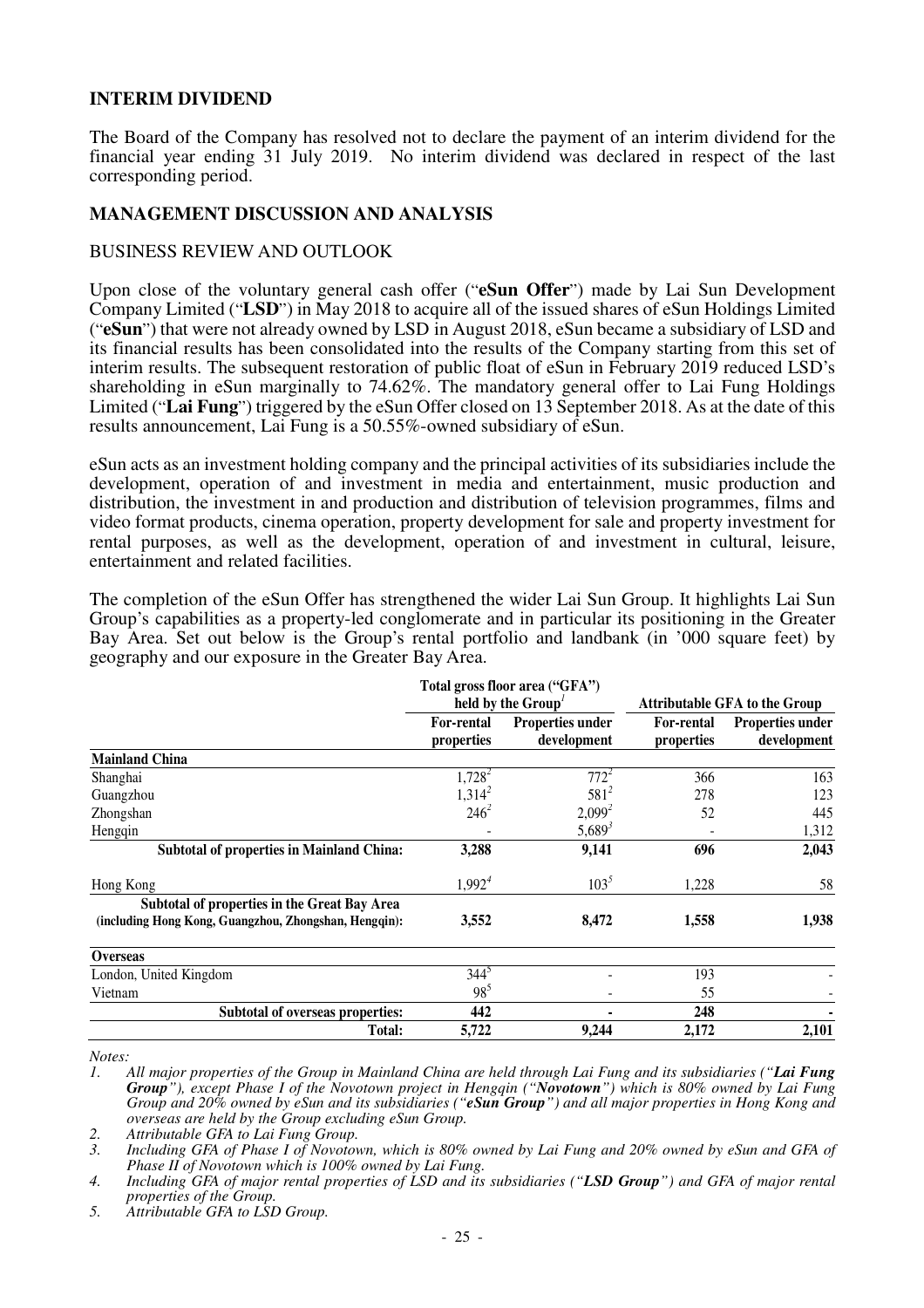## **Hong Kong and Overseas Property Market**

Global economies around the world continue to progress along a precarious path against a backdrop of familiar uncertainties during the period under review. The capital market has demonstrated steadiness backed by cautious optimism despite a delicate economic outlook, most notably the protracted situation of Brexit and the intermittent trade disputes between the USA and China. Some of these events are likely to linger in the near future and continue to cast a shadow on the outlook.

The property sector in Hong Kong as a whole continued to show resilience and robustness despite an increasingly uncertain global economic outlook. During the period under review, the retail segment has showed a strong recovery as demonstrated by improving visitor numbers and retail sales, partly driven by the new high speed rail link and the opening of the Hong Kong-Zhuhai-Macao Bridge. However, retail rent growth has been mixed due to re-alignment of tenant mix which resulted in rent reduction in certain tourist hotspots. The office leasing market remained tight despite new supply from completion of new office buildings and resulted in modest rent increases overall. Central business district continued to be underpinned by PRC and financial corporations and other commercial areas continued to benefit from the decentralisation and consolidation of space. The residential market softened towards the end of 2018 due to the uncertain outlook of the economy but limited supply supported the softening. Despite the government's best effort to increase land supply such as Lantau Tomorrow Vision, the near term supply is expected to fall short of demand. Labour supply shortages in the construction industry continues to drive wage inflation and pose a challenge on the cost management side.

The management believes it is paramount to prepare the Group for the challenges and opportunities ahead. The Group's Hong Kong properties performed steadily at nearly full occupancy levels. The Hong Kong Ocean Park Marriott Hotel ("**Ocean Hotel**") operated by Marriott Group providing a total of 471 rooms grand opened on 19 February 2019 and added approximately 365,974 square feet of attributable rental space to the rental portfolio of LSD Group. With the planning consent approved by the City of London's Planning and Transportation Committee, the Group keeps monitoring the market conditions in London closely for the potential redevelopment of the three properties on Leadenhall Street in London, comprising 100, 106 and 107 Leadenhall Street ("**Leadenhall Properties**"). All leases of Leadenhall Properties have been aligned to expire in 2023.

The Group continued to participate in government tenders to grow the pipeline. In March 2019, LSD Group successfully tendered for and secured a site located at Lot No. 5382 in Demarcation District No.116, Tai Kei Leng, Yuen Long, New Territories for HK\$209.8 million. This site is designated for private residential purposes and expected to add a maximum GFA of approximately 42,200 square feet to the development portfolio of LSD Group.

The construction works of Alto Residences, the joint venture project in Tseung Kwan O and 93 Pau Chung Street have been completed with the Certificate of Compliance issued by the Lands Department in September and November 2018, respectively. Up to 24 March 2019, LSD Group has sold 556 units in Alto Residences with saleable area of approximately 320,600 square feet and the average selling price was approximately HK\$16,400 per square foot. Handover of the sold residential units of Alto Residences has been substantially completed. LSD Group released 43 car-parking spaces of Alto Residences for sale in March 2019. Up to 24 March 2019, 41 car-parking spaces have been sold and the total sales proceeds amounted to approximately HK\$110.0 million. The sale of all 209 residential units of 93 Pau Chung Street has been completed, achieving an average selling price of approximately HK\$16,400 per square foot. Handover of the sold residential units of 93 Pau Chung Street has been substantially completed. LSD Group released the commercial units of 93 Pau Chung Street for sale in July 2018. Up to 24 March 2019, 5 out of 7 commercial units with saleable area of approximately 14,000 square feet have been sold and the average selling price was approximately HK\$23,000 per square foot.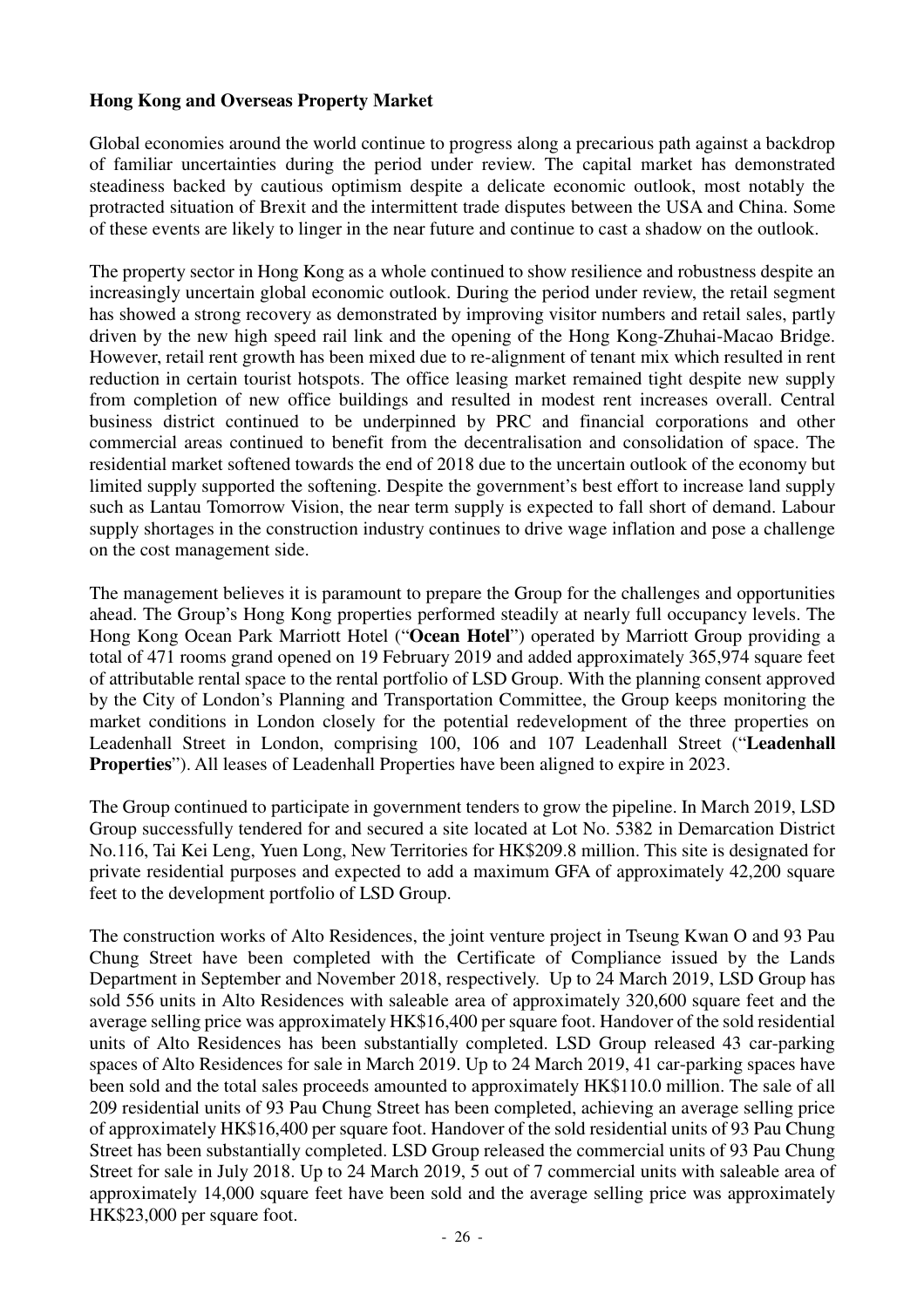The Ki Lung Street project in Sham Shui Po, Kowloon, named "Novi" is well received. The pre-sale of all 138 residential units of Novi with saleable area of approximately 28,800 square feet has been completed, achieving an average selling price of approximately HK\$18,900 per square foot. Construction of Novi is expected to be completed in the third quarter of 2019. The Sai Wan Ho Street project with the Urban Renewal Authority in Shau Kei Wan, Hong Kong, named "Monti" providing 144 residential units with a total saleable area of 45,822 square feet was launched for pre-sale in August 2018. Up to 24 March 2019, LSD Group has pre-sold 41 units in Monti with saleable area of approximately 12,900 square feet at an average selling price of approximately HK\$20,100 per square foot. Construction of Monti is expected to be completed in the third quarter of 2019.

The Group is encouraged by the property sales during the period under review and will continue to participate in government tenders to grow the pipeline.

## **Mainland China Property Market**

Notwithstanding the seemingly turbulent environment, the Chinese Government continued to forge ahead and delivered stable economic growth through a combination of proactive fiscal policy and prudent monetary policy. The determination of maintaining a stable economy is observed in the latest round of meetings in Beijing declaring a gross domestic product growth of 6%-6.5% at the time of this results announcement. The effects of the trade disputes with the USA can be felt in certain parts of the Chinese economy such as exports. The weaknesses in parts of the economy are going to continue as a result of lackluster global economic performance and trade disputes with the USA. However, we believe this may present an opportunity for domestic consumption plays. We believe the property sector being one of the main pillars could benefit from more favourable policies as a result. We have observed the same in various parts of China where the government has eased its control on the construction and the sale of property projects. The Chinese Government's approach to the economy is certainly good news to the sector in the long run and supportive fiscal policy would be beneficial to investors and developers alike. Under the current leadership of the Chinese Government, we can expect continued stability and continuity going forward.

Being the flagship Mainland China property arm of the Group, Lai Fung Group's regional focus and rental-led strategy has demonstrated resilience in recent years. The rental portfolio of approximately 3.3 million square feet, primarily in Shanghai and Guangzhou, delivered steady performance in rental income at close to full occupancies for the key assets.

Lai Fung Group has a number of projects in various stages of development in Shanghai, Guangzhou, Zhongshan and Hengqin. The rental portfolio of Lai Fung Group is expected to increase from approximately 3.3 million square feet to approximately 9.7 million square feet through developing the existing projects on hand over the next few years. Construction works of the combined redevelopment of Shanghai Northgate Plaza I, Northgate Plaza II and Hui Gong Building is expected to complete in the second quarter of 2022 and will add a total GFA of approximately 693,600 square feet excluding car-parking spaces to the rental portfolio of Lai Fung Group. The redevelopment plan includes an office tower, a shopping arcade and underground car-parking spaces. Construction work of Guangzhou Haizhu Plaza is expected to commence in the second quarter of 2019 and the completion is expected to be in the first half of 2023, providing a total rental GFA of approximately 580,500 square feet.

The construction works of Phase I of Novotown is expected to be completed in the first half of 2019 with the opening in phases in the second half of 2019. On 31 December 2018, Lai Fung Group entered into investment agreements with China Cinda (HK) Asset Management Co., Limited ("**Cinda**") and Cinda has invested 30% equity interests in two subsidiaries of Lai Fung, the core businesses of which are the internal buildout, fitting, preparation and operation of themed indoor experience centres in Phase I of Novotown under the intellectual property licenses granted by "National Geographic" and "Lionsgate".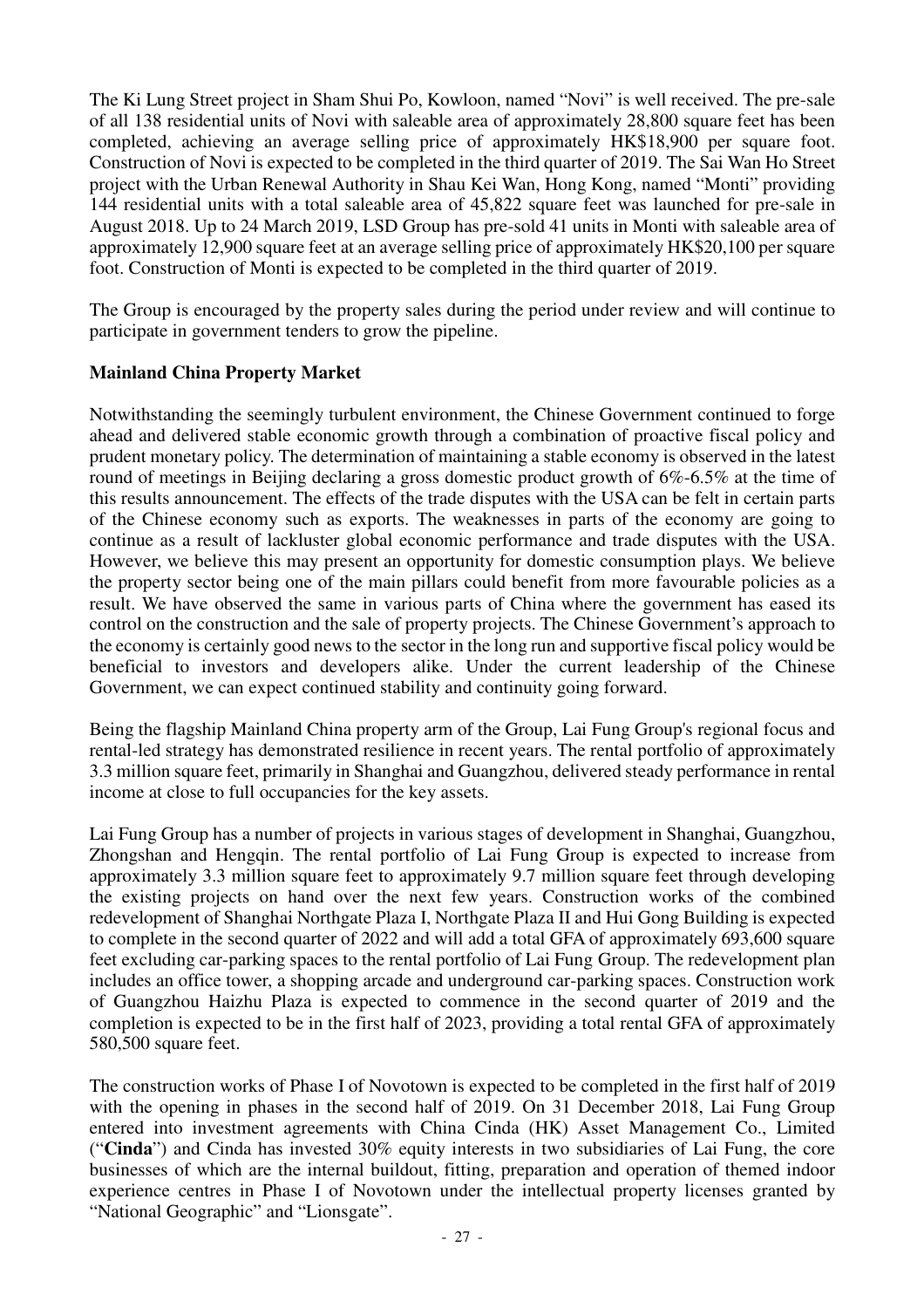Lai Fung Group succeeded in bidding for land use rights of the land offered for sale by The Land and Resources Bureau of Zhuhai ("**Zhuhai Land Bureau**") through the listing-for-sale process in December 2018 and the land is situated adjacent to Phase I of Novotown with a total site area of approximately 143,800 square meters and a maximum plot ratio of 2 times and has been designated for the development of Phase II of Novotown. Apart from Real Madrid Club de Fútbol ("**Real Madrid Club**"), Harrow International (China) Management Services Limited and ILA Holdings Limited that have been secured as key partners for Novotown Phase II, Lai Fung Group entered into a license agreement on 27 December 2018 with Ducati Motor Holding S.p.A ("**Ducati**") in relation to the development and operation of a motorcycle themed experience centre ("**Ducati Experience Centre**") in Novotown Phase II. The Ducati Experience Centre expects to cover an area of no less than 4,500 square meters and will offer experiential attractions including immersive racing experiences, exclusive Ducati exhibits and retail concessions. Real Madrid World, Innovation Leadership Academy Hengqin ("**ILA Hengqin**") and Ducati Experience Centre are expected to be the key elements in Novotown Phase II and details of the development plan will be formulated upon finalisation of the master layout plan with the Chinese Government. Lai Fung Group is in the process of finalising the master layout plan for Novotown Phase II with the Chinese Government.

The remaining residential units in Zhongshan Palm Spring and the cultural studios of Novotown Phase I, as well as residential units in Shanghai Wuli Bridge project to be completed during the financial year ending 31 July 2019 are expected to contribute to the income of Lai Fung Group in the coming financial years. Lai Fung Group will continue its prudent and flexible approach in growing its landbank.

## **Media and Entertainment/Film Production and Distribution/Cinema Operation**

The Mainland China entertainment market continues to grow at a remarkable pace. eSun Group continues to expand its media and entertainment businesses in Mainland China, optimising income from its film, TV, live entertainment, artiste management, music and cinema in this fast growing market. eSun Group is well positioned to capitalise on this trend with its solid foundation in the industry.

- Film continued drive to increase original production of films which appeal to Chinese language audiences. "*Bodies At Rest*", an action crime film by director Renny Harlin casting Nick Cheung and Richie Jen, "*Fagara in Mara*", a romance film produced by Ann Hui featuring Sammi Cheng, and "*I'm Living It*", a feature film produced by Cheang Pou Soi with Aaron Kwok and Miriam Yeung, are in post-production stage. Projects under production include an action film "*Knockout*" by director Roy Chow featuring Han Geng and a romance comedy film "*The Calling of a Bus Driver*" by director Patrick Kong with Ivana Wong.
- TV expanded activities in production and investments in quality TV drama series in line with the continued strong demand for good programmes from TV stations and online video websites in Mainland China. A 52 episode romance drama series "*New Horizon*", starring Zheng Kai and Chen Chiao-en, is in the post-production stage and eSun Group is in discussion with various Chinese and overseas portals and video web sites for new project development.
- Live Entertainment successfully produced and promoted a number of concerts in Hong Kong and Mainland China performed by prominent local, Asian and international artistes. The recent "*Along With Ekin Live Concert 2019*" has earned good reputation and public praises. eSun Group will continue to work with prominent local and Asian artistes for concert promotion. Upcoming events include concerts of Sammi Cheng and Yoga Lin.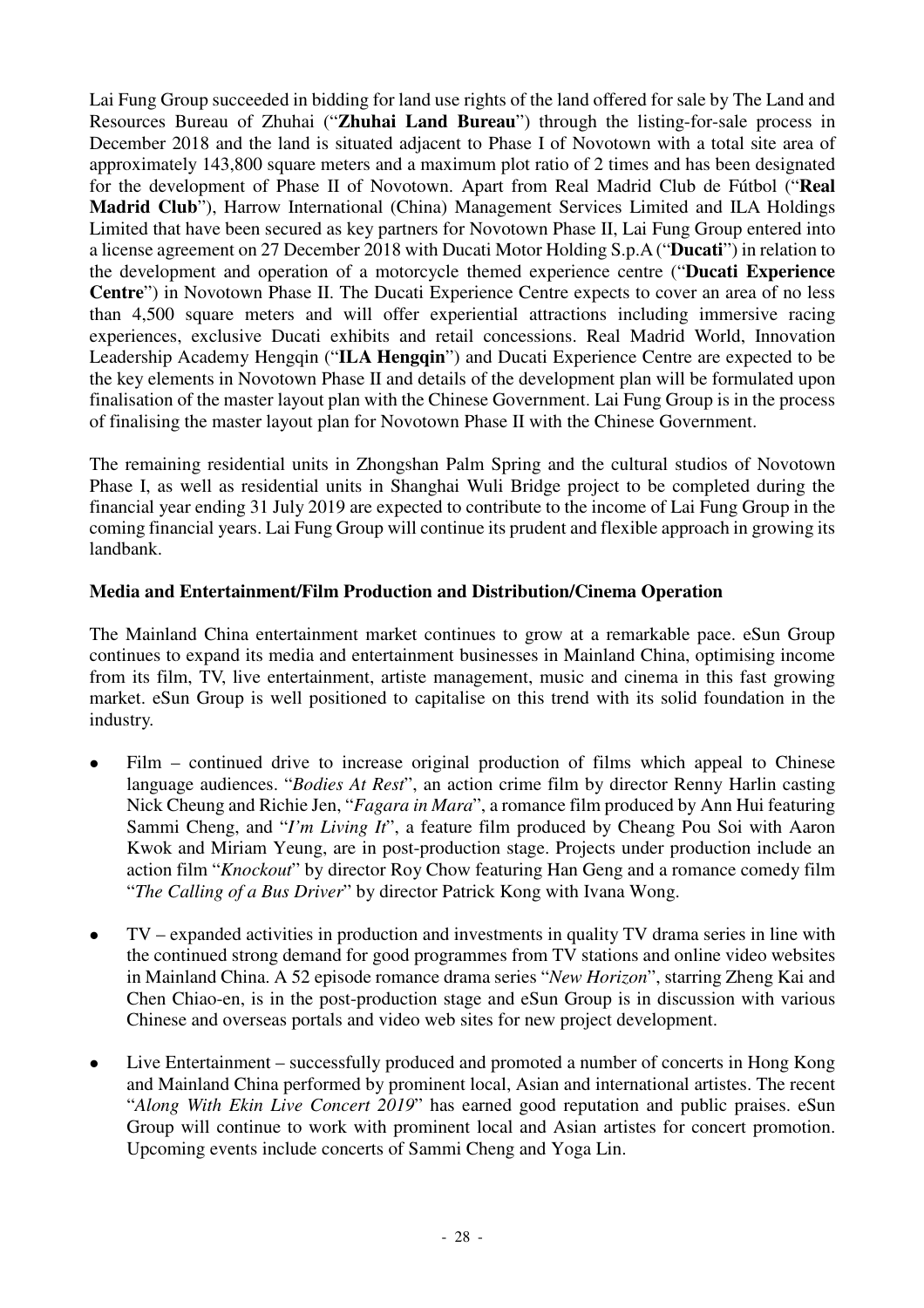- Music as international music labels are coming to a mutually acceptable licensing model with major Chinese music portals, the long awaited pay model for digital music is taking shape. The exclusive distribution licence of music products with Tencent Music Entertainment (Shenzhen) Co., Ltd and Warner Music continues to provide stable income contribution to eSun Group.
- Artiste Management actively looking for new talent in Greater China and further co-operation with Asian artistes with an aim to build up a strong artiste roster. eSun Group believes a strong talent roster will complement its media and entertainment businesses and will continue its effort in talent development.
- Cinema acquisition of an additional 10% interest in Intercontinental Group Holdings Limited ("**IGHL**") in November 2018 facilitated better implementation of the operating strategies of eSun into IGHL and bolstered eSun Group's further development in sale and distribution of films and cinema business in Hong Kong and Mainland China. The MCL Cheung Sha Wan Cinema, newly opened in January 2019 is the first MCL cinema in West Kowloon district in Hong Kong. With industrial style design, the cinema has 4 houses with more than 400 seats of stadium seating, giving the audience a comfortable sightline and all cinema houses are equipped with 4K projection system, Dolby 7.1 surround sound system and Bowers & Wilkins Hi-Fi grade speakers to provide a great cinematic viewing experience for the audience. eSun Group is excited by the outlook for cinemas in Hong Kong and Mainland China and will continue to seek out opportunities to expand its footprint.

Targeting the enormous yet growing China market, eSun Group endeavors to strengthen its integrated media platform with an aim to provide valuable and competitive products and to enhance its market position, and eSun Group will continue to explore strategic alliances as well as investment opportunities to enrich its portfolio and broaden its income stream.

The supplemental deed executed by Lai Fung on 8 March 2019 aims to contribute to a more pragmatic and flexible investment decisions to be made by the Group and will be subject to independent shareholders' approval of each of Lai Fung, eSun, LSD and the Company and the shareholders' meetings have been scheduled on 30 April 2019.

The Group's consolidated cash position of HK\$5,894.7 million (HK\$202.4 million excluding LSD Group) and undrawn facilities of HK\$6,630.6 million (HK\$250.0 million excluding LSD Group) with a net debt to equity ratio of 64.0% as at 31 January 2019 provides the Group with full confidence and the means to review opportunities more actively. The Group's gearing excluding the net debt of LSD Group was approximately 4.2%. The Group will continue its prudent and flexible approach in growing the landbank and managing its financial position.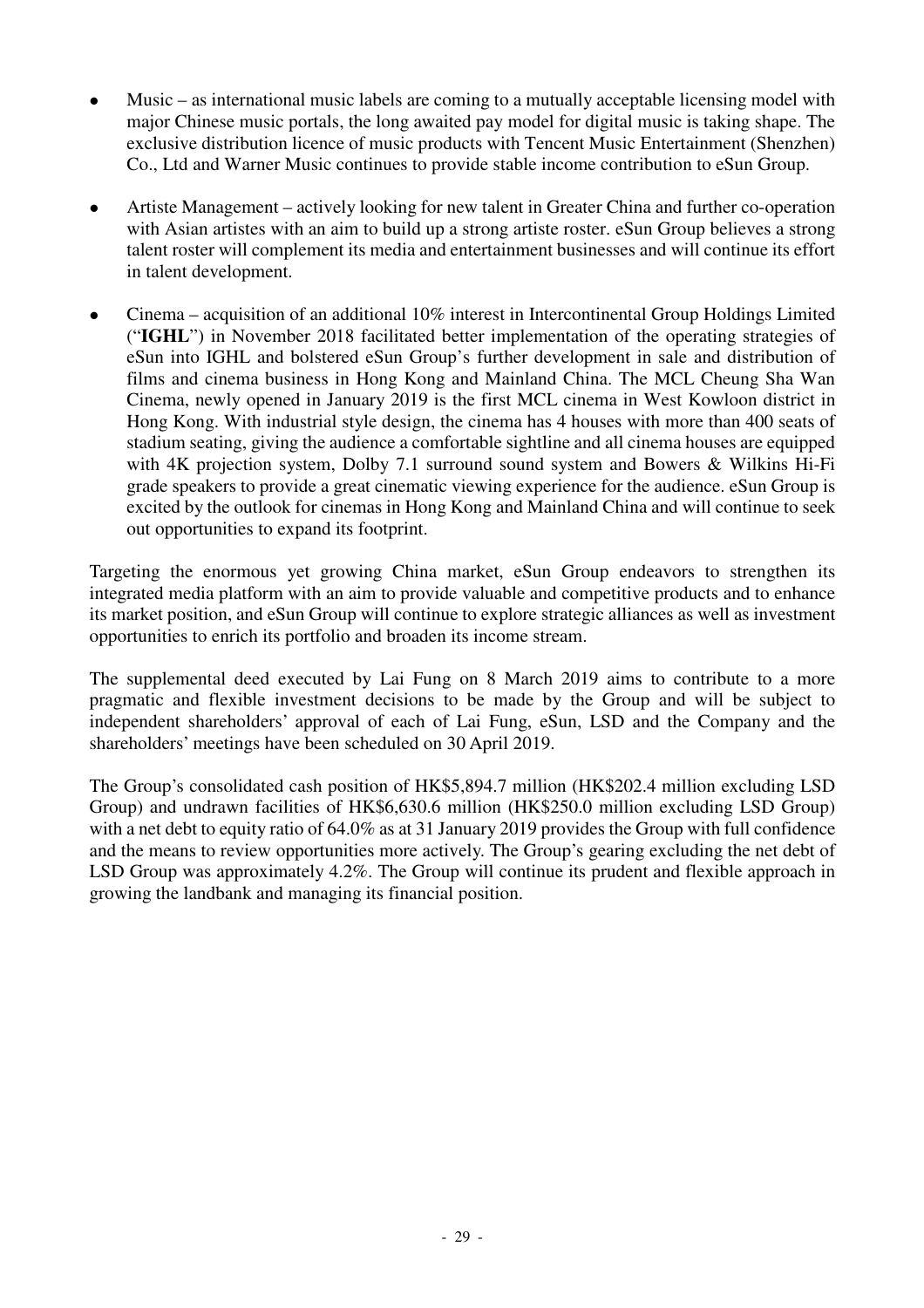## OVERVIEW OF INTERIM RESULTS

For the six months ended 31 January 2019, the Group recorded turnover of HK\$3,815.9 million (2018: HK\$917.9 million) and a gross profit of HK\$1,431.3 million (2018: HK\$543.6 million). The significant increase is primarily due to (i) consolidation of eSun's financial results into the results of the Group upon the close of the eSun Offer in August 2018; and (ii) recognition of property sales during the period under review from completed residential projects in Hong Kong.

|                                  | Six months ended 31 January |                |                   |            |
|----------------------------------|-----------------------------|----------------|-------------------|------------|
|                                  | 2019                        | 2018           | <b>Difference</b> |            |
|                                  | (HK\$ million)              | (HK\$ million) | (HK\$ million)    | $%$ change |
| Property investment              | 731.5                       | 405.7          | 325.80            | 80.3%      |
| Property development and sales   | 1,751.3                     |                | 1,751.3           | N/A        |
| Restaurant operation             | 269.8                       | 268.5          | 1.3               | $0.5\%$    |
| Hotel operation                  | 280.6                       | 231.9          | 48.7              | 21.0%      |
| Media and entertainment          | 233.1                       |                | 233.1             | N/A        |
| Film production and distribution | 240.3                       |                | 240.3             | N/A        |
| Cinema operation                 | 214.3                       |                | 214.3             | N/A        |
| Others                           | 95.0                        | 11.8           | 83.2              | 705.1%     |
| <b>Total</b>                     | 3,815.9                     | 917.9          | 2,898.0           | 315.7%     |

Set out below is the turnover by segment:

For the six months ended 31 January 2019, net profit attributable to owners of the Company was approximately HK\$2,914.6 million (2018: HK\$674.7 million). The significant increase is primarily due to substantial net gain from bargain purchase in acquisition of subsidiaries recognised during the period under review, which arose from LSD's acquisition of additional equity interest in eSun upon close of eSun Offer and eSun becoming a subsidiary of the Company during the period under review. Basic earnings per share was HK\$7.568 (2018: HK\$1.762). The net profit attributable to owners of the Company for the year ended 31 July 2018 was approximately HK\$2,567.4 million.

Excluding the effect of property revaluations, net profit attributable to owners of the Company was approximately HK\$2,472.2 million (2018: net loss attributable to owners of the Company: HK\$46.7 million). Net profit per share excluding the effect of property revaluations was HK\$6.420 (2018: net loss per share: HK\$0.122). Excluding the effect of property revaluations, net profit attributable to owners of the Company for the year ended 31 July 2018 was approximately HK\$39.5 million.

Excluding the effect of property revaluations and non-recurring transactions during the period under review, net profit attributable to owners of the Company was approximately HK\$375.8 million (2018: net loss attributable to owners of the Company: HK\$14.8 million). Net profit per share excluding the effect of property revaluations and non-recurring transactions during the period under review was HK\$0.976 (2018: net loss per share: HK\$0.039). Excluding the effect of property revaluations and non-recurring transactions, net profit attributable to owners of the Company for the year ended 31 July 2018 was approximately HK\$71.2 million.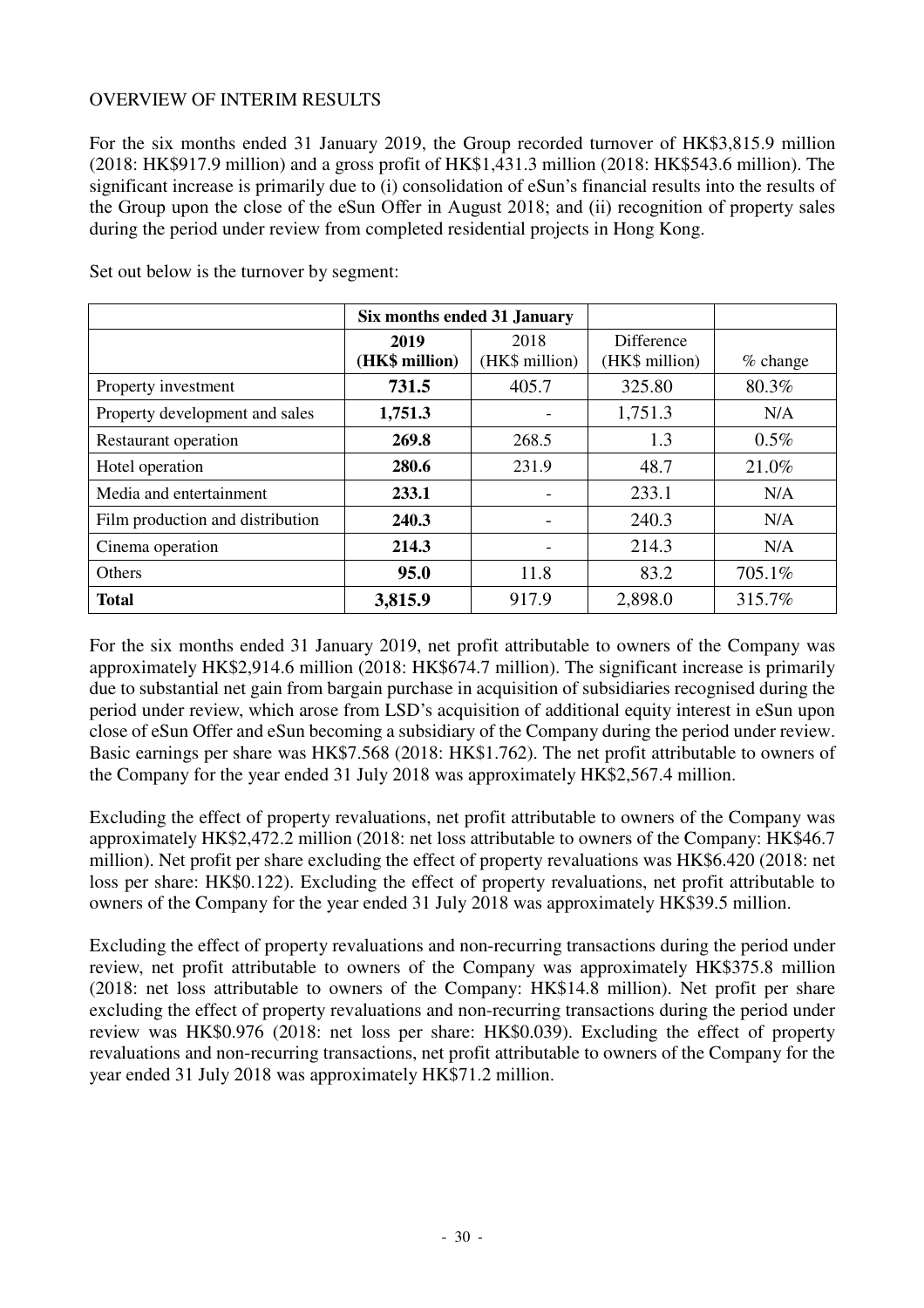|                                                            | <b>Six months ended</b> | Year ended   |              |  |
|------------------------------------------------------------|-------------------------|--------------|--------------|--|
|                                                            |                         | 31 January   |              |  |
|                                                            | 2019                    | 2018         | 2018         |  |
| <b>Profit attributable to owners of the Company</b>        | <b>HK\$</b> million     | HK\$ million | HK\$ million |  |
| Reported                                                   | 2,914.6                 | 674.7        | 2,567.4      |  |
| Adjustments in respect of revaluation gains of<br>Less:    |                         |              |              |  |
| investment properties held by                              |                         |              |              |  |
| the Company and subsidiaries                               | 338.3)                  | 386.7        | (1,588.6)    |  |
| associates and joint ventures                              | 87.7)                   | 334.7)       | 939.3)       |  |
| Deferred tax on investment properties                      | 16.5)                   |              |              |  |
| Non-controlling interests' share of revaluation            |                         |              |              |  |
| movements less deferred tax                                | 0.1                     |              |              |  |
| Net profit/(loss) after tax excluding revaluation gains of |                         |              |              |  |
| investment properties                                      | 2,472.2                 | 46.7)        | 39.5         |  |
| Adjustments in respect of non-recurring<br>Less:           |                         |              |              |  |
| transactions                                               |                         |              |              |  |
| loss on remeasurement of existing interest in              |                         |              |              |  |
| an associate upon business combination                     | 1,697.0                 |              |              |  |
| gain on bargain purchase on acquisition of                 |                         |              |              |  |
| subsidiaries                                               | (3,793.4)               |              |              |  |
| reversal of provision for tax indemnity                    |                         |              | 0.2)         |  |
| employee share option benefits                             |                         | 31.9         | 31.9         |  |
| Net profit/(loss) after tax excluding revaluation gains of |                         |              |              |  |
| investment properties and excluding non-recurring          |                         |              |              |  |
| transactions                                               | 375.8                   | 14.8)        | 71.2         |  |

Equity attributable to owners of the Company as at 31 January 2019 amounted to HK\$22,964.1 million, up from HK\$19,837.3 million as at 31 July 2018. Net asset value per share attributable to owners of the Company increased by 15.8% to HK\$59.632 per share as at 31 January 2019 from HK\$51.507 per share as at 31 July 2018.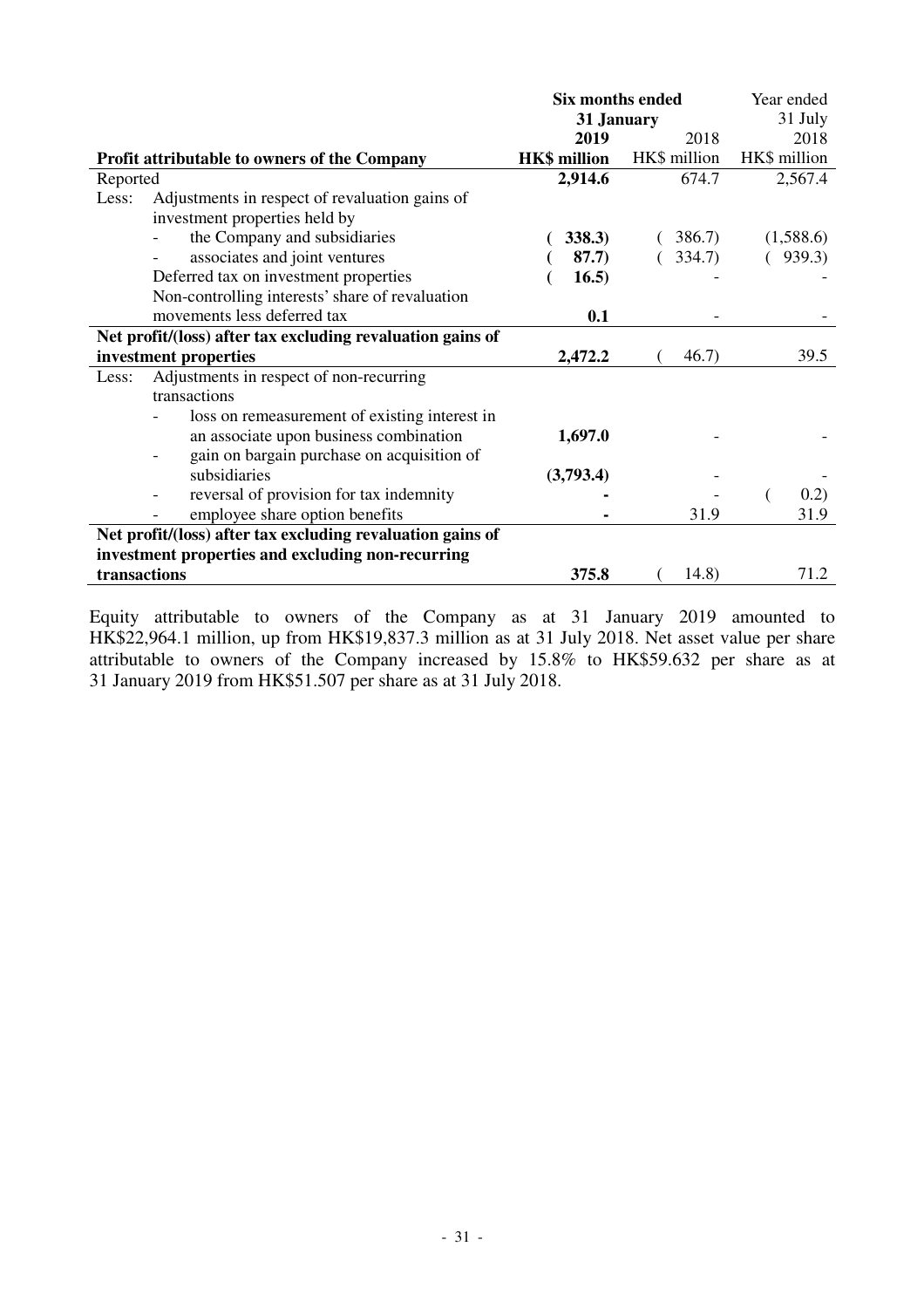#### PROPERTY PORTFOLIO COMPOSITION

The Group maintained a property portfolio with attributable GFA of approximately 4.5 million square feet as at 31 January 2019. All major properties of the Group in Mainland China are held through Lai Fung Group, except Phase I of Novotown which is 80% owned by Lai Fung Group and 20% owned by eSun Group and properties in Hong Kong and overseas are primarily held by LSD Group. Approximate attributable GFA (in '000 square feet) of the Group's major properties and number of car-parking spaces is as follows:

|                                                                                                                                         | Commercial/<br><b>Retail</b> | <b>Office</b>            | Hotel/<br><b>Serviced</b><br><b>Apartments</b> | Residential Industrial |     | <b>Total</b><br>(excluding<br>car-parking<br>spaces &<br>ancillary<br>facilities) | No. of<br>car-parking<br>spaces |
|-----------------------------------------------------------------------------------------------------------------------------------------|------------------------------|--------------------------|------------------------------------------------|------------------------|-----|-----------------------------------------------------------------------------------|---------------------------------|
| GFA of major properties and number of car-parking spaces of Lai Fung Group (on attributable basis <sup>1</sup> )                        |                              |                          |                                                |                        |     |                                                                                   |                                 |
| Completed Properties Held for Rental <sup>2</sup>                                                                                       | 348                          | 222                      |                                                |                        |     | 570                                                                               | 169                             |
| Completed Hotel Properties and Serviced<br>Apartments <sup>2</sup>                                                                      |                              |                          | 127                                            |                        |     | 127                                                                               |                                 |
| Properties under Development <sup>3</sup>                                                                                               | 891                          | 328                      | 174                                            | 433                    |     | 1,826                                                                             | 1,235                           |
| Completed Properties Held for Sale                                                                                                      | 7                            |                          |                                                | 129                    |     | 136                                                                               | 512                             |
| <b>Subtotal</b>                                                                                                                         | 1,246                        | 550                      | 301                                            | 562                    |     | 2,659                                                                             | 1,916                           |
| GFA of major properties and number of car-parking spaces of eSun Group (excluding Lai Fung Group) (on attributable basis <sup>1</sup> ) |                              |                          |                                                |                        |     |                                                                                   |                                 |
| Properties under Development <sup>3</sup>                                                                                               | 82                           | 49                       | 86                                             |                        |     | 217                                                                               | 175                             |
| Completed Properties Held for Sale                                                                                                      |                              | $\overline{\phantom{a}}$ |                                                | 17                     |     | 17                                                                                |                                 |
| <b>Subtotal</b>                                                                                                                         | 82                           | 49                       | 86                                             | 17                     |     | 234                                                                               | 175                             |
| GFA of major properties and number of car-parking spaces of LSD Group (excluding eSun Group) (on attributable basis <sup>1</sup> )      |                              |                          |                                                |                        |     |                                                                                   |                                 |
| Completed Properties Held for Rental <sup>2</sup>                                                                                       | 330                          | 599                      |                                                |                        | 36  | 965                                                                               | 617                             |
| Completed Hotel Properties and Serviced<br>Apartments <sup>2</sup>                                                                      |                              |                          | 261                                            |                        |     | 261                                                                               | 9                               |
| Properties under Development <sup>3</sup>                                                                                               | 3                            |                          |                                                | 55                     |     | 58                                                                                | 4                               |
| Completed Properties Held for Sale                                                                                                      | 17                           |                          |                                                | 36                     |     | 53                                                                                | 54                              |
| <b>Subtotal</b>                                                                                                                         | 350                          | 599                      | 261                                            | 91                     | 36  | 1,337                                                                             | 684                             |
| GFA of major properties and number of car-parking spaces of the Group (excluding LSD Group) (on attributable basis)                     |                              |                          |                                                |                        |     |                                                                                   |                                 |
| Completed Properties Held for Rental <sup>2</sup>                                                                                       | 91                           |                          |                                                |                        | 159 | 250                                                                               | 65                              |
| <b>Subtotal</b>                                                                                                                         | 91                           | ä,                       | $\blacksquare$                                 | $\blacksquare$         | 159 | 250                                                                               | 65                              |
| <b>Total GFA attributable to the Group</b>                                                                                              | 1,769                        | 1,198                    | 648                                            | 670                    | 195 | 4,480                                                                             | 2,840                           |

*Notes:* 

*1. As at 31 January 2019, Lai Fung is a 50.60%-owned subsidiary of eSun, eSun is a 74.62%-owned subsidiary of LSD and LSD is a 56.10%-owned subsidiary of the Company.* 

*2. Completed and rental generating properties.* 

*3. All properties under construction.*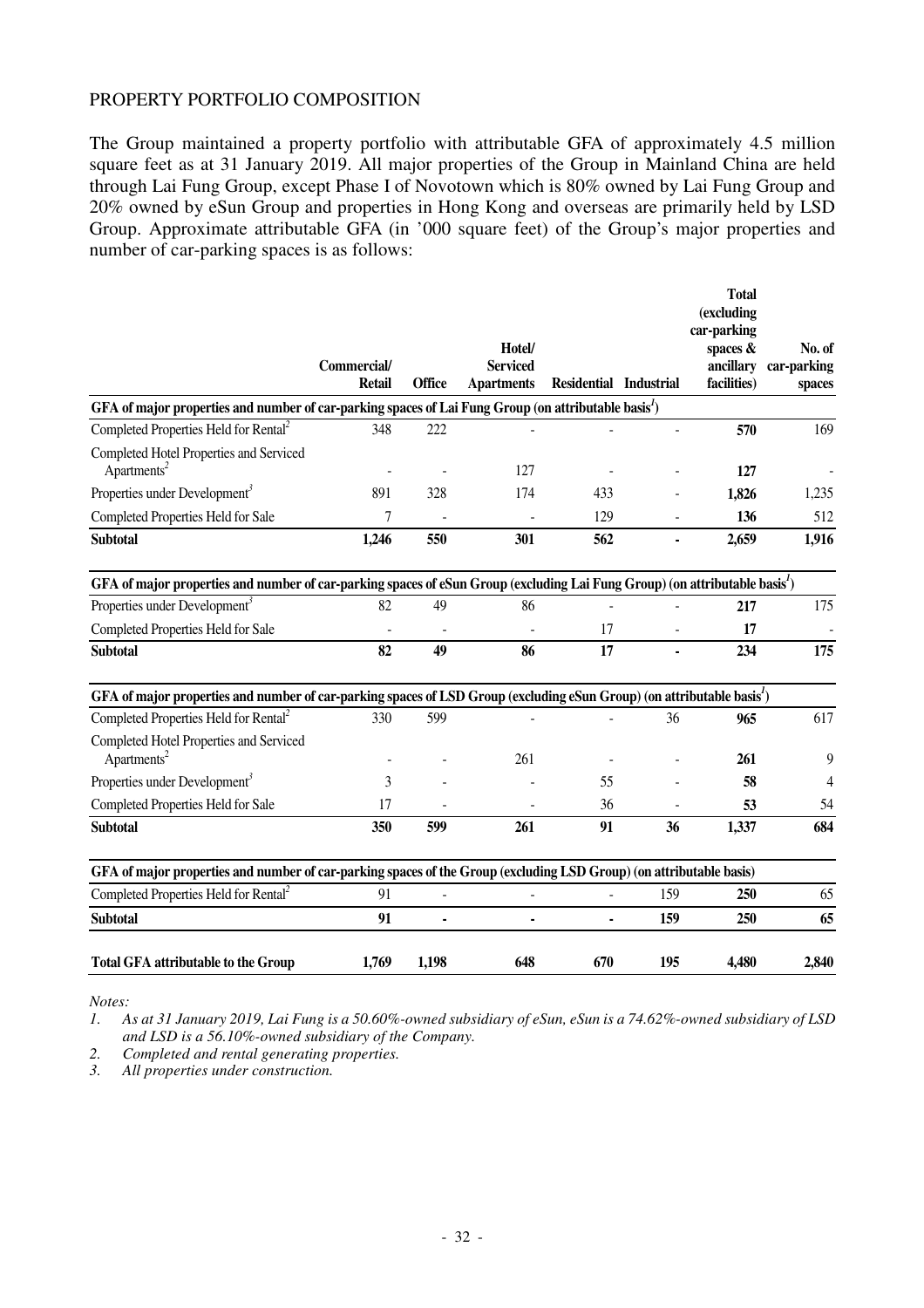### PROPERTY INVESTMENT

### **Rental Income**

During the period under review, the Group's rental operations recorded a turnover of HK\$731.5 million (2018: HK\$405.7 million), comprising turnover of HK\$332.4 million, HK\$58.0 million and HK\$341.1 million from rental properties in Hong Kong, London and Mainland China, respectively. Breakdown of rental turnover by major investment properties of the Group is as follows:

|                                                             | Six months ended 31 January |                          |           | Period end occupancy                                         |
|-------------------------------------------------------------|-----------------------------|--------------------------|-----------|--------------------------------------------------------------|
|                                                             | 2019                        | 2018                     | $\%$      | $(\%)$                                                       |
|                                                             | <b>HK\$</b> million         | HK\$ million             | Change    |                                                              |
| <b>Hong Kong</b>                                            |                             |                          |           |                                                              |
| Cheung Sha Wan Plaza                                        | 160.0                       | 153.7                    | 4.1%      | 94.7%                                                        |
| (including car-parking spaces)                              |                             |                          |           |                                                              |
| Causeway Bay Plaza 2<br>(including car-parking spaces)      | 88.1                        | 89.0                     | $-1.0\%$  | 92.8%                                                        |
| Lai Sun Commercial Centre<br>(including car-parking spaces) | 24.0                        | 25.4                     | $-5.5\%$  | 93.3%                                                        |
| Crocodile Center<br>(commercial podium)                     | 48.1                        | 47.4                     | 1.5%      | 100.0%                                                       |
| Por Yen Building                                            | 7.5                         | 7.4                      | 1.4%      | 92.0%                                                        |
| Others                                                      | 4.7                         | 7.7                      | $-39.0%$  |                                                              |
| Subtotal:                                                   | 332.4                       | 330.6                    | 0.5%      |                                                              |
|                                                             |                             |                          |           |                                                              |
| London, United Kingdom                                      |                             |                          |           |                                                              |
| 36 Queen Street                                             |                             | 12.6                     | N/A       | N/A                                                          |
| 107 Leadenhall Street                                       | 25.5                        | 27.4                     | $-6.9\%$  | 100%                                                         |
| 100 Leadenhall Street                                       | 29.2                        | 32.4                     | $-9.9\%$  | 100%                                                         |
| 106 Leadenhall Street                                       | 3.3                         | 2.7                      | 22.2%     | 100%                                                         |
| Subtotal:                                                   | 58.0                        | 75.1                     | $-22.8%$  |                                                              |
|                                                             |                             |                          |           |                                                              |
| <b>Mainland China</b>                                       |                             |                          |           |                                                              |
| Shanghai                                                    |                             |                          |           |                                                              |
| Shanghai Hong Kong Plaza                                    | 167.9                       | $\overline{\phantom{a}}$ | N/A       | Retail: 97.8%<br>Office: 94.6%<br>Serviced Apartments: 76.2% |
| Shanghai May Flower Plaza                                   | 15.4                        | $\overline{\phantom{a}}$ | N/A       | Retail: 82.1%<br>Hotel: 64.8%                                |
| Shanghai Regents Park                                       | 10.6                        | $\overline{\phantom{a}}$ | N/A       | 81.0%                                                        |
|                                                             |                             |                          |           |                                                              |
| Guangzhou                                                   |                             |                          |           |                                                              |
| Guangzhou May Flower Plaza                                  | 65.1                        | $\overline{\phantom{a}}$ | N/A       | 98.9%                                                        |
| Guangzhou West Point                                        | 13.2                        | $\overline{\phantom{a}}$ | N/A       | 99.9%                                                        |
| Guangzhou Lai Fung Tower                                    | 62.9                        | $\overline{\phantom{a}}$ | N/A       | Retail: 100.0%<br>Office: $100.0\%$ <sup>3</sup>             |
| Zhongshan                                                   |                             |                          |           |                                                              |
| Zhongshan Palm Spring                                       | 3.2                         | $\overline{\phantom{a}}$ | N/A       | Retail: $71.2\%$ <sup>3</sup><br>Serviced Apartments: 45.3%  |
|                                                             |                             |                          |           |                                                              |
| Others                                                      | 2.8                         | $\overline{\phantom{a}}$ | N/A       |                                                              |
| Subtotal:                                                   | 341.1                       |                          | $\rm N/A$ |                                                              |
| <b>Total:</b>                                               | 731.5                       | 405.7                    | $80.3\%$  |                                                              |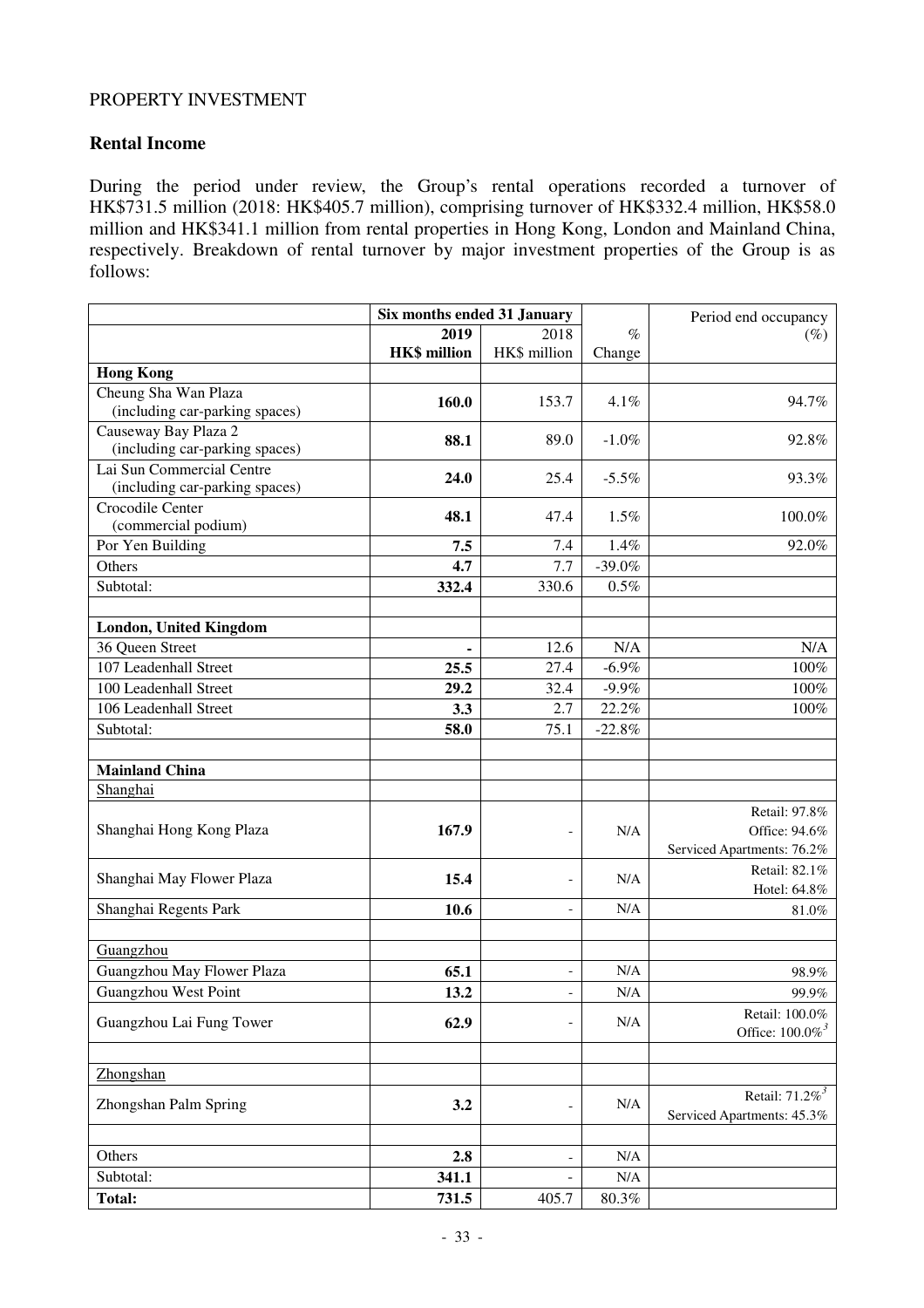|                                                 | Six months ended 31 January |              |          |                   |
|-------------------------------------------------|-----------------------------|--------------|----------|-------------------|
|                                                 | 2019                        | 2018         | $\%$     | Period end        |
|                                                 | <b>HK\$</b> million         | HK\$ million | Change   | occupancy $(\% )$ |
| Rental proceeds from joint venture projects     |                             |              |          |                   |
| <b>Hong Kong</b>                                |                             |              |          |                   |
| CCB Tower <sup><math>1</math></sup> (50% basis) | 69.6                        | 66.1         | 5.3%     | $100\%$           |
| 8 Observatory Road <sup>2</sup> (50% basis)     | 27.6                        | 28.4         | $-2.8\%$ | $100\%$           |
| Total:                                          | 97.2                        | 94.5         | $2.9\%$  |                   |

*Notes:* 

- *1. CCB Tower is a joint venture project with China Construction Bank Corporation ("CCB") in which each of LSD Group and CCB has an effective 50% interest. For the six months ended 31 January 2019, the rental proceeds recorded by the joint venture is HK\$139.3 million (2018: HK\$132.2 million).*
- *2. 8 Observatory Road is a joint venture project with Henderson Land in which each of LSD Group and Henderson Land has an effective 50% interest. For the six months ended 31 January 2019, the rental proceeds recorded by the joint venture is HK\$55.2 million (2018: HK\$56.8 million). Disposal of 8 Observatory Road was completed on 11 March 2019.*
- *3. Excluding self-use area*

Breakdown of turnover by usage of major rental properties of the Group is as follows:

|                           |                     | Six months ended 31 January 2019         |                            | Six months ended 31 January 2018 |                |                                        |
|---------------------------|---------------------|------------------------------------------|----------------------------|----------------------------------|----------------|----------------------------------------|
|                           | <b>Attributable</b> | <b>Turnover</b>                          | <b>Total GFA</b>           | Attributable                     | Turnover       | <b>Total GFA</b>                       |
|                           |                     | interest to (HK\$ million) (square feet) |                            | interest to                      | (HK\$ million) | (square feet)                          |
|                           | the Group           |                                          |                            | the Group                        |                |                                        |
| <b>Hong Kong</b>          |                     |                                          |                            |                                  |                |                                        |
| Cheung Sha Wan Plaza      | 56.10%              |                                          |                            | 53.24%                           |                |                                        |
| Commercial                |                     | 84.0                                     | 233,807                    |                                  | 80.4           | 233,807                                |
| Office                    |                     | 65.9                                     | 409,896                    |                                  | 63.7           | 409,896                                |
| Car-parking spaces        |                     | 10.1                                     | N/A                        |                                  | 9.6            | N/A                                    |
| Subtotal:                 |                     | 160.0                                    | 643,703                    |                                  | 153.7          | 643,703                                |
| Causeway Bay Plaza 2      | 56.10%              |                                          |                            | 53.24%                           |                |                                        |
| Commercial                |                     | 57.8                                     | 109,770                    |                                  | 60.1           | 109,770                                |
| Office                    |                     | 27.8                                     | 96,268                     |                                  | 26.4           | 96,268                                 |
| Car-parking spaces        |                     | 2.5                                      | N/A                        |                                  | 2.5            | N/A                                    |
| Subtotal:                 |                     | 88.1                                     | 206,038                    |                                  | 89.0           | 206,038                                |
| Lai Sun Commercial Centre | 56.10%              |                                          |                            | 53.24%                           |                |                                        |
| Commercial                |                     | 11.9                                     | 95,063                     |                                  | 11.9           | 95,063                                 |
| Office                    |                     | 2.4                                      | 74,181                     |                                  | 4.2            | 74,181                                 |
| Car-parking spaces        |                     | 9.7                                      | N/A                        |                                  | 9.3            | N/A                                    |
| Subtotal:                 |                     | 24.0                                     | 169,244                    |                                  | 25.4           | 169,244                                |
| Crocodile Center          | 100%                |                                          |                            | 100%                             |                |                                        |
| Commercial                |                     | 48.1                                     | 91,201                     |                                  | 47.4           | 91,201                                 |
| Por Yen Building          | 100%                |                                          |                            | 100%                             |                |                                        |
| Industrial                |                     | 7.4                                      | 109,010                    |                                  | 7.3            | 109,010                                |
| Car-parking spaces        |                     | 0.1                                      | N/A                        |                                  | 0.1            | N/A                                    |
| Subtotal:                 |                     | 7.5                                      | 109,010                    |                                  | 7.4            | 109,010                                |
| Others                    |                     | 4.7                                      | $108,810^{Note I}$         |                                  | 7.7            | $\overline{108,\!810^{{\it Note\,I}}}$ |
| Subtotal:                 |                     |                                          | $332.4 1,328,006^{Note I}$ |                                  |                | $330.6$ 1,328,006 <sup>Note 1</sup>    |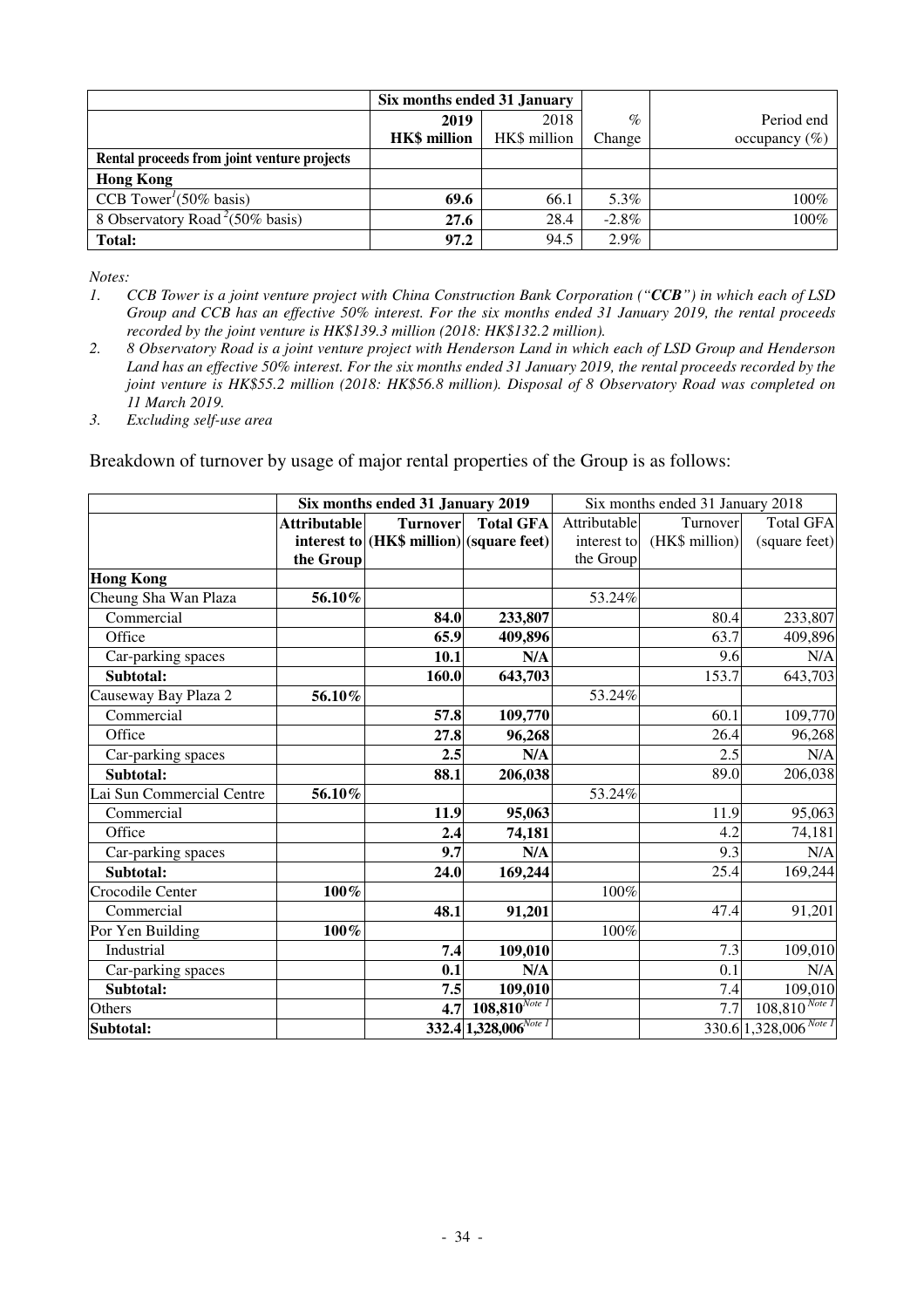|                               | Six months ended 31 January 2019 |                                          |                  | Six months ended 31 January 2018 |                |                  |
|-------------------------------|----------------------------------|------------------------------------------|------------------|----------------------------------|----------------|------------------|
|                               | <b>Attributable</b>              | <b>Turnover</b>                          | <b>Total GFA</b> | Attributable                     | Turnover       | <b>Total GFA</b> |
|                               |                                  | interest to (HK\$ million) (square feet) |                  | interest to                      | (HK\$ million) | (square feet)    |
|                               | the Group                        |                                          |                  | the Group                        |                |                  |
| <b>London, United Kingdom</b> |                                  |                                          |                  |                                  |                |                  |
| 36 Queen Street               | Note 2                           |                                          |                  | 53.24%                           |                |                  |
| Office                        |                                  |                                          |                  |                                  | 12.6           | 60,816           |
| 107 Leadenhall Street         | 56.10%                           |                                          |                  | 53.24%                           |                |                  |
| Commercial                    |                                  | 2.2                                      | 48,182           |                                  | 2.5            | 48,182           |
| Office                        |                                  | 23.3                                     | 98,424           |                                  | 24.9           | 98,424           |
| Subtotal:                     |                                  | 25.5                                     | 146,606          |                                  | 27.4           | 146,606          |
| 100 Leadenhall Street         | 56.10%                           |                                          |                  | 53.24%                           |                |                  |
| Office                        |                                  | 29.2                                     | 177,700          |                                  | 32.4           | 177,700          |
| 106 Leadenhall Street         | 56.10%                           |                                          |                  | 53.24%                           |                |                  |
| Commercial                    |                                  | 0.6                                      | 3,540            |                                  | 0.6            | 3,540            |
| Office                        |                                  | 2.7                                      | 16,384           |                                  | 2.1            | 16,384           |
| Subtotal:                     |                                  | 3.3                                      | 19,924           |                                  | 2.7            | 19,924           |
| Subtotal:                     |                                  | 58.0                                     | 344,230          |                                  | 75.1           | 405,046          |
|                               |                                  |                                          |                  |                                  |                |                  |
| <b>Mainland China</b>         |                                  |                                          |                  |                                  |                |                  |
| Shanghai                      |                                  |                                          |                  |                                  |                |                  |
| Shanghai Hong Kong Plaza      | 21.18%                           |                                          |                  | Note 3                           |                |                  |
| Retail                        |                                  | 106.9                                    | 468,434          |                                  |                |                  |
| Office                        |                                  | 57.9                                     | 362,096          |                                  |                |                  |
| Car-parking spaces            |                                  | 3.1                                      | N/A              |                                  |                |                  |
| Subtotal:                     |                                  | 167.9                                    | 830,530          |                                  |                |                  |
| Shanghai May Flower Plaza     | 21.18%                           |                                          |                  | Note 3                           |                |                  |
| Retail                        |                                  | 13.5                                     | 320,314          |                                  |                |                  |
| Car-parking spaces            |                                  | 1.9                                      | N/A              |                                  |                |                  |
| Subtotal:                     |                                  | 15.4                                     | 320,314          |                                  |                |                  |
| Shanghai Regents Park         | 20.12%                           |                                          |                  | Note 3                           |                |                  |
| Retail                        |                                  | 8.9                                      | 82,062           |                                  |                |                  |
| Car-parking spaces            |                                  | 1.7                                      | N/A              |                                  |                |                  |
| Subtotal:                     |                                  | 10.6                                     | 82,062           |                                  |                |                  |
| Guangzhou                     |                                  |                                          |                  |                                  |                |                  |
| Guangzhou May Flower Plaza    | 21.18%                           |                                          |                  | Note 3                           |                |                  |
| Retail                        |                                  | 57.2                                     | 357,424          |                                  |                |                  |
| Office                        |                                  | 6.6                                      | 79,431           |                                  |                |                  |
| Car-parking spaces            |                                  | 1.3                                      | N/A              |                                  |                |                  |
| Subtotal:                     |                                  | 65.1                                     | 436,855          |                                  |                |                  |
| <b>Guangzhou West Point</b>   | 21.18%                           |                                          |                  | Note 3                           |                |                  |
| Retail                        |                                  | 13.2                                     | 171,968          |                                  |                |                  |
| Guangzhou Lai Fung Tower      | 21.18%                           |                                          |                  | Note 3                           |                |                  |
| Retail                        |                                  | 8.1                                      | 99,054           |                                  |                |                  |
| Office                        |                                  | 52.1                                     | 606,495          |                                  |                |                  |
| Car-parking spaces            |                                  | 2.7                                      | N/A              |                                  |                |                  |
| Subtotal:                     |                                  | 62.9                                     | 705,549          |                                  |                |                  |
| Zhongshan                     |                                  |                                          |                  |                                  |                |                  |
| Zhongshan Palm Spring         | 21.18%                           |                                          |                  | Note 3                           |                |                  |
| Retail                        |                                  | 3.2                                      | 147,408          |                                  |                |                  |
| Others                        | 21.18%                           | 2.8                                      | N/A              | Note 3                           |                |                  |
| Subtotal:                     |                                  | 341.1                                    | 2,694,686        |                                  |                |                  |
|                               |                                  |                                          |                  |                                  |                |                  |
| <b>Total:</b>                 |                                  | 731.5                                    | 4,366,922        |                                  | 405.7          | 1,733,052        |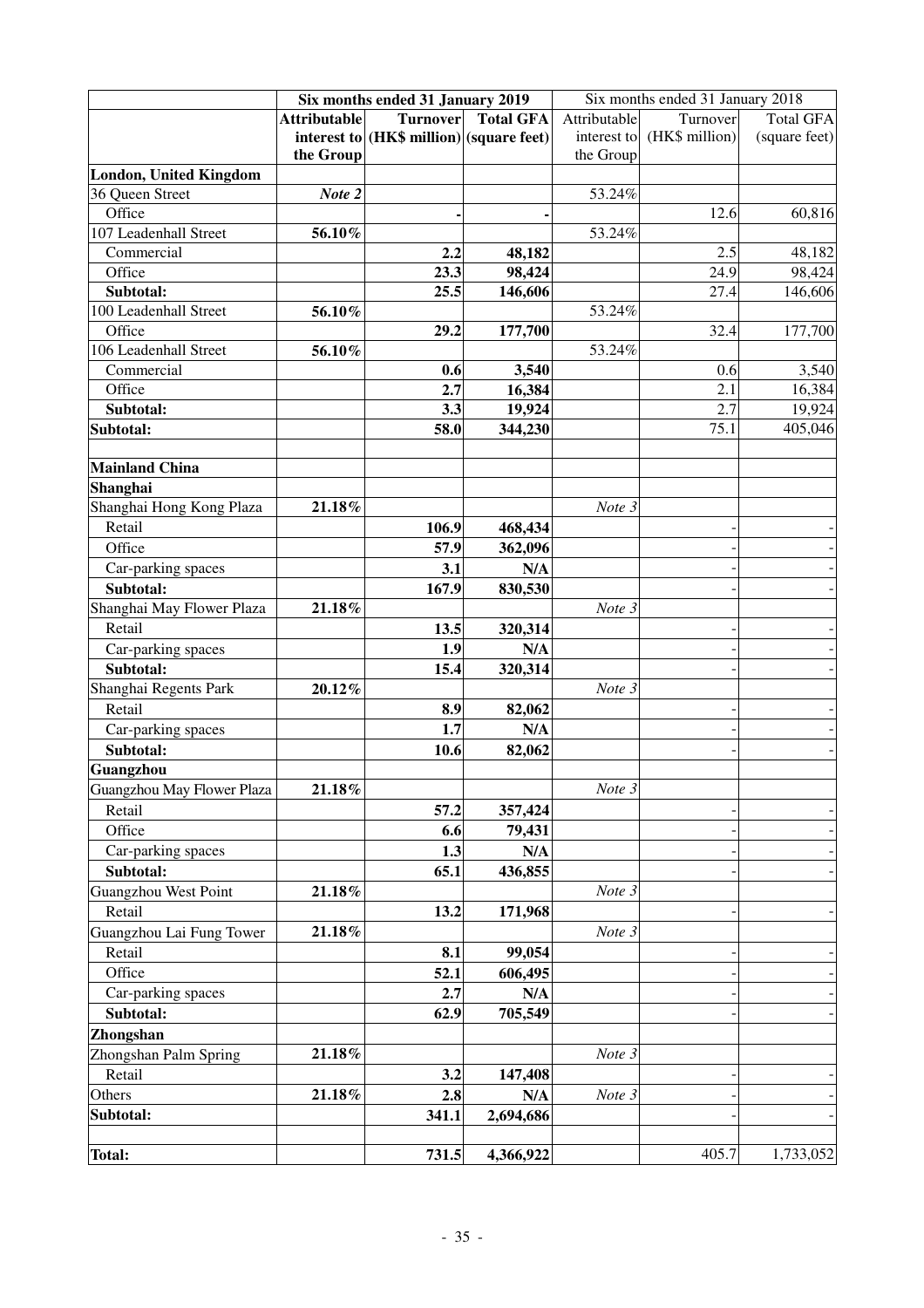|                                         |                     | Six months ended 31 January 2019         |                                     | Six months ended 31 January 2018 |                            |                    |
|-----------------------------------------|---------------------|------------------------------------------|-------------------------------------|----------------------------------|----------------------------|--------------------|
|                                         | <b>Attributable</b> | <b>Turnover</b>                          | <b>Total GFA</b>                    | Attributable                     | Turnover                   | <b>Total GFA</b>   |
|                                         |                     | interest to (HK\$ million) (square feet) |                                     |                                  | interest to (HK\$ million) | (square feet)      |
|                                         | the Group           |                                          |                                     | the Group                        |                            |                    |
| <b>Joint Venture Projects</b>           |                     |                                          |                                     |                                  |                            |                    |
| <b>Hong Kong</b>                        |                     |                                          |                                     |                                  |                            |                    |
| CCB Tower <sup>Note 6</sup> (50% basis) | 28.05%              |                                          |                                     | 26.62%                           |                            |                    |
| Office                                  |                     | 69.3                                     | $114,603^{Note 4}$                  |                                  | 65.8                       | $114,603^{Note 4}$ |
| Car-parking spaces                      |                     | 0.3                                      | N/A                                 |                                  | 0.3                        | N/A                |
| Subtotal:                               |                     |                                          | 69.6 114, $\overline{603}^{Note 4}$ |                                  | 66.1                       | $114,603^{Note 4}$ |
| 8 Observatory Road <sup>Note 7</sup>    | 28.05%              |                                          |                                     | 26.62%                           |                            |                    |
| $(50\%$ basis)                          |                     |                                          |                                     |                                  |                            |                    |
| Commercial                              |                     | 21.9                                     | $45,312^{Note 5}$                   |                                  | 23.0                       | $45,312^{Note 5}$  |
| Office                                  |                     | 4.5                                      | $37,273^{Note 5}$                   |                                  | 4.2                        | $37,273$ Note 5    |
| Car-parking spaces                      |                     | 1.2                                      | N/A                                 |                                  | 1.2                        | N/A                |
| Subtotal:                               |                     | 27.6                                     | $82,585^{Note 5}$                   |                                  | 28.4                       | $82,585^{Note 5}$  |
|                                         |                     |                                          |                                     |                                  |                            |                    |
| Total:                                  |                     | 97.2                                     | 197,188                             |                                  | 94.5                       | 197,188            |

*Notes:* 

- *1. Excluding 5.61% interest in AIA Central.*
- *2. 36 Queen Street has been disposed and disposal was completed in July 2018.*
- *3. eSun was an associate of the Company during the six months ended 31 January 2018 and upon close of the eSun Offer in August 2018, eSun became a subsidiary of the Company with its financial results being consolidated into the results of the Company.*
- *4. Referring to GFA attributable to the Group. The total GFA of CCB Tower is 229,206 square feet.*
- *5. Referring to GFA attributable to the Group. The total GFA of 8 Observatory Road is 165,170 square feet.*
- *6. CCB Tower is a joint venture project with CCB in which each of LSD Group and CCB has an effective 50% interest. For the six months ended 31 January 2019, the rental proceeds recorded by the joint venture is HK\$139.3 million (2018: HK\$132.2 million).*
- *7. 8 Observatory Road is a joint venture project with Henderson Land in which each of LSD Group and Henderson Land has an effective 50% interest. For the six months ended 31 January 2019, the rental proceeds recorded by the joint venture is HK\$55.2 million (2018: HK\$56.8 million). Disposal of 8 Observatory Road was completed on 11 March 2019.*

The average Sterling exchange rate for the period under review depreciated by approximately 3.3% compared with the same period last year. Excluding the effect of currency translation, the Sterling denominated turnover from London properties decreased by 20.0% during the period under review. The disposal of 36 Queen Street was completed in July 2018. Breakdown of rental turnover of London portfolio for the six months ended 31 January 2019 is as follows:

|                       | 2019            | 2018            | $\%$      | 2019           | 2018    | $\%$      |
|-----------------------|-----------------|-----------------|-----------|----------------|---------|-----------|
|                       | <b>HK\$'000</b> | <b>HK\$'000</b> | Change    | <b>GBP'000</b> | GBP'000 | Change    |
| 36 Oueen Street       | ۰               | 12.612          | N/A       |                | 1.206   | N/A       |
| 107 Leadenhall Street | 25,505          | 27.370          | $-6.8\%$  | 2.520          | 2,617   | $-3.7%$   |
| 100 Leadenhall Street | 29,222          | 32,344          | $-9.7\%$  | 2.888          | 3.092   | $-6.6%$   |
| 106 Leadenhall Street | 3.347           | 2.734           | 22.4%     | 331            | 261     | 26.8%     |
| Total:                | 58,074          | 75,060          | $-22.6\%$ | 5,739          | 7,176   | $-20.0\%$ |

#### **Review of major investment properties**

### Hong Kong Properties

#### *Cheung Sha Wan Plaza*

The asset comprises of a 8-storey and a 7-storey office towers erected on top of a retail podium which was completed in 1989. It is located on top of the Lai Chi Kok MTR station with a total GFA of 643,703 square feet (excluding car-parking spaces). The arcade is positioned to serve the local communities nearby with major banks and recognised restaurants chains as the key tenants.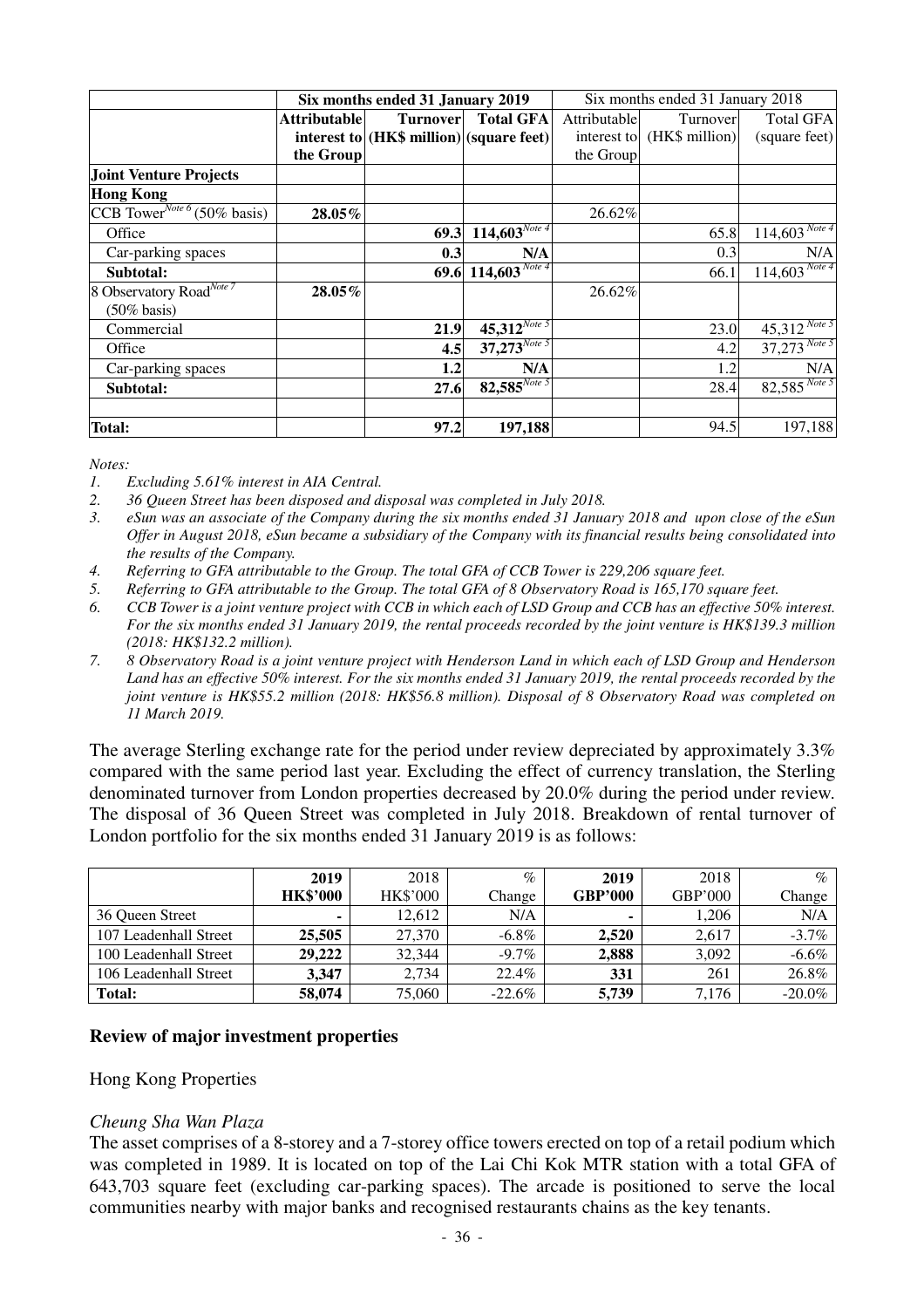### *Causeway Bay Plaza 2*

The asset comprises of a 28-storey commercial/office building with car-parking facilities at basement levels which was completed in 1992. It is located at the heart of Causeway Bay with a total GFA of 206,038 square feet (excluding car-parking spaces). Key tenants include a HSBC branch and commercial offices and major restaurants.

### *Lai Sun Commercial Centre*

The asset comprises a 13-storey commercial/carpark complex completed in 1987. It is located near the Lai Chi Kok MTR station with a total GFA of 169,244 square feet (excluding car-parking spaces).

### *Por Yen Building*

The Por Yen Building, being a 14-storey industrial building with total GFA of 109,010 square feet (excluding car-parking spaces), is located at the hub of Cheung Sha Wan Business Area and is near to the Lai Chi Kok MTR station.

### *Crocodile Center*

Crocodile Center is a 25-storey commercial/office building which was completed in 2009 and located near the Kwun Tong MTR station. The Group owns the commercial podium which has a total GFA of 91,201 square feet (excluding car-parking spaces). Tenants dominated by local restaurant groups.

### *CCB Tower*

LSD Group has a 50:50 interest with CCB in the joint redevelopment project of the former Ritz-Carlton Hotel in Central. This 27-storey office tower is a landmark property in Central featuring underground access to the Central MTR station. The property has a total GFA of 229,206 square feet (excluding car-parking spaces). CCB Tower was completed in 2012 and added 114,603 square feet of attributable GFA to the rental portfolio of the Group. CCB Tower is now fully leased out with 20 floors of the office floors and 2 banking hall floors leased to CCB for its Hong Kong operations.

#### *AIA Central*

LSD Group has 10% interest in AIA Central which is situated in the central business district of Hong Kong and commands spectacular views over Victoria Harbour, to Kowloon Peninsula to the north, and across Charter Garden and The Peak to the south. This 38-storey office tower provides prime office space with a total GFA of approximately 428,962 square feet (excluding car-parking spaces).

## Overseas Properties

## *107 Leadenhall Street, London EC3, United Kingdom*

In April 2014, LSD Group acquired a property located at the core of the insurance district in the City of London, surrounded by 30 St Mary Axe (commonly known as the Gherkin), Lloyd's of London and the Willis Building at 51 Lime Street. It is a freehold commercial property housing commercial, offices and retail space. The building comprises 146,606 square feet gross internal area of office accommodation extending over basement, ground, mezzanine and seven upper floors. The building is currently fully leased out.

## *100 Leadenhall Street, London EC3, United Kingdom*

Following the acquisition of 107 Leadenhall Street in April 2014, LSD and the Company jointly announced the acquisition of 100 Leadenhall Street in November 2014 which was completed in January 2015. This property comprises a basement, a lower ground floor, ground floor and nine upper floors and provides 177,700 square feet gross internal area of offices and ancillary accommodation. The property is currently fully let to Chubb Market Company Limited.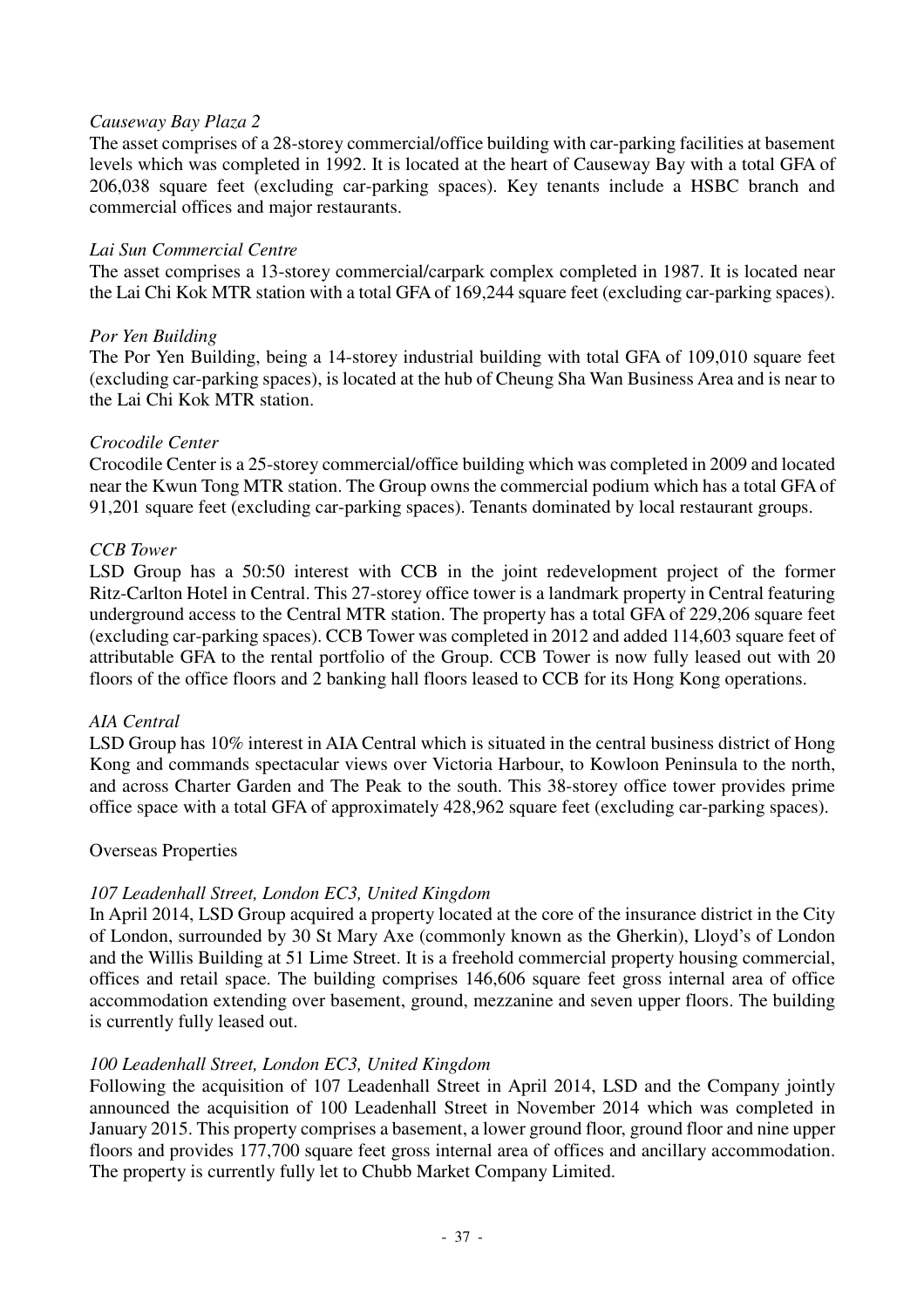## *106 Leadenhall Street, London EC3, United Kingdom*

In December 2015, LSD Group acquired the property located adjacent to 100 and 107 Leadenhall Street, namely 106 Leadenhall Street, which is a multi-tenanted asset with approximately 19,924 square feet gross internal area of commercial and offices including ancillary space. The property is currently fully leased out.

The City of London's Planning and Transportation Committee has approved a resolution to grant Planning Consent to LSD Group to redevelop the Leadenhall Properties. The Leadenhall Properties currently have a combined GFA of approximately 344,230 square feet. The Planning Consent would allow LSD Group to redevelop the Leadenhall Properties into a 56 storey tower with i) approximately 1,068,510 square feet gross internal area of office space as well as new retail space of approximately 8,730 square feet; ii) a free, public viewing gallery of approximately 19,967 square feet at levels 55 and 56 of the building which offers 360 degree views across London; and iii) new pedestrian routes between Leadenhall Street, Bury Street and St Mary Axe, and new public spaces around the base of the building. Including ancillary facilities of approximately 178,435 square feet, the total gross internal area of the proposed tower is expected to be approximately 1,275,642 square feet upon completion. All leases of the Leadenhall Properties have been aligned to expire in 2023. The Group will continue to monitor the market conditions in London closely.

#### Mainland China Properties

All major rental properties of the Group in Mainland China are held through Lai Fung Group.

#### *Shanghai Hong Kong Plaza*

Shanghai Hong Kong Plaza is a twin-tower property located on both the North and South sides of the street at a prime location on Huaihaizhong Road in Huangpu District, Shanghai. The twin-towers are connected by a footbridge.

The property's total GFA is approximately 1.19 million square feet excluding 350 car-parking spaces. The property comprises an office tower, shopping arcades and a serviced apartment tower with total GFA of approximately 362,100 square feet, 468,400 square feet and 355,300 square feet, respectively. The property is directly above the Huangpi South Road Metro Station and is within walking distance of Xintiandi, a well-known landmark in Shanghai. The shopping arcades are now one of the most visible high-end retail venues for global luxury brands in the area. Anchor tenants include The Apple Store, Tiffany, Genesis Motor, Coach, Tasaki and internationally renowned luxury brands and a wide array of dining options.

The serviced apartments are managed by the Ascott Group and Lai Fung Group has successfully leveraged the Ascott Group's extensive experience and expertise in operating serviced apartments to position the serviced apartments as a high-end product.

Lai Fung Group owns 100% of this property.

#### *Shanghai May Flower Plaza*

Shanghai May Flower Plaza is a mixed-use project located at the junction of Da Tong Road and Zhi Jiang Xi Road in Su Jia Xiang in the Jing'an District in Shanghai. This project is situated near the Zhongshan Road North Metro Station.

Lai Fung Group owns 100% in the retail podium which has approximately 320,300 square feet of GFA including the basement commercial area. The asset is positioned as a community retail facility. The lease of Lotte Mart, the anchor tenant in the retail podium was terminated early in July 2018. Lai Fung Group has signed up Hema Fresh ("盒馬鮮生"), the prototype supermarket invested by Alibaba Group, to take up part of that site and is discussing with several prospective tenants to fill the vacancy.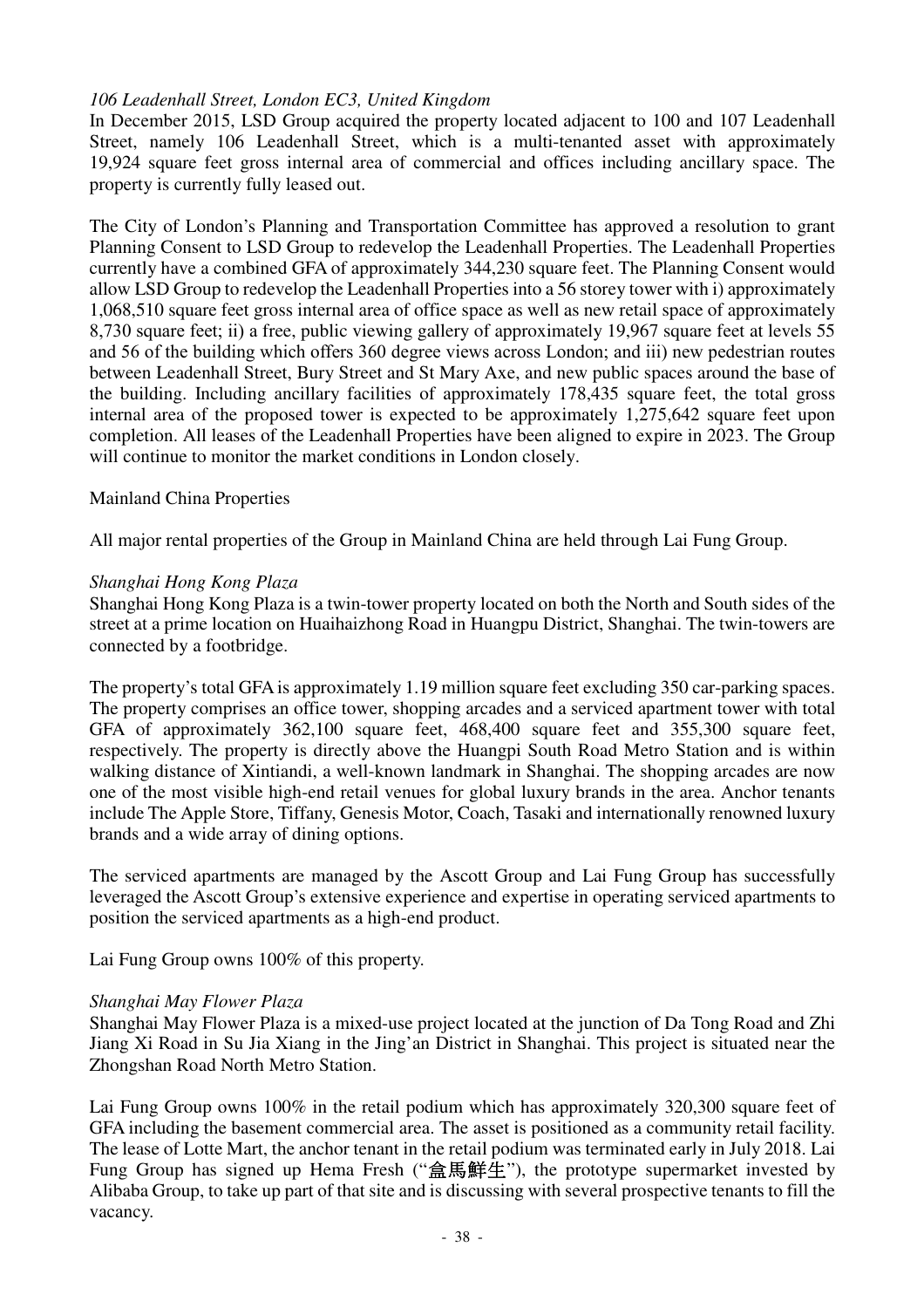### *Shanghai Regents Park*

Shanghai Regents Park is a large-scale residential/commercial composite development located in the Zhongshan Park Commercial Area at the Changning District, Shanghai. It is situated within walking distance of the Zhongshan Park Metro Station. Lai Fung Group retains a 95% interest in the commercial portion which has a total GFA of approximately 82,000 square feet (GFA attributable to Lai Fung Group is approximately 77,900 square feet).

#### *Guangzhou May Flower Plaza*

Guangzhou May Flower Plaza is a prime property situated at Zhongshanwu Road, Yuexiu District directly above the Gongyuanqian Metro Station in Guangzhou, the interchange station of Guangzhou Subway Lines No. 1 and 2. This 13-storey complex has a total GFA of approximately 436,900 square feet excluding 136 car-parking spaces.

The building comprises of retail spaces, restaurants, office units and car-parking spaces. The property is almost fully leased to tenants comprising well-known corporations, consumer brands and restaurants.

Lai Fung Group owns 100% of this property.

#### *Guangzhou West Point*

Guangzhou West Point is located on Zhongshan Qi Road and is within walking distance from the Ximenkou Subway Station. This is a mixed-use property where Lai Fung Group has sold all the residential and office units and retained a commercial podium with GFA of approximately 172,000 square feet. Tenants of the retail podium include renowned restaurants and local retail brands.

#### *Guangzhou Lai Fung Tower*

Guangzhou Lai Fung Tower is the office block of Phase V of Guangzhou Eastern Place, which is a multi-phase project located on Dongfeng East Road, Yuexiu District, Guangzhou. This 38-storey office building was completed in June 2016. The total GFA of this property owned by Lai Fung Group was approximately 705,500 square feet excluding car-parking spaces and the commercial area and the office building excluding self-use area have been fully leased.

#### *Zhongshan Palm Spring Rainbow Mall*

Zhongshan Palm Spring Rainbow Mall is the commercial element of the wholly owned residential project, Zhongshan Palm Spring. Zhongshan Palm Spring is located in Caihong Planning Area, Western District of Zhongshan. It has a total GFA of approximately 181,100 square feet.

### PROPERTY DEVELOPMENT

For the six months ended 31 January 2019, recognised turnover from sales of properties was HK\$1,751.3 million (2018: Nil). Apart from the consolidation of financial results of eSun Group upon the close of eSun Offer in August 2018, the significant increase was mainly contributed by the sale of residential units in 93 Pau Chung Street in Hong Kong during the period under review.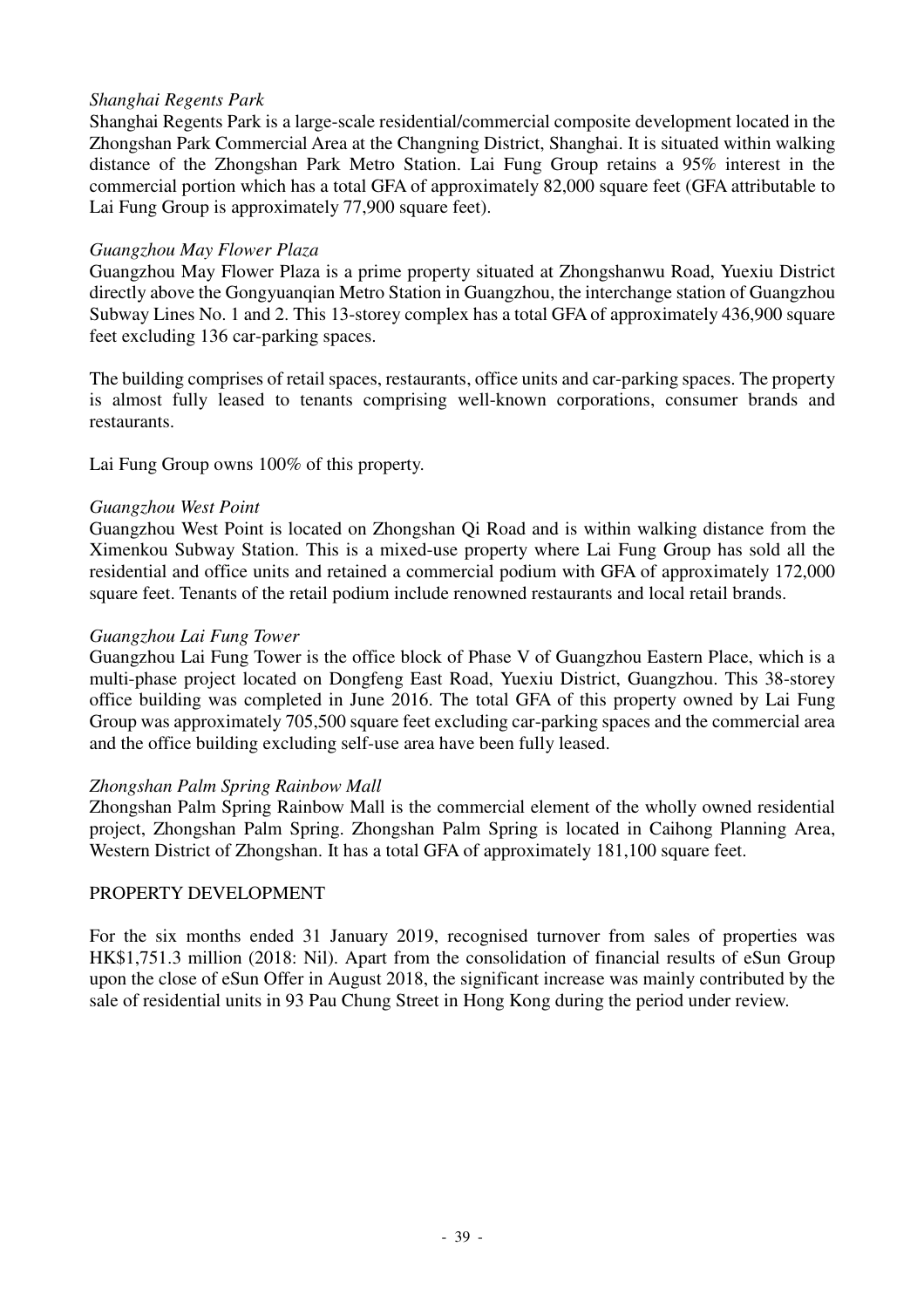Breakdown of turnover for the six months ended 31 January 2019 from sales of properties is as follows:

| <b>Hong Kong</b>                            |                        |                                                             |                                                       |                                   |
|---------------------------------------------|------------------------|-------------------------------------------------------------|-------------------------------------------------------|-----------------------------------|
|                                             | No. of<br><b>Units</b> | <b>Approximate</b><br><b>Saleable Area</b><br>(Square feet) | Average<br><b>Selling Price</b><br>(HK\$/square foot) | <b>Turnover</b><br>(HK\$ million) |
| 93 Pau Chung Street                         |                        |                                                             |                                                       |                                   |
| <b>Residential Units</b>                    | 209                    | 77,012                                                      | $16,418$ Note 1                                       | 1,345.5                           |
| <b>Shops</b>                                | $\overline{4}$         | 12,337                                                      | 21,083                                                | 260.1                             |
| <b>Subtotal</b>                             |                        |                                                             |                                                       | 1,605.6                           |
|                                             |                        |                                                             |                                                       |                                   |
| <b>Mainland China</b>                       |                        |                                                             |                                                       |                                   |
|                                             | No. of                 | Approximate                                                 | Average                                               |                                   |
|                                             | <b>Units</b>           | <b>GFA</b>                                                  | <b>Selling Price</b>                                  | <b>Turnover</b>                   |
|                                             |                        | (Square feet)                                               | (HK\$/square foot)                                    | (HK\$ million)                    |
| Zhongshan Palm Spring                       |                        |                                                             |                                                       |                                   |
| Residential High-rise Units                 | 32                     | 37,653                                                      | $1,520^{Note 2}$                                      | $54.6$ <sup>Note 2</sup>          |
| Shanghai Regents Park                       |                        |                                                             |                                                       |                                   |
| Car-parking Spaces                          | 128                    | N/A                                                         | N/A                                                   | $83.3$ Note 2                     |
| Guangzhou Eastern Place                     |                        |                                                             |                                                       |                                   |
| Car-parking Spaces                          | 3                      | N/A                                                         | N/A                                                   | $3.4$ Note 2                      |
| Guangzhou King's Park                       |                        |                                                             |                                                       |                                   |
| Car-parking Space                           | 1                      | N/A                                                         | N/A                                                   | $0.7$ Note 2                      |
| Zhongshan Palm Spring                       |                        |                                                             |                                                       |                                   |
| Car-parking Spaces                          | 20                     | N/A                                                         | N/A                                                   | $3.7$ <sup>Note 2</sup>           |
|                                             |                        |                                                             |                                                       |                                   |
| <b>Subtotal</b>                             |                        |                                                             |                                                       | 145.7                             |
| <b>Total</b>                                |                        |                                                             |                                                       | 1,751.3                           |
|                                             |                        |                                                             |                                                       |                                   |
| Recognised sales from joint venture project |                        |                                                             |                                                       |                                   |
| <b>Hong Kong</b>                            |                        |                                                             |                                                       |                                   |
|                                             | No. of<br><b>Units</b> | <b>Approximate</b><br><b>Saleable Area</b><br>(Square feet) | Average<br><b>Selling Price</b><br>(HK\$/square foot) | <b>Turnover</b><br>(HK\$ million) |
| Alto Residences                             |                        |                                                             |                                                       |                                   |
| Residential Units (50.0% basis)             | 271                    | 152,345                                                     | $15,708$ Note 1                                       | 2,393.1                           |
| <b>Subtotal</b>                             |                        |                                                             |                                                       | 2,393.1                           |
|                                             |                        |                                                             |                                                       |                                   |
| <b>Mainland China</b>                       |                        |                                                             |                                                       |                                   |
|                                             | No. of                 | <b>Approximate</b>                                          | Average                                               |                                   |
|                                             | <b>Units</b>           | <b>GFA</b>                                                  | <b>Selling Price</b>                                  | <b>Turnover</b>                   |
|                                             |                        | (Square feet)                                               | (HK\$/square foot)                                    | (HK\$ million)                    |
| Guangzhou Dolce Vita                        |                        |                                                             |                                                       |                                   |
| Retail Unit (47.5% basis)                   | 1                      | 8,932                                                       | $3,361$ Note 2                                        | $28.3$ Note 3                     |
| Car-parking Spaces                          | 6                      | N/A                                                         | N/A                                                   | $1.9$ Note 3                      |
| <b>Subtotal</b>                             |                        |                                                             |                                                       | 30.2                              |
|                                             |                        |                                                             |                                                       |                                   |
| <b>Total</b>                                |                        |                                                             |                                                       | 2,423.3                           |

*Notes:* 

- *2. Before PRC business tax and value-added tax inclusive.*
- *3. After PRC business tax and value-added tax exclusive.*

*<sup>1.</sup> Excluding the financing component for sale of completed properties in accordance with Hong Kong Financial Reporting Standard 15 "Revenue from Contracts with Customers".*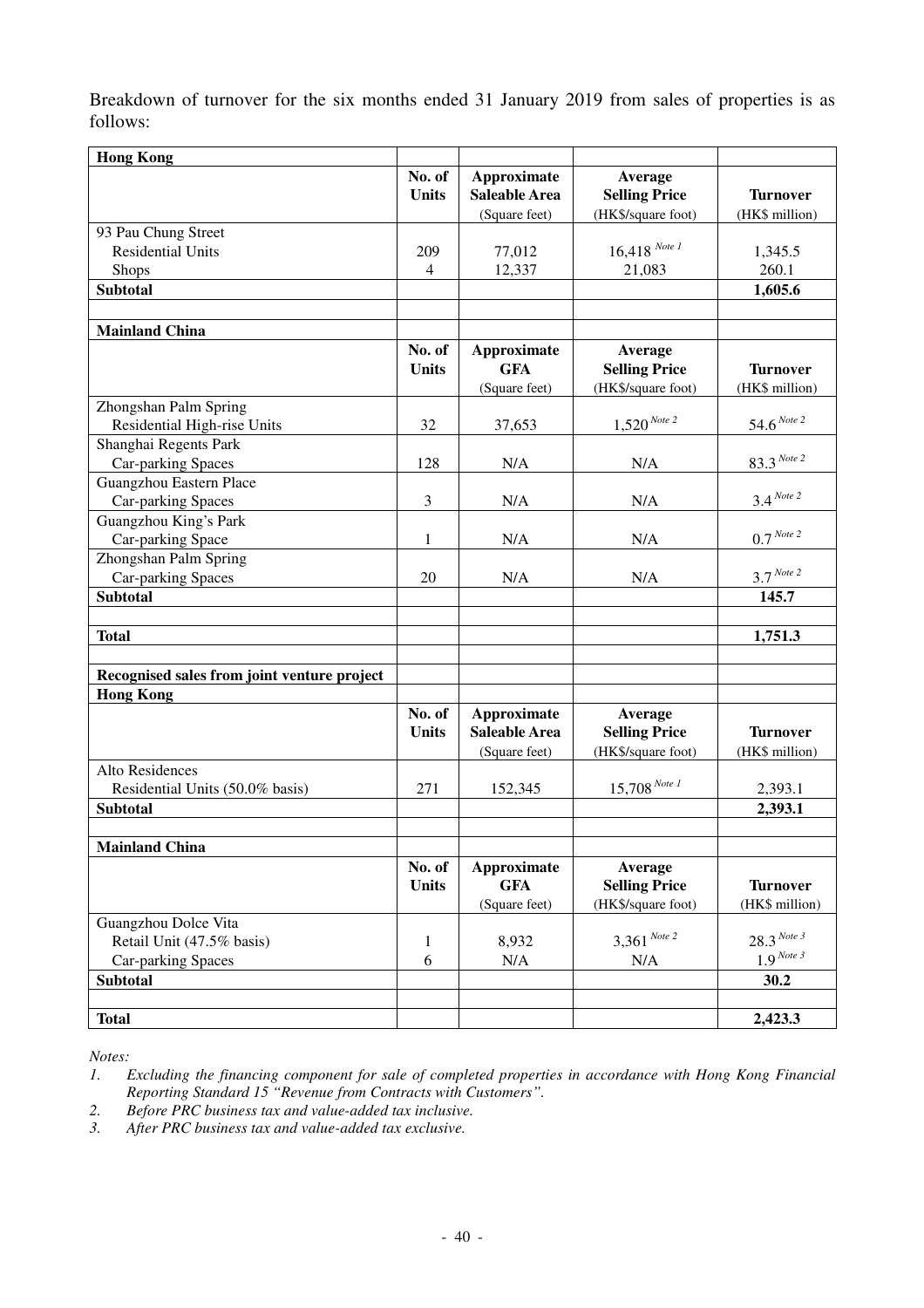## **Review of major projects for sale and under development**

## Hong Kong

All major properties for sale and under development in Hong Kong are held through LSD Group.

## *339 Tai Hang Road, Hong Kong*

LSD Group wholly owns the development project located at 339 Tai Hang Road, Hong Kong. The development project is a luxury residential property with a total GFA of approximately 30,400 square feet (excluding car-parking spaces). The total development cost (including land cost and lease modification premium) is approximately HK\$670 million. Up to the date of this results announcement, 8 out of 9 units of this project have been sold.

### *Ocean One, 6 Shung Shun Street, Yau Tong*

LSD Group wholly owns this development project, namely "Ocean One" located at No. 6 Shung Shun Street, Yau Tong, Kowloon. This property is a residential-cum-commercial property with a total GFA of about 122,000 square feet (excluding car-parking spaces) or 124 residential units and 2 commercial units. All units have been sold other than 2 shops and 7 car-parking spaces.

### *Alto Residences*

In November 2012, LSD Group successfully tendered for and secured a site located at Area 68A2, Tseung Kwan O, New Territories, through a 50% joint venture vehicle. The lot has an area of 229,338 square feet with a total GFA of 573,268 square feet split into 458,874 square feet for residential use and 114,394 square feet for commercial use. Construction has been completed with the Occupation Permit issued by the Buildings Department in May 2018. The Certificate of Compliance was issued by the Lands Department in September 2018.

This project providing 605 flats, including 23 detached houses was named "Alto Residences" and was launched for pre-sale in October 2016. Up to 24 March 2019, LSD Group has sold 556 units in Alto Residences with saleable area of approximately 320,600 square feet at an average selling price of approximately HK\$16,400 per square foot. Handover of the sold residential units has been substantially completed. LSD Group released 43 car-parking spaces of Alto Residences for sale in March 2019. Up to 24 March 2019, 41 car-parking spaces have been sold and the total sales proceeds amounted to approximately HK\$110.0 million.

## *93 Pau Chung Street*

In April 2014, LSD Group was successful in its bid for the development right to the San Shan Road/Pau Chung Street project from the Urban Renewal Authority in Ma Tau Kok, Kowloon, Hong Kong. The lot has an area of 12,599 square feet with a total GFA of 111,354 square feet split into 94,486 square feet for residential use and 16,868 square feet for commercial use. The construction was completed with the Occupation Permit issued by the Buildings Department in July 2018 and the Certificate of Compliance issued by the Lands Department in November 2018.

This project was named "93 Pau Chung Street" and launched for pre-sale in September 2016. The sale of 209 residential units has been completed, achieving an average selling price of approximately HK\$16,400 per square foot. Handover of the sold residential units has been substantially completed. LSD Group released the commercial units of 93 Pau Chung Street for sale in July 2018. Up to 24 March 2019, 5 out of 7 commercial units with saleable area of approximately 14,000 square feet have been sold and the average selling price was approximately HK\$23,000 per square foot.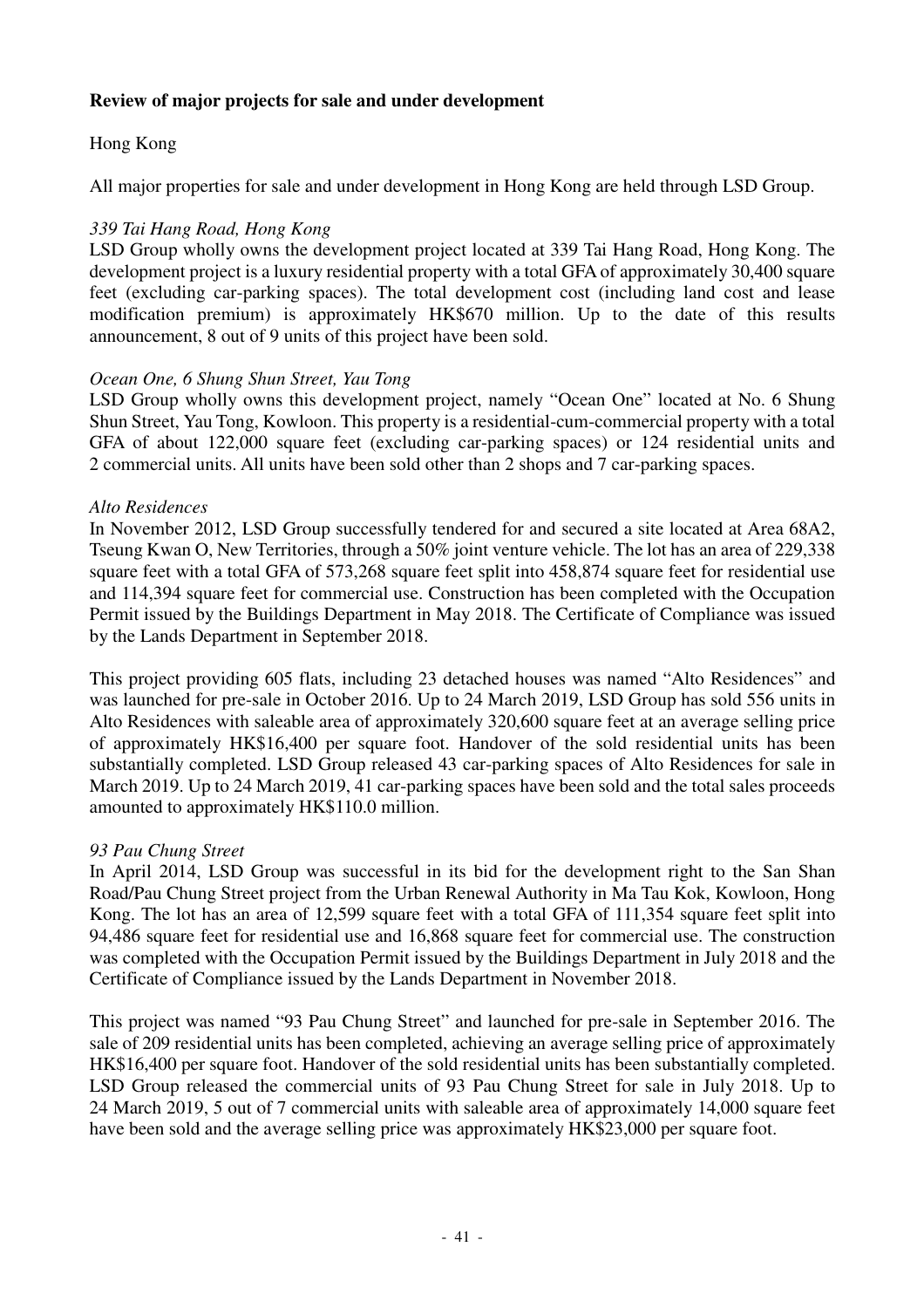## *Novi*

On 16 May 2016, LSD Group has completed the purchase of the remaining unit for the proposed development on Ki Lung Street in Sham Shui Po, Kowloon. The site comprises numbers 48-56 on Ki Lung Street and has a combined site area of 5,054 square feet. It is planned to be developed primarily into a commercial/residential development for sale with a total GFA of 42,851 square feet. The total development cost is expected to be approximately HK\$0.4 billion and construction is expected to be completed in the third quarter of 2019.

This project was named "Novi" and launched for pre-sale in July 2017, offering 138 flats in total, including studios, one and two-bedroom units. All 138 units with total saleable area of approximately 28,800 square feet have been pre-sold, achieving an average selling price of HK\$18,900 per square foot.

## *Monti*

LSD Group was successful in September 2015 in its bid for the development rights to the Sai Wan Ho Street project from the Urban Renewal Authority in Shau Kei Wan, Hong Kong. The project site covers an area of 7,642 square feet. Upon completion, it is planned to provide about 144 residential units with a total residential GFA of 59,799 square feet. The total development cost is estimated to be approximately HK\$0.9 billion and construction is expected to be completed in the third quarter of 2019.

This project was named "Monti" and launched for pre-sale in August 2018. Up to 24 March 2019, LSD Group has pre-sold 41 units in Monti with saleable area of approximately 12,900 square feet at an average selling price of approximately HK\$20,100 per square foot.

## Mainland China

All major properties for sale and under development in Mainland China are held through Lai Fung Group except Phase I of Novotown which is 80% owned by Lai Fung Group and 20% owned by eSun Group.

## *Shanghai Northgate Plaza redevelopment project*

Shanghai Northgate Plaza I is located on Tian Mu Road West in the Jing'an District of Shanghai near the Shanghai Railway Terminal and comprises office units, a retail podium and car-parking spaces. Shanghai Northgate Plaza II is a vacant site adjacent to Northgate Plaza I. In September 2016, Lai Fung Group completed the acquisition of the 6th to 11th floors of Hui Gong Building which is physically connected to Northgate Plaza I, together with the right to use 20 car-parking spaces in the basement. Lai Fung Group plans to redevelop Shanghai Northgate Plaza I, Northgate Plaza II and the Hui Gong Building together under a comprehensive redevelopment plan which includes an office tower, a shopping arcade and underground car-parking spaces and is expected to add a total GFA of approximately 693,600 square feet excluding car-parking spaces to the rental portfolio of Lai Fung Group. Demolition of Northgate Plaza I and Hui Gong Building was completed in May 2017 and foundation works commenced in September 2017. This project is expected to complete in the second quarter of 2022.

## *Shanghai Wuli Bridge Project*

In July 2014, Lai Fung Group succeeded in the auction for the land use rights of a piece of land located by Huangpu River in Huangpu District in Shanghai with a site area of approximately 74,100 square feet. The proposed development has attributable GFA of approximately 77,900 square feet and is intended to be developed into a high-end luxury residential project. Construction works commenced in August 2017. This project is expected to complete in the second quarter of 2019.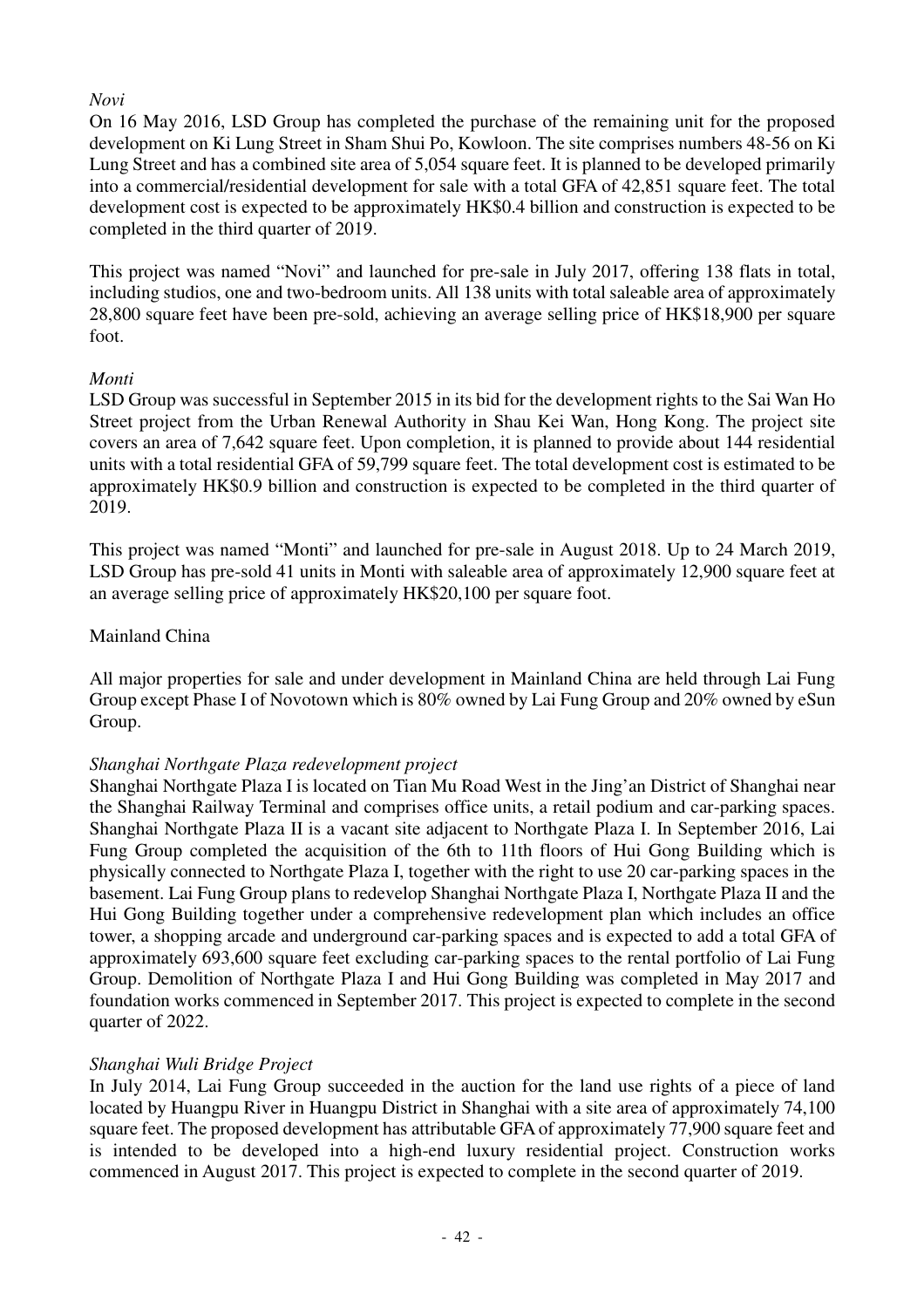### *Shanghai May Flower Plaza*

Shanghai May Flower Plaza is a completed mixed-use project located at the junction of Da Tong Road and Zhi Jiang Xi Road in Su Jia Xiang in the Jing'an District in Shanghai and situated near the Zhongshan Road North Metro Station. As of 31 January 2019, 458 car-parking spaces of this development remained unsold.

#### *Shanghai Regents Park*

Shanghai Regents Park is a large-scale residential/commercial composite development located in the Zhongshan Park Commercial Area at the Changning District, Shanghai. It is situated within walking distance of the Zhongshan Park Metro Station. As at 31 January 2019, a total of 278 car-parking spaces of this development remained unsold.

### *Guangzhou King's Park*

This is a high-end residential development located on Donghua Dong Road in Yuexiu District. The attributable GFA is approximately 98,300 square feet excluding 57 car-parking spaces and ancillary facilities. During the period under review, the sales of 1 car-parking space contributed HK\$0.7 million to the turnover. As at 31 January 2019, 13 unsold car-parking spaces of this development remained unsold.

### *Guangzhou Haizhu Plaza*

Guangzhou Haizhu Plaza is located on Chang Di Main Road in Yuexiu District, Guangzhou along the Pearl River. Lai Fung Group owns the entire project. The proposed development has a total project GFA of approximately 580,500 square feet and is intended to be developed for rental purposes. The construction is expected to commence in the second quarter of 2019 and the completion is expected to be in the first half of 2023.

### *Zhongshan Palm Spring*

The project is located in Caihong Planning Area, Western District of Zhongshan. The overall development has a total planned GFA of approximately 6.075 million square feet. The project will comprise of high-rise residential towers, townhouses, serviced apartments and commercial blocks totaling 4.466 million square feet.

During the period under review, 37,653 square feet of high-rise residential units were recognised at average selling prices of HK\$1,520 per square foot, which contributed a total of HK\$54.6 million to the sales turnover. As at 31 January 2019, completed units held for sale in this development amounted to 448,800 square feet.

The remaining GFA under development was approximately 2,099,200 square feet. Set out below is the current expectation on the development of the remaining phases:

| <b>Phase</b> | <b>Description</b>                                     | Approximate GFA*<br>(square feet) | <b>Expected</b><br>completion |
|--------------|--------------------------------------------------------|-----------------------------------|-------------------------------|
| Ш            | High-rise residential units including commercial units | 523,100                           | Q3 2020                       |
| <b>IV</b>    | High-rise residential units including commercial units | 1,576,100                         | Q3 2021                       |

*\* Excluding car-parking spaces and ancillary facilities* 

Lai Fung Group is closely monitoring the market conditions and will adapt the pace of development accordingly.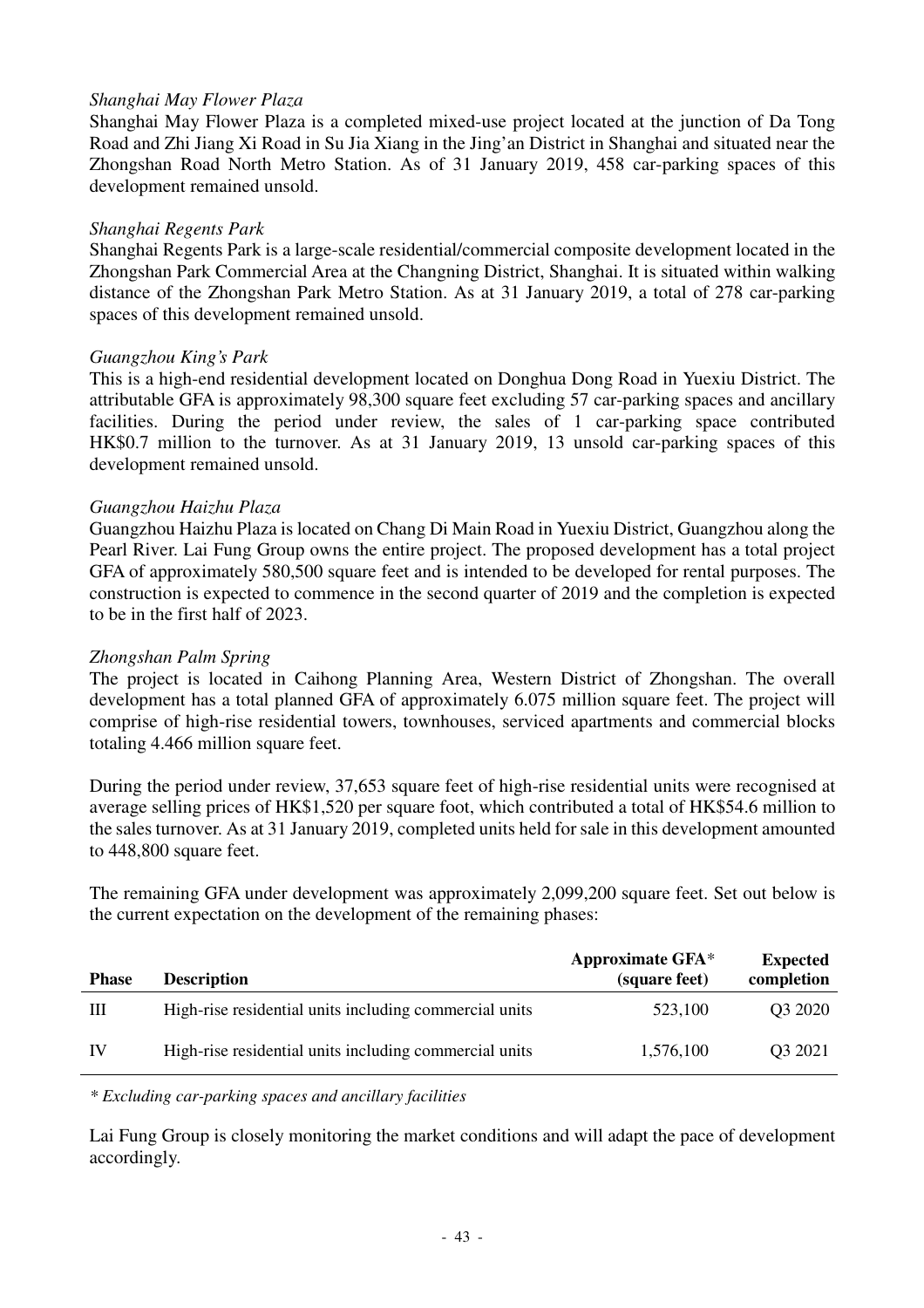## *Hengqin Novotown*

## *Phase I*

On 25 September 2013, eSun and Lai Fung jointly announced that they had successfully won the bid of the land use rights of the land for Phase I of Novotown which is 80% owned by Lai Fung Group and 20% owned by eSun Group. The Phase I of Novotown has a total GFA of 4.0 million square feet including car-parking spaces and ancillary facilities. The total development cost is estimated to be approximately RMB5,447 million (equivalent to approximately HK\$6,368 million). Construction work is expected to be completed in the first half of 2019 with the opening in phases in the second half of 2019.

The expected GFA breakdown by usage is set out below:

| <b>Usage</b>                    | <b>GFA</b><br>(square feet) |
|---------------------------------|-----------------------------|
| Cultural themed hotel           | 596,727                     |
| Cultural workshop               | 429,641                     |
| Cultural commercial area        | 523,843                     |
| Performance halls               | 160,937                     |
| Cultural attractions            | 293,292                     |
| Office                          | 542,447                     |
| Cultural studios (for sale)     | 244,936                     |
| Car-parking spaces              | 507,215                     |
| Ancillary facilities and others | 736,217                     |
| <b>Total:</b>                   | 4,035,255                   |

Hyatt group was engaged as the manager for the cultural themed hotel in March 2015. On 30 October 2015, a licensing agreement was entered into with Lionsgate LBE, Inc. for the development and operation of the Lionsgate Entertainment World<sup>TM</sup> in one of the two performance halls in the Phase I of Novotown. Village Roadshow Theme Parks, the world renowned theme park operator with attractions across Australia and America, was appointed in July 2016 to consult during the construction phase, oversee its preopening and to operate the Lionsgate Entertainment World<sup>TM</sup> for a minimum of ten years. The Lionsgate Entertainment World<sup>TM</sup> is expected to feature attractions, retail, and dining experiences themed around Lionsgate's most captivating global film franchises, including The Hunger Games, The Twilight Saga, The Divergent Series, Now You See Me, Gods of Egypt and Escape Plan.

Lai Fung Group also entered into licensing agreements on 30 October 2015 with a master license holder of National Geographic Society to develop a family edutainment center called National Geographic Ultimate Explorer, the size of which is expected to be approximately 50,200 square feet, containing 18 individual attractions including rides, F&B facilities, retail premises, virtual reality and/or 4-D interactive experiences, and other types of entertainment and educational attractions.

In June 2017, Lai Fung Group entered into a cooperation agreement with Trans-Island Limousine Service Limited, a wholly-owned subsidiary of Kwoon Chung Bus Holdings Limited for the development of a cross-border bus service between Hong Kong and Hengqin. The sole and exclusive bus terminus in Hengqin will be located at the Novotown.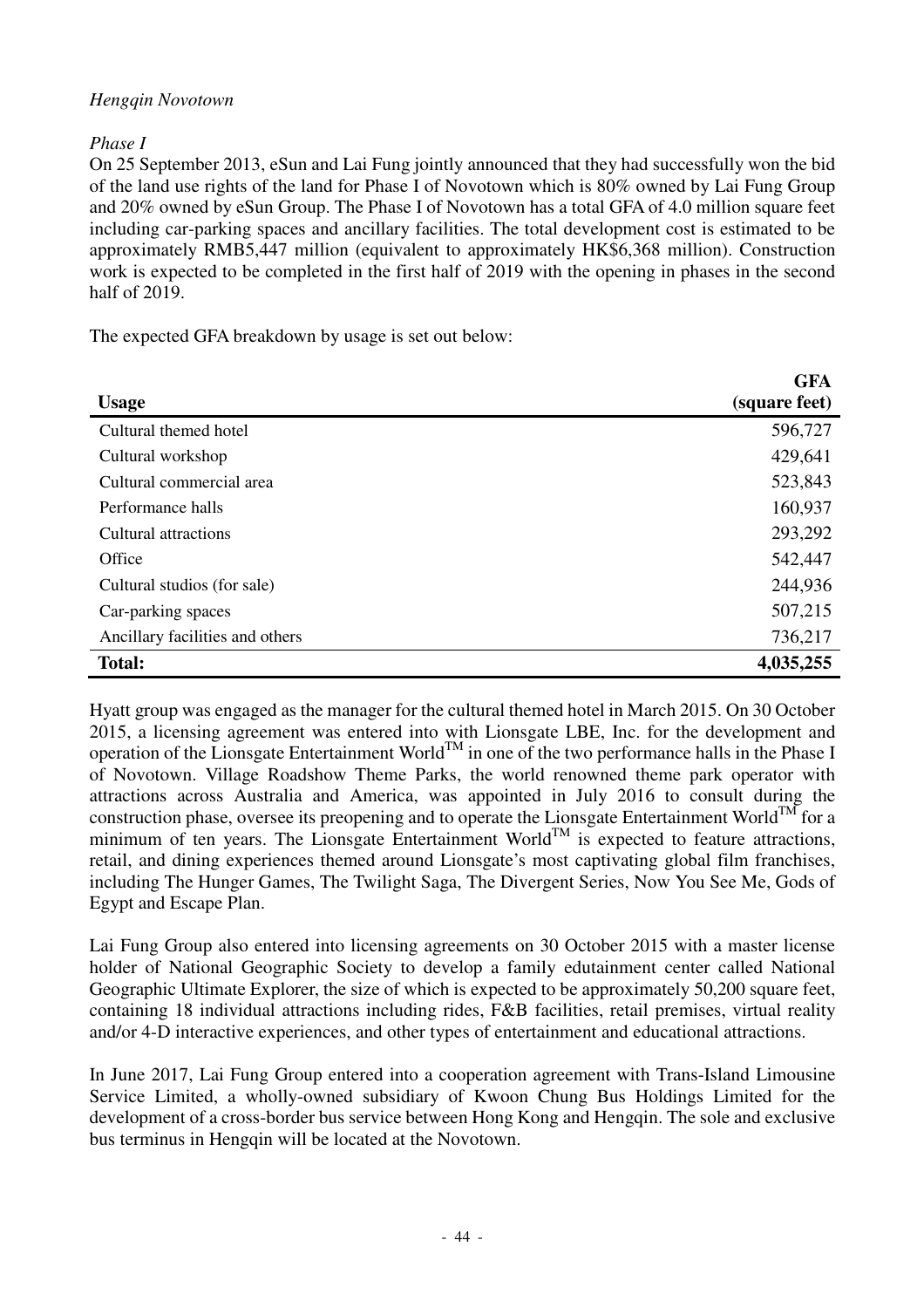In January 2017, Lai Fung Group entered into a shareholders agreement with Sanitas Management Company Limited, which owns the Taipei Beitou Health Management Hospital in Taiwan to form a joint venture company codeveloping a healthcare and beauty center in the Phase I of Novotown. This healthcare tourism destination is expected to have an area of approximate 80,000 square feet. providing visitors with comprehensive medical check-ups, beauty consultation and wellness services.

Sales of the cultural studios of Phase I of Novotown were strong. As at 31 January 2019, contracted but not yet recognised sales for cultural studios amounted to HK\$233.7 million, at an average selling price of HK\$4,929 per square foot. Completed cultural studios held for sale in this development as at 31 January 2019 amounted to approximately 197,000 square feet with a carrying amount of approximately HK\$336.0 million.

## *Phase II*

In June 2017, Lai Fung Group entered into a licence agreement with Real Madrid Club in relation to the development and operation of a location based entertainment centre, namely Real Madrid World in Novotown. The Real Madrid World is expected to consist of three floors with over 20 attractions spanning across a total area of approximately 12,000 square meters, and will be made up of several signature experiences including the Flying Theatre and the Stuntpit, an array of interactive training games, a walkthrough of Real Madrid history, plus dining and retail outlets.

In November 2017, Lai Fung Group entered into a cooperation agreement with Harrow International (China) Management Services Limited and ILA Holdings Limited to introduce Harrow International China Group, the world's leading learning institution, to set up ILA Hengqin in Hengqin. The curriculum at ILA Hengqin is structured to bring together the very best of British and Chinese educational philosophies and when it first opens in September 2020, the ILA Hengqin will initially offer grade 7-12 education for approximately 900 students as well as facilities for boarding students.

Lai Fung Group entered into a license agreement in December 2018 with Ducati in relation to the development and operation of the Ducati Experience Centre in Novotown. The Ducati Experience Centre expects to cover an area of no less than 4,500 square meters and will offer experiential attractions including immersive racing experiences, exclusive Ducati exhibits and retail concessions.

Lai Fung Group succeeded in bidding for the land use rights of the land offered for sale by Zhuhai Land Bureau through the listing-for-sale process in December 2018 and the land is situated adjacent to Phase I of Novotown with a total site area of approximately 143,800 square meters and a maximum plot ratio of 2 times and has been designated for the development of Phase II of Novotown. Real Madrid World, ILA Hengqin and Ducati Experience Centre are expected to be the key elements in Novotown Phase II and details of the development plan will be formulated upon finalisation of the master layout plan with the Chinese Government. Lai Fung Group is in the process of finalising the master layout plan for the Novotown Phase II with the Chinese Government.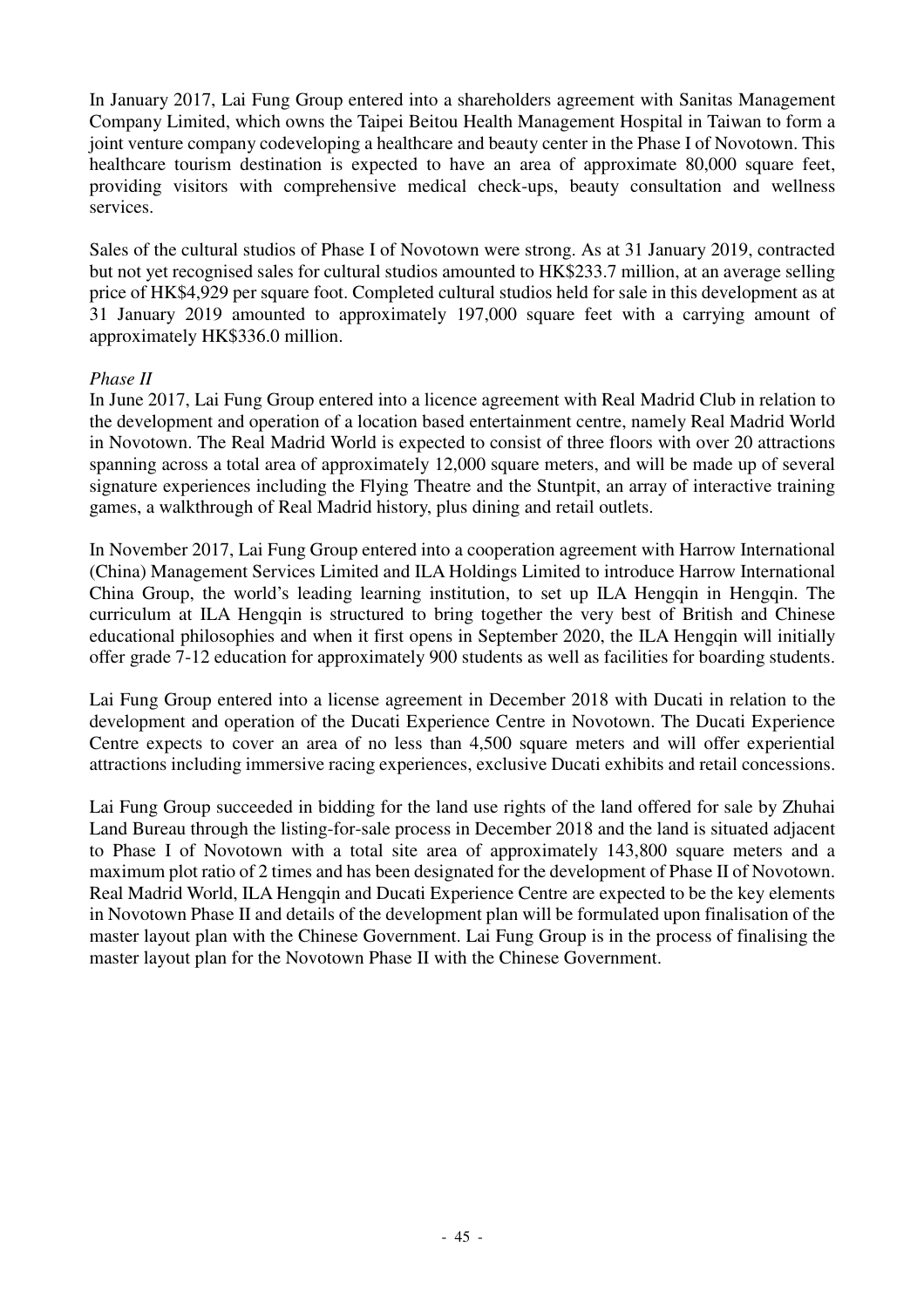## RESTAURANT OPERATION

For the six months ended 31 January 2019, restaurant operations contributed HK\$269.8 million to the Group's turnover (2018: HK\$268.5 million). Up to the date of this results announcement, restaurant operations include LSD Group's interests in 17 restaurants in Hong Kong and Mainland China and 2 restaurants in Macau and Las Vegas under management. Details of each existing restaurant of LSD Group are as follows:

| <b>Cuisine</b>             | <b>Restaurant</b>              | <b>Location</b> | <b>Attributable</b><br>interest to | Award                     |
|----------------------------|--------------------------------|-----------------|------------------------------------|---------------------------|
|                            |                                |                 | <b>LSD Group</b>                   |                           |
| <b>Owned restaurants</b>   |                                |                 |                                    |                           |
| <b>Western Cuisine</b>     | $8^{1/2}$ Otto e Mezzo BOMBANA | Hong Kong       | 37%                                | Three Michelin stars      |
|                            | Hong Kong                      |                 |                                    | $(2012 - 2019)$           |
|                            | $81/2$ Otto e Mezzo BOMBANA    | Shanghai        | 13%                                | Two Michelin stars        |
|                            | Shanghai                       |                 |                                    | $(2017-2019)$             |
|                            | Opera BOMBANA                  | Beijing         | 20%                                |                           |
|                            | CIAK - In The Kitchen          | Hong Kong       | 62%                                | One Michelin star         |
|                            |                                |                 |                                    | $(2015 - 2019)$           |
|                            | CIAK - All Day Italian         | Hong Kong       | 67%                                | Michelin Bib Gourmand     |
|                            |                                |                 |                                    | $(2017-2019)$             |
|                            | Beefbar                        | Hong Kong       | 62%                                | One Michelin star         |
|                            |                                |                 |                                    | $(2017 - 2018)$           |
|                            | Grubers                        | Hong Kong       | 67%                                |                           |
| <b>Asian Cuisine</b>       | China Tang Landmark            | Hong Kong       | 50%                                | The Plate Michelin (2019) |
|                            | China Tang Harbour City        | Hong Kong       | 60%                                | The Plate Michelin (2019) |
|                            | Howard's Gourmet               | Hong Kong       | 50%                                |                           |
|                            | Beijing Howard's Gourmet       | Beijing         | $67\%$                             |                           |
|                            | Chiu Tang Central              | Hong Kong       | 67%                                |                           |
|                            | Old Bazaar Kitchen             | Hong Kong       | 63%                                |                           |
|                            | Sun's Bazaar                   | Hong Kong       | 67%                                |                           |
| Japanese Cuisine           | Kaiseki Den by Saotome         | Hong Kong       | 59%                                | One Michelin star         |
|                            |                                |                 |                                    | $(2010-2019)$             |
|                            | Takumi by Daisuke Mori         | Hong Kong       | 63%                                | One Michelin star         |
|                            |                                |                 |                                    | $(2018-2019)$             |
|                            | Sushi Masataka                 | Hong Kong       | 63%                                | The Plate Michelin (2019) |
| <b>Managed restaurants</b> |                                |                 |                                    |                           |
| <b>Western Cuisine</b>     | $8^{1/2}$ Otto e Mezzo         | Macau           | N/A                                | One Michelin star         |
|                            | <b>BOMBANA</b> , Macau         |                 |                                    | $(2016 - 2019)$           |
| <b>Asian Cuisine</b>       | China Tang Las Vegas           | Las Vegas       | N/A                                |                           |

#### HOTEL AND SERVICED APARTMENT OPERATIONS

The hotel and serviced apartment operations of the Group include LSD Group's operation of the Caravelle Hotel in Ho Chi Minh City, Vietnam and the Ocean Hotel in Hong Kong, which soft opened in October 2018, as well as Lai Fung Group's hotel and serviced apartment operations in Shanghai and Zhongshan in Mainland China. For the six months ended 31 January 2019, the hotel and serviced apartment operations contributed HK\$280.6 million to the Group's turnover (2018: HK\$231.9 million).

Caravelle Hotel is a leading international 5-star hotel in the centre of the business, shopping and entertainment district in Ho Chi Minh City, Vietnam. It is an elegant 24-storey tower with a mixture of French colonial and traditional Vietnamese style and has 335 superbly appointed rooms, suites, exclusive Signature Floors, Signature Lounge and a specially equipped room for the disabled. Total GFA attributable to the Group is 98,376 square feet.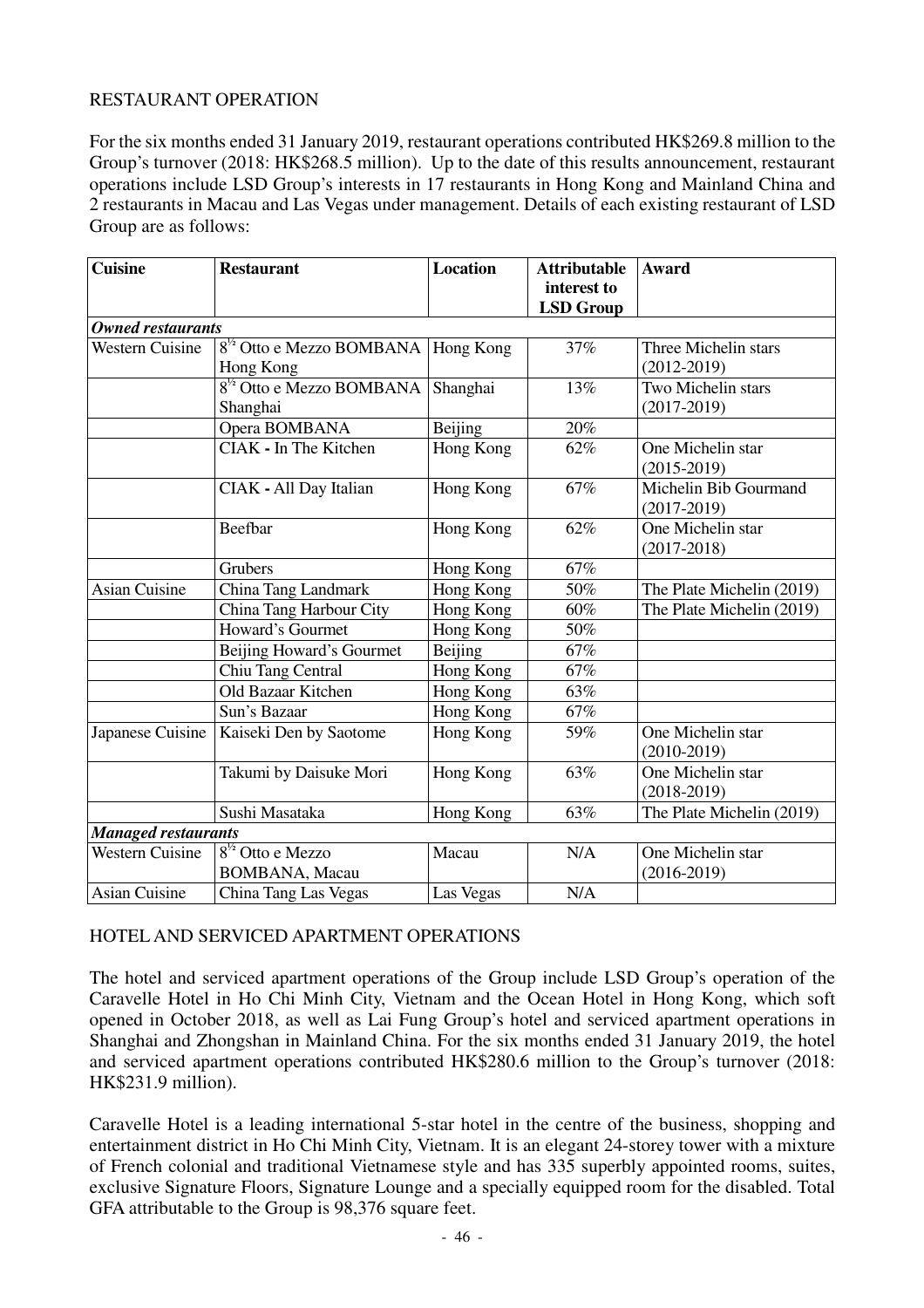The Ocean Hotel operated by Marriott Group providing a total of 471 rooms grand opened on 19 February 2019 and added approximately 365,974 square feet of attributable rental space to the rental portfolio of the Group. The Group is optimistic about the prospects of the Ocean Hotel project given the strong popularity of Ocean Park, which is underpinned by robust growth in visitor numbers to Hong Kong coinciding with its expansion.

The hotel operation team of the Group has extensive experience in providing consultancy and management services to hotels in Mainland China, Hong Kong and other Asian countries. The division's key strategy going forward will continue to focus on providing management services, particularly to capture opportunities arising from the developments of Lai Fung Group in Shanghai, Guangzhou, Zhongshan and Hengqin. The hotel division of the Group manages Lai Fung's serviced apartments in Shanghai and Zhongshan under the "STARR" brand.

STARR Hotel Shanghai is a 17-storey hotel located in the Mayflower Lifestyle complex in Jing'an District, within walking distance to Lines 1, 3 and 4 of the Shanghai Metro Station with easy access to major motorways. There are 239 fully furnished and equipped hotel units with stylish separate living room, bedroom, fully-equipped kitchenette and luxurious bathroom amenities for short or extended stays to meet the needs of the business travelers from around the world and the total GFA is approximately 143,800 square feet. The GFA attributable to Lai Fung Group is approximately 143,800 square feet. An average occupancy rate of 73.2% was achieved during the period under review and the average room tariff was approximately HK\$515.

STARR Resort Residence Zhongshan comprises two 16-storey blocks located in the Palm Lifestyle complex in Zhongshan Western District at Cui Sha Road. It is 30 minutes away from Zhongshan ferry pier and an ideal place for weekend breaks with a wide range of family oriented facilities such as an outdoor swimming pool, gym, yoga room, reading room, wine club, card game/mahjong room, tennis court, etc. There are 90 fully furnished serviced apartment units with kitchenette, unit type one and two-bedroom suite and the total GFA is approximately 98,600 square feet. The resort also has a food and beverage outlet of 80 seats, suitable for private party and BBQ, etc. An average occupancy rate of 52.4% was achieved during the period under review and the average room tariff was approximately HK\$375.

Lai Fung Group also owns 100% interest in the Ascott Huaihai Road in Shanghai Hong Kong Plaza which is managed by the Ascott Group and it is one of a premier collection of the Ascott Limited's serviced residences in over 70 cities in Asia Pacific, Europe and the Gulf region. The residence with total GFA of approximately 357,000 square feet has 308 contemporary apartments of various sizes: studios (640-750 square feet), one-bedroom apartments (915-1,180 square feet), two-bedroom apartments (1,720 square feet), three-bedroom apartments (2,370 square feet) and two luxurious penthouses on the highest two floors (4,520 square feet). An average occupancy rate of 86.7% was achieved during the period under review and the average room tariff was approximately HK\$1,183.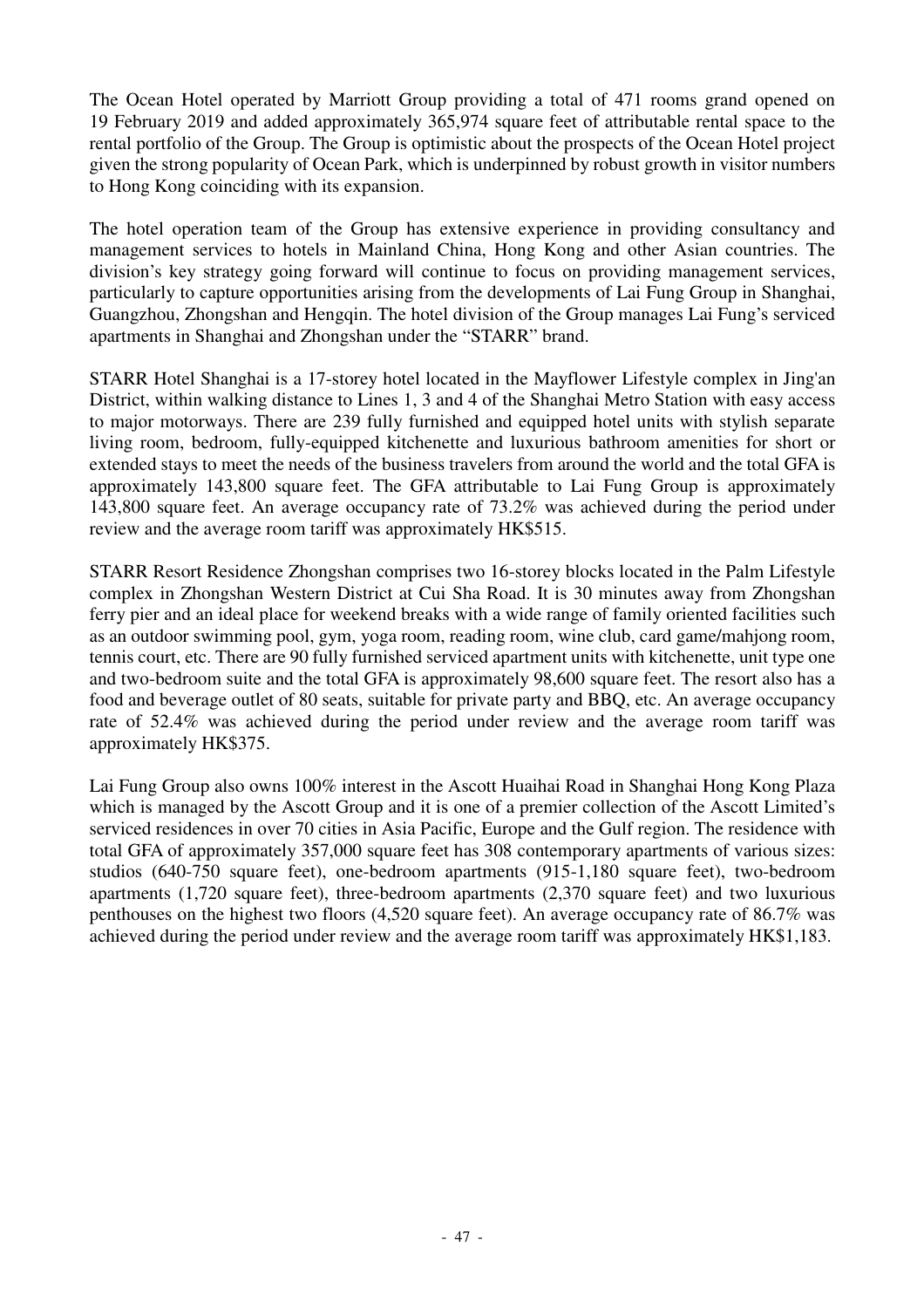### MEDIA AND ENTERTAINMENT

The media and entertainment businesses are operated by eSun Group. For the six months ended 31 January 2019, this segment recorded a turnover of HK\$233.1 million.

### **Live Entertainment**

eSun Group remains highly active on the live entertainment front. During the period under review, eSun Group organised and invested in 46 shows by popular local, Asian and internationally renowned artistes, including Andy Lau, Sammi Cheng, Ivana Wong, JJ Lin, MayDay and EXO.

### **Music Production, Distribution and Publishing**

For the six months ended 31 January 2019, eSun Group released 36 albums, including titles by Sammi Cheng, Grasshopper, Remus Choy and Andy Leung. eSun Group is expected to continue to increase its music licensing revenue from the exploitation of the music library through new media distribution.

### **Artiste Management**

eSun Group has a strong artiste management team and a sizeable number of talents and will continue to expand its profile and in tandem with our growing television drama production and film production business.

### FILM AND TV PROGRAMME PRODUCTION AND DISTRIBUTION

For the six months ended 31 January 2019, this segment recorded a turnover of HK\$240.3 million and segment results of a loss of HK\$36.6 million.

During the period under review, eSun Group released 2 films, namely *Kung Fu Monster* and *Dead Pigs* and distributed 22 films and 290 videos with high profile titles includin*g Doraemon The Movie : Nobita's Treasure Island*, *A Simple Favour*, *Green Book*, *Bumblebee, Avengers: Infinity War*, *Incredibles 2*, *Jurassic World: Fallen Kingdom* and *Ant-Man and the Wasp.* 

## CINEMA OPERATION

The cinema operation of the Group is managed by eSun Group. For the six months ended 31 January 2019, this segment recorded a turnover of HK\$214.3 million. As at the date of the results announcement, eSun Group operates ten cinemas in Hong Kong and three cinemas in Mainland China. The cinema operation provides a complementary distribution channel for eSun Group's film production and distribution businesses. The MCL Cheung Sha Wan Cinema, newly opened in January 2019 is the first MCL cinema in West Kowloon district. With industrial design, the cinema has 4 houses with more than 400 seats of stadium seating, giving the audience a comfortable sightline and all cinema houses are equipped with 4K projection system, Dolby 7.1 surround sound system and Bowers & Wilkins Hi-Fi grade speakers to provide a great cinematic viewing experience for the audience.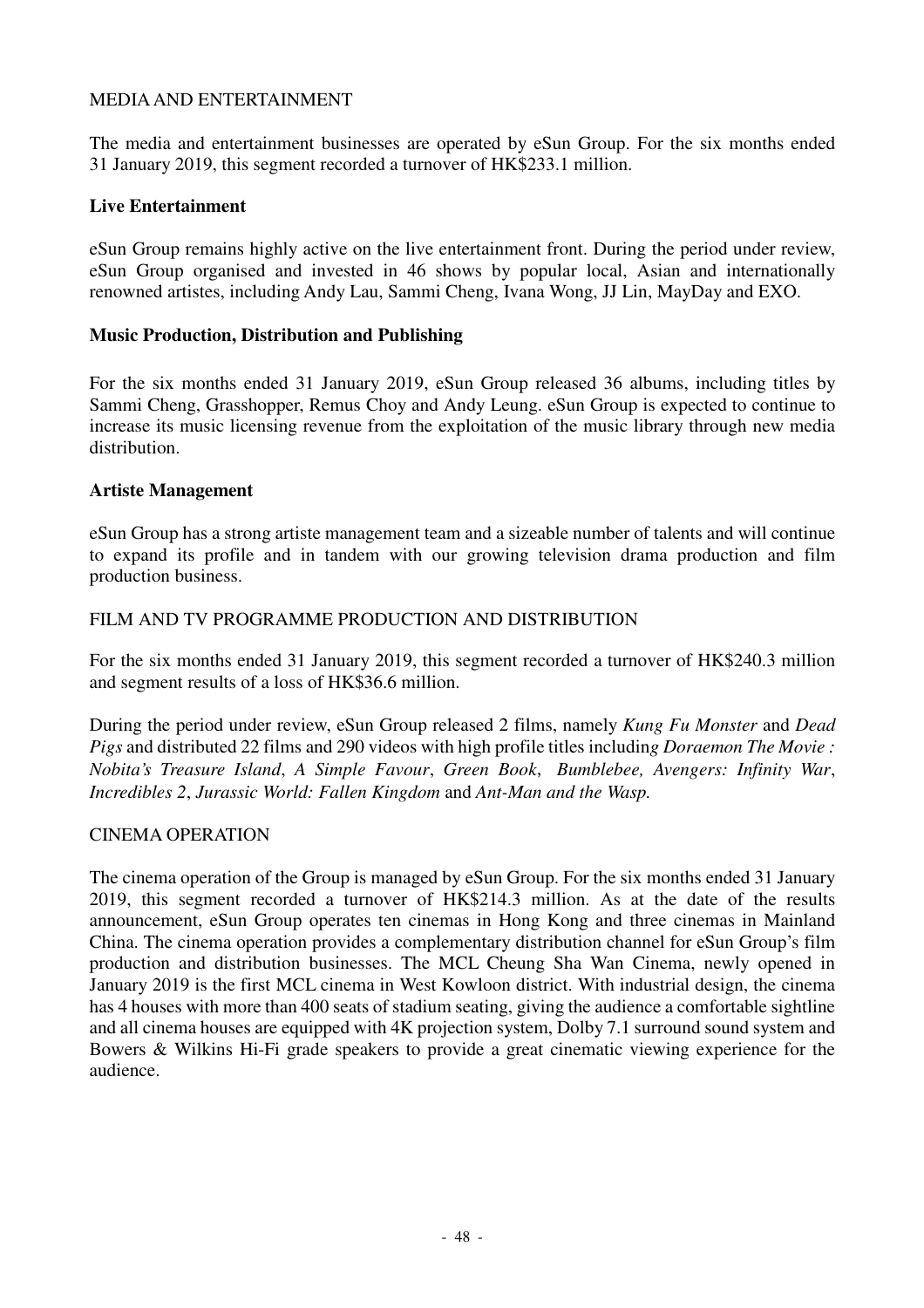| <b>Cinema</b>                                  | <b>Attributable</b><br>interest to<br>eSun Group<br>$(\%)$ | No. of<br>screens<br>(Note 1) | No. of<br><b>Seats</b><br>(Note 1) |
|------------------------------------------------|------------------------------------------------------------|-------------------------------|------------------------------------|
| <b>Mainland China</b>                          |                                                            |                               |                                    |
| Suzhou Grand Cinema City                       | 100                                                        | 10                            | 1,440                              |
| Guangzhou May Flower Cinema City               | 100                                                        | 7                             | 606                                |
| Zhongshan May Flower Cinema City               | 100                                                        | 5                             | 905                                |
| <b>Subtotal</b>                                |                                                            | 22                            | 2,951                              |
| <b>Hong Kong</b>                               |                                                            |                               |                                    |
| Movie Town (including MX4D theatre)            | 100                                                        | 7                             | 1,702                              |
| <b>Festival Grand Cinema</b>                   | 95                                                         | 8                             | 1,196                              |
| MCL Metro City Cinema <sup>(Note 2)</sup>      | 95                                                         | 6                             | 694                                |
| MCL Telford Cinema (including MX4D theatre)    | 95                                                         | 6                             | 789                                |
| <b>STAR Cinema</b>                             | 95                                                         | 6                             | 622                                |
| Grand Kornhill Cinema (including MX4D theatre) | 95                                                         | 5                             | 706                                |
| MCL Cheung Sha Wan Cinema                      | 95                                                         | 4                             | 418                                |
| <b>MCL South Horizons Cinema</b>               | 95                                                         | 3                             | 555                                |
| <b>MCL Green Code Cinema</b>                   | 95                                                         | 3                             | 285                                |
| <b>Grand Windsor Cinema</b>                    | 95                                                         | 3                             | 246                                |
| <b>Subtotal</b>                                |                                                            | 51                            | 7,213                              |
| <b>Total</b>                                   |                                                            | 73                            | 10,164                             |

Details on the number of screens and seats of each existing cinema of eSun Group are as follows:

*Notes:* 

*1. On 100% basis* 

*2. Renovation in phases is in progress and with effect from 1 November 2018, rental spaces of one cinema house had been handled back to the landlord.*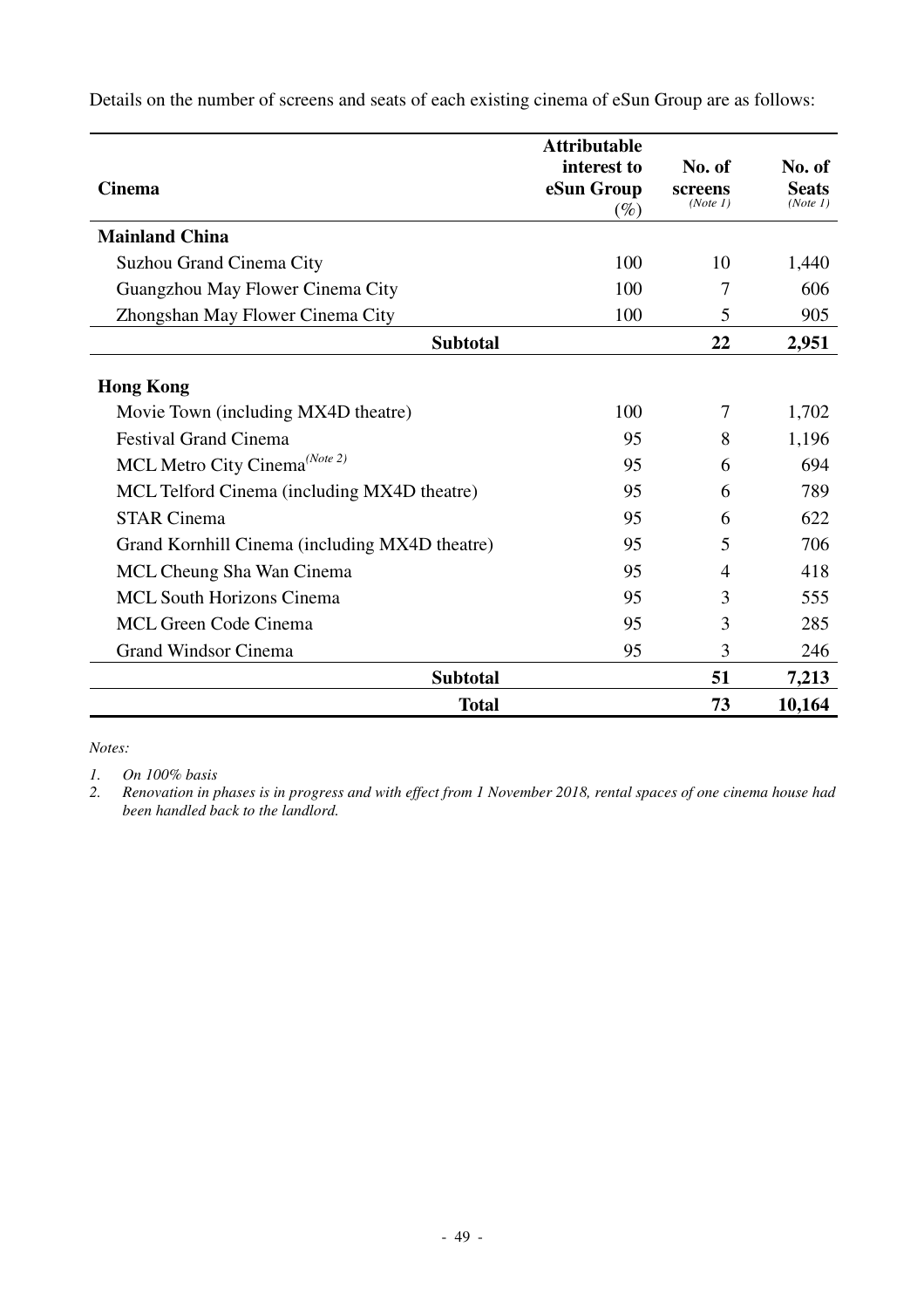## INTERESTS IN JOINT VENTURES

During the period ended 31 January 2019, contribution from joint ventures amounted to HK\$744.6 million (2018: HK\$612.6 million), representing an increase of 21.5%. This is primarily due to recognition of sales of residential units of Alto Residences during the period under review.

|                                  | Six months ended 31 January |                |  |  |
|----------------------------------|-----------------------------|----------------|--|--|
|                                  | 2018<br>2019                |                |  |  |
|                                  | (HK\$ million)              | (HK\$ million) |  |  |
| Revaluation gains                | 150.1                       | 562.6          |  |  |
| Operating profits                | 594.5                       | 50.0           |  |  |
| Contribution from joint ventures | 744.6                       | 612.6          |  |  |

## **LIQUIDITY AND FINANCIAL RESOURCES**

As at 31 January 2019, cash and bank balances and undrawn facilities held by the Group amounted to HK\$5,894.7 million and HK\$6,630.6 million, respectively. Cash and bank balances held by the Group of which around 45.8% was denominated in Hong Kong dollar and United States dollar currencies, and around 47.4% was denominated in Renminbi. Cash and bank balances and undrawn facilities held by the Group excluding LSD as at 31 January 2019 were HK\$202.4 million and HK\$250.0 million, respectively.

The Group's sources of funding comprise mainly internal funds generated from the Group's business operations, loan facilities provided by banks and guaranteed notes issued to investors.

As at 31 January 2019, the Group had bank borrowings of approximately HK\$13,806.3 million, guaranteed notes of approximately HK\$5,733.6 million, other borrowings of approximately HK\$704.6 million, loans from a joint venture of approximately HK\$277.6 million and other payable of approximately HK\$67.0 million. As at 31 January 2019, the maturity profile of the bank borrowings of HK\$13,806.3 million was spread over a period of less than 5 years with HK\$5,124.2 million repayable within 1 year, HK\$1,437.4 million repayable in the second year and HK\$6,147.0 million repayable in the third to fifth years, and HK\$1,097.7 million repayable beyond the fifth year.

The Group issued guaranteed notes in an aggregate principal amount of US\$750 million. The guaranteed notes have terms of five years and bear a fixed interest rate of 4.6% and 5.65% per annum with interest payable semi-annually in arrears. The guaranteed notes are listed on the Stock Exchange and were issued for refinancing the previous notes and for general corporate purposes. The Group entered into cross currency swap agreements with financial institutions for the purpose of hedging the foreign currency risk.

Approximately 70% and 28% of the Group's total borrowings carried interest on a floating rate basis and fixed rate basis, respectively, and the remaining 2% of Group's borrowings were interest-free.

The gearing ratio, expressed as a percentage of the total outstanding net debt (being the total borrowings less cash and bank balances) to consolidated net assets attributable to owners of the Company, was approximately 64.0%. Excluding the net debt of LSD, the gearing ratio was approximately 4.2%.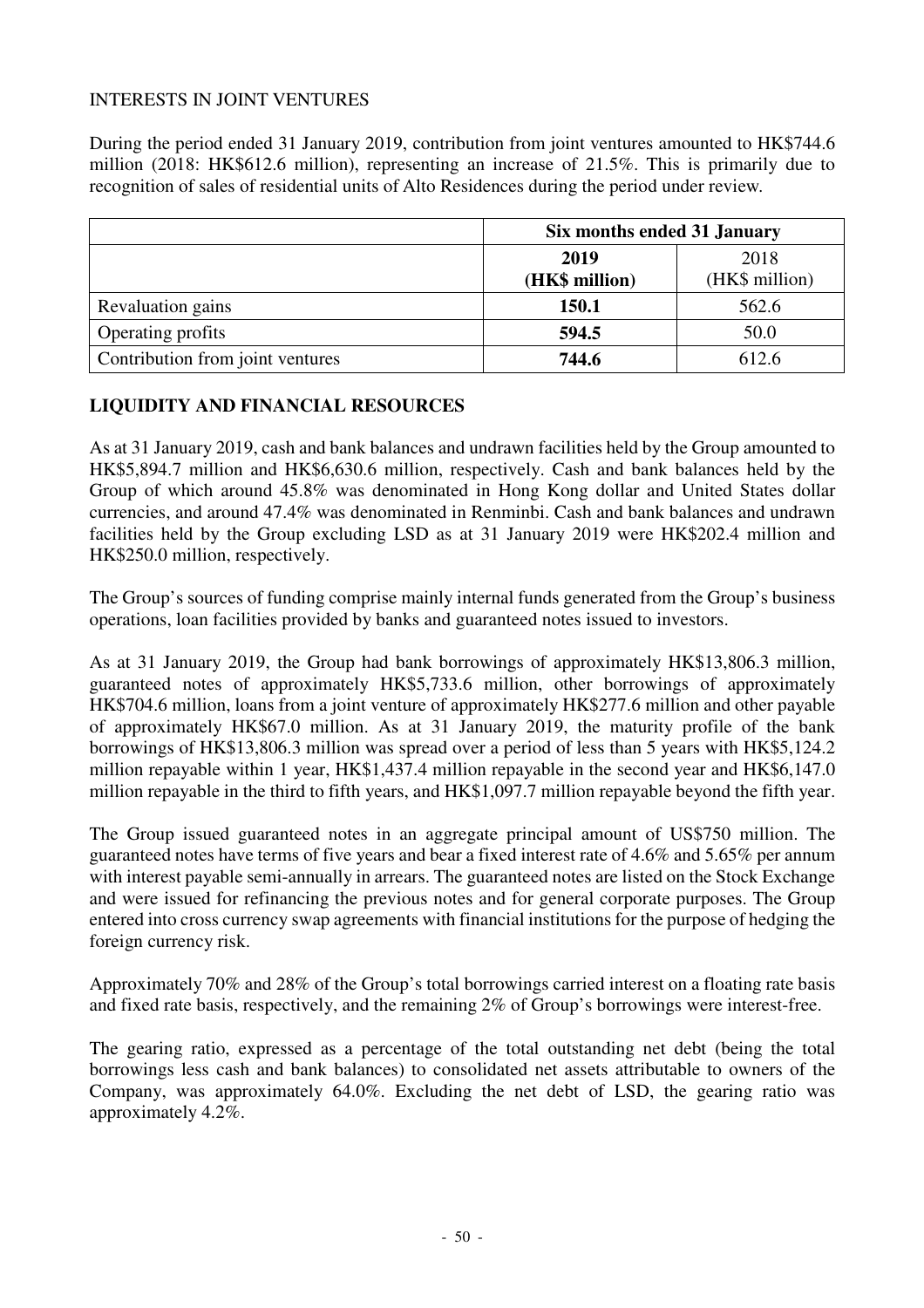As at 31 January 2019, certain investment properties with carrying amounts of approximately HK\$33,758.6 million, certain prepaid land lease payments with carrying amounts of approximately HK\$1,633.9 million, certain property, plant and equipment with carrying amounts of approximately HK\$3,322.5 million, certain property under development for sale of approximately HK\$2,324.2 million, certain serviced apartments of approximately HK\$1,246.6 million, certain construction in progress of approximately HK\$1,176.1 million, and certain bank balances and time deposits with banks of approximately HK\$1,368.8 million were pledged to banks to secure banking facilities granted to the Group. In addition, certain shares in subsidiaries held by the Group were also pledged to banks to secure banking facilities granted to the Group. Certain shares in joint ventures held by the Group were pledged to banks to secure banking facilities granted to joint ventures of the Group. The Group's secured bank borrowings were also secured by floating charges over certain assets held by the Group.

The Group's major assets and liabilities and transactions were denominated in Hong Kong dollars, United States dollars, Pounds Sterling and Renminbi. Considering that Hong Kong dollars are pegged against United States dollars, the Group believes that the corresponding exposure to exchange rate risk arising from United States dollars is nominal. The Group has investments in United Kingdom with the assets and liabilities denominated in Pounds Sterling. These investments were primarily financed by bank borrowings denominated in Pounds Sterling in order to minimise the net foreign exchange exposure. Lai Fung Group has a net exchange exposure to Renminbi as Lai Fung Group's assets are principally located in Mainland China and the revenues are predominantly in Renminbi. Other than the abovementioned, the remaining monetary assets and liabilities of the Group were denominated in Malaysian Ringgit and Vietnamese Dong which were also insignificant as compared with the Group's total assets and liabilities. The Group manages its foreign currency risk by closely reviewing the movement of the foreign currency rate and considers hedging significant foreign currency exposure should the additional need arise.

## **PURCHASE, SALE OR REDEMPTION OF LISTED SECURITIES**

During the six months ended 31 January 2019, the Company did not redeem any of its shares listed and traded on the Stock Exchange nor did the Company or any of its subsidiaries purchase or sell any of such shares.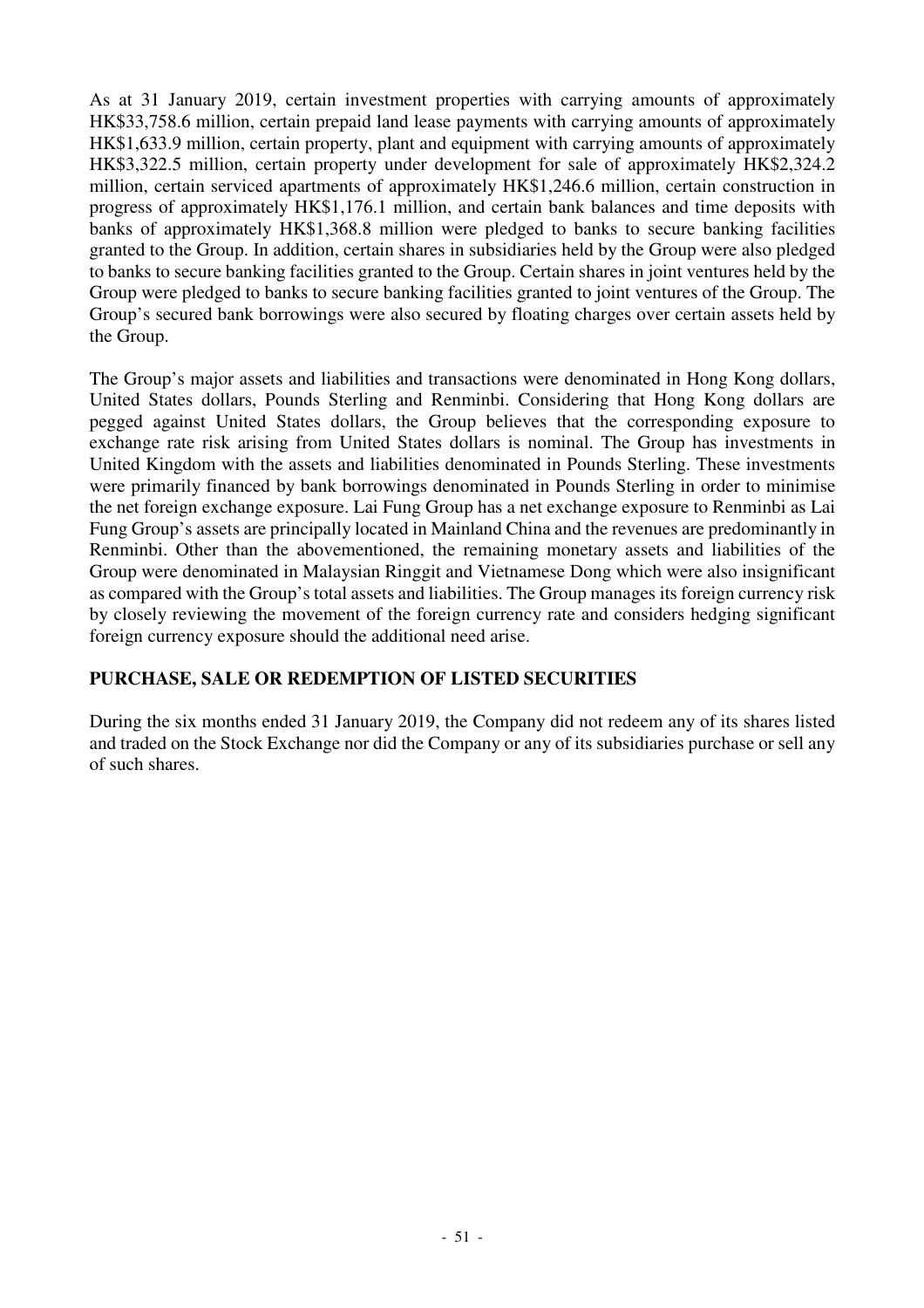## **CORPORATE GOVERNANCE**

The Company is committed to achieving and maintaining high standards of corporate governance and has established policies and procedures for compliance with the principles and code provisions set out in the Corporate Governance Code ("**CG Code**") contained in Appendix 14 to the Rules Governing the Listing of Securities on the Stock Exchange from time to time.

The Company has complied with all the code provisions set out in the CG Code throughout the six months ended 31 January 2019 save for the deviations from code provisions A.4.1 and A.5.1.

## *Under code provision A.4.1, non-executive directors should be appointed for a specific term and subject to re-election.*

None of the existing non-executive directors ("**NEDs**", including the independent non-executive directors ("**INEDs**")) of the Company is appointed for a specific term. However, all directors of the Company ("**Directors**") are subject to the retirement provisions of the Articles of Association of the Company, which require that the Directors for the time being shall retire from office by rotation once every three years since their last election by shareholders of the Company ("**Shareholders**") and the retiring Directors are eligible for re-election. In addition, any person appointed by the Board as an additional Director (including a NED) will hold office only until the next annual general meeting of the Company and will then be eligible for re-election. Further, in line with the relevant code provision of the CG Code, each of the Directors appointed to fill a casual vacancy would/will be subject to election by the Shareholders at the first general meeting after his/her appointment. In view of these, the Board considers that such requirements are sufficient to meet the underlying objective of the said code provision A.4.1 and, therefore, does not intend to take any remedial steps in this regard.

*Under code provision A.5.1, a nomination committee comprising a majority of independent non-executive directors should be established and chaired by the chairman of the board or an independent non-executive director.* 

The Company has not established a nomination committee whose functions are assumed by the full Board. The Board has reviewed the structure, size and composition (including the skills, knowledge and experience) of the Board annually and the Company has achieved and maintained diversity of the Board including professional qualifications and experience, cultural and educational background, race and ethnicity, gender, age and length of service which meet the Company's business model and specific needs. Potential new Directors will be recruited based on their knowledge, skills, experience and expertise and the requirements of the Company at the relevant time and candidates for the INEDs must meet the independence criterion. The process of identifying and selecting appropriate candidates for consideration and approval by the Board has been, and will continue to be, carried out by the executive Directors. In January 2019, the Company adopted the Nomination Policy which set out the criteria, process and procedures by which the Company will select candidates for possible inclusion in the Board. As the above selection and nomination policies and procedures have already been in place and the other duties of the nomination committee as set out in the CG Code have long been performed by the full Board effectively, the Board does not consider it necessary to establish a nomination committee at the current stage.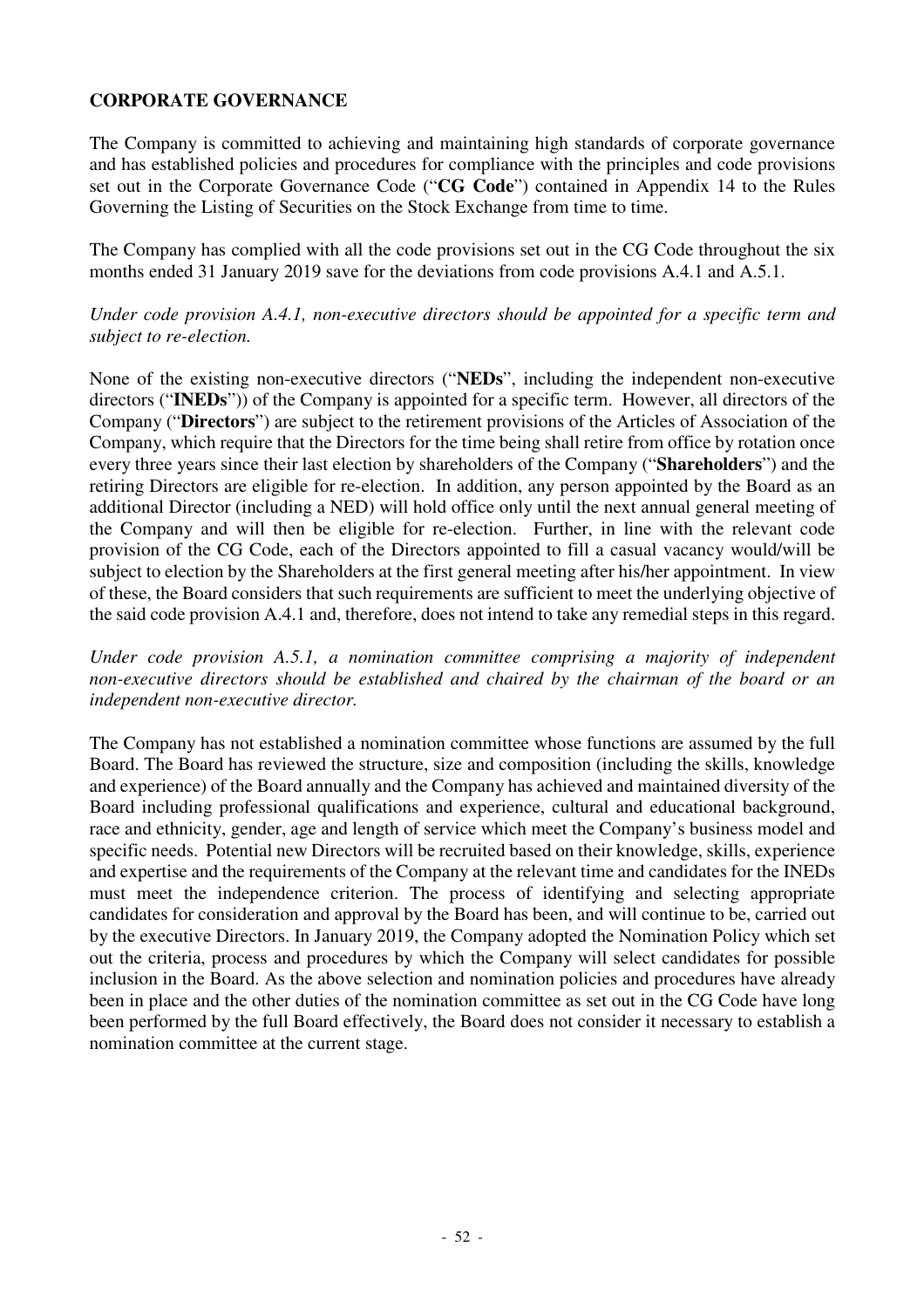## **EMPLOYEES AND REMUNERATION POLICIES**

As at 31 January 2019, the Group employed a total of approximately 4,000 employees. The Group recognises the importance of maintaining a stable staff force in its continued success. Under the Group's existing policies, employee pay rates are maintained at competitive levels whilst promotion and salary increments are assessed on a performance-related basis. Discretionary bonuses are granted to employees based on their merit and in accordance with industry practice. Other benefits including share option scheme, mandatory provident fund scheme, free hospitalisation insurance plan, subsidised medical care and sponsorship for external education and training programmes are offered to eligible employees.

## **INVESTOR RELATIONS**

To ensure our investors have a better understanding of the Company, our management engages in a pro-active investor relations programme. Our Executive Directors and Investor Relations Department communicate with research analysts and institutional investors on an on-going basis and meet with research analysts and the press after our results announcements, attend major investors' conferences and participate in international non-deal roadshows to communicate the Company's financial performance and global business strategy.

Since 1 August 2018, the Company has met with a number of research analysts and investors and attended non-deal roadshows as follows:

| <b>Month</b>   | <b>Event</b>                                 | Organiser                      | <b>Location</b>            |
|----------------|----------------------------------------------|--------------------------------|----------------------------|
| September 2018 | 2018 SCB Annual Investor Reverse<br>Roadshow | <b>Standard Chartered Bank</b> | Hong Kong                  |
| October 2018   | Post results non-deal roadshow               | <b>DBS</b>                     | Singapore                  |
| November 2018  | Post results non-deal roadshow               | Maybank Kim Eng                | Hong Kong                  |
| November 2018  | Post results non-deal roadshow               | <b>DBS</b>                     | London                     |
| November 2018  | Post results non-deal roadshow               | <b>DBS</b>                     | New York/<br>San Francisco |
| March 2019     | China Credit Corporate Day                   | Morgan Stanley                 | Hong Kong                  |

The Company is keen on promoting investor relations and enhancing communication with the Shareholders and potential investors. It welcomes suggestions from investors, stakeholders and the public who may contact the Investor Relations Department by phone on (852) 2853 6116 during normal business hours, by fax at (852) 2853 6651 or by e-mail at ir@laisun.com.